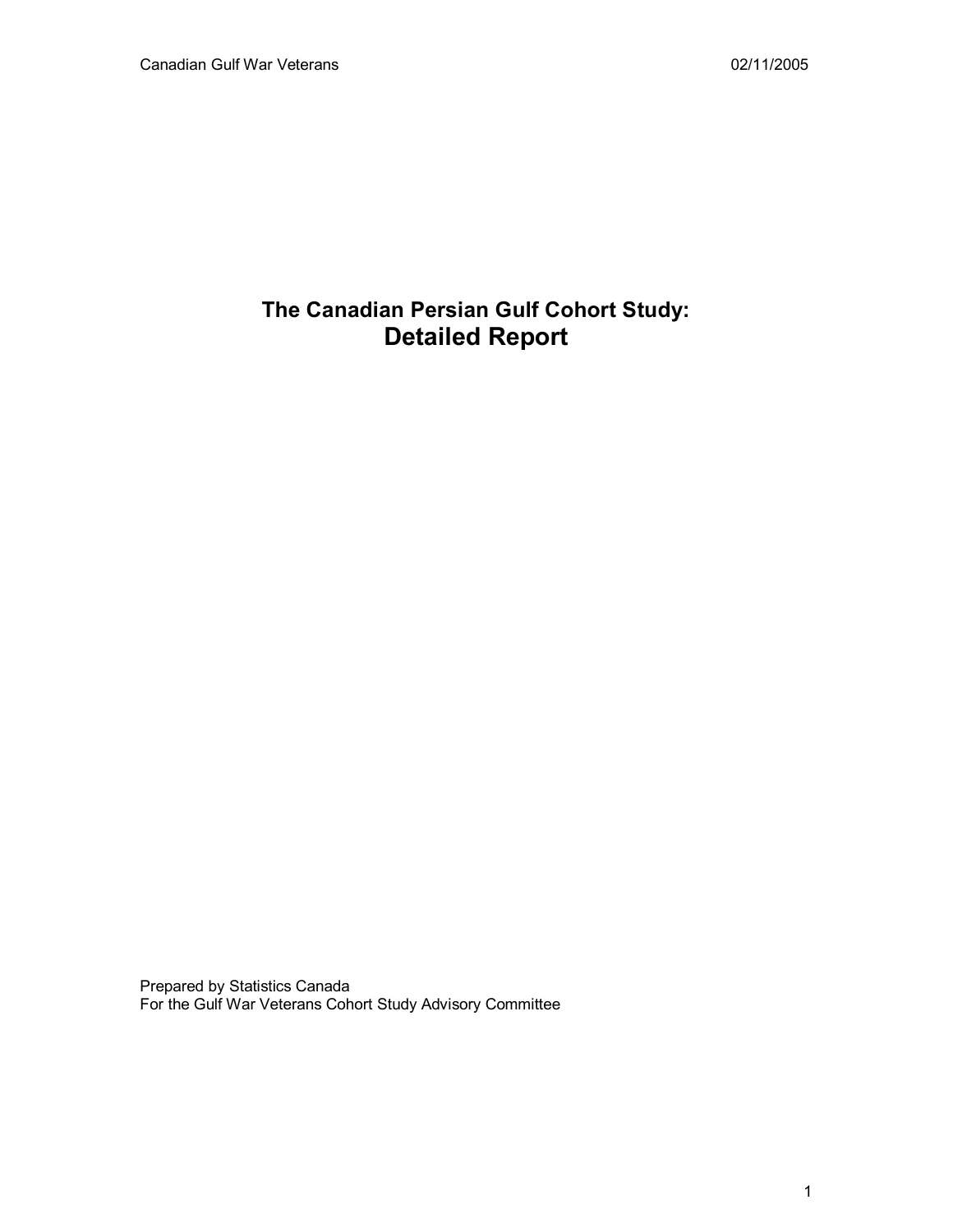## **Acknowledgements**

Statistics Canada wishes to acknowledge the work of Dr. Nicolas Birkett who was the main consultant on the project. Members of the Gulf War Veterans Cohort Study Advisory Committee provided valuable input into the study process and included representatives from the Gulf War Veterans Association, Veterans Affairs Canada, the Ombudsman's office of the Department of National Defence and the Department of National Defence.

To enquire about the concepts, methods and data quality please contact Client and Technical Services at 613-951-1746, Health Statistics Division, Statistics Canada. For all other enquiries, please contact the Department of National Defence, Canadian Forces Media Liaison Office at 613-996-2353 or 613-996-2354.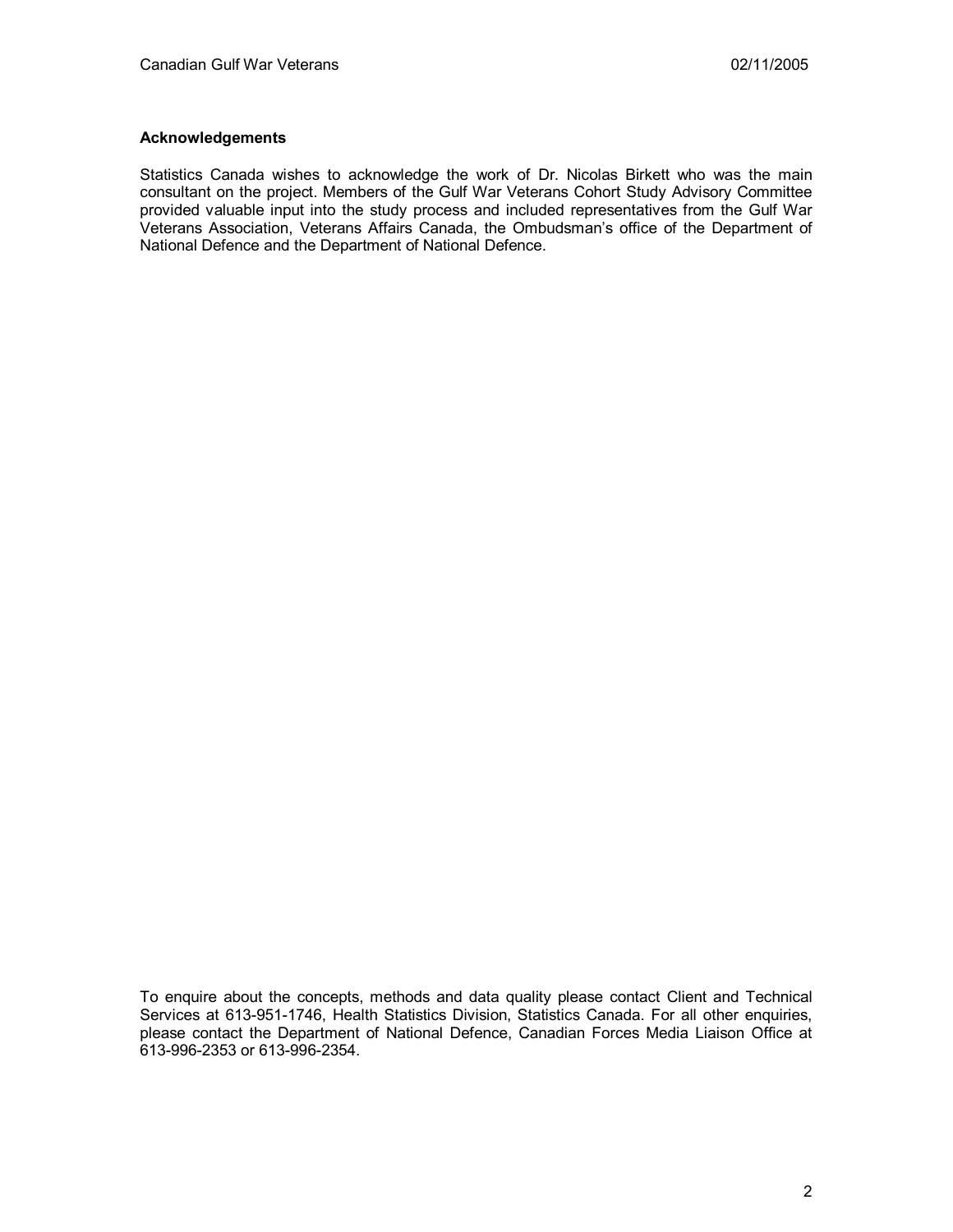# **Executive Summary**

The Gulf and Kuwait War of 1990/91 officially began with the invasion of Kuwait by Iraq on August 2, 1990. The Canadian military participated actively in the subsequent blockade and war initially contributing three ships committed on August 24, 1990. Between this date and February 28, 1991 that marked the end of the war, Canada deployed 5,100 military personnel (soldiers, sailors and airmen). Canada's contribution consisted of one headquarters, a naval task force, an air task group, a field hospital, two infantry companies and a platoon that provided security for the group of airmen, the hospital and the headquarters.

Since the end of the war, concerns have been expressed about the health of veterans who were deployed to the Persian Gulf. These concerns related partly to the general circumstances of deployment to a war zone and partly to the unique factors to which these veterans may have been exposed, including anti-chemical warfare substances, various immunizations and the possibility of exposure to low-level chemical and biological warfare agents. In this study, the term "veterans" refers to retired and currently serving members of the Canadian military.

In 1997, the Department of National Defence (DND) commissioned a survey on the health status of Canadian Gulf and Kuwait War veterans (Gilroy, 1998). Results from the survey indicated that, when compared to the active Canadian Forces (CF) members who were not deployed to the Gulf, Gulf and Kuwait War veterans had a higher prevalence of self-reported health problems including diseases of bones and joints, digestive system, skin, and respiratory system. They also had a higher prevalence of chronic fatigue symptoms, cognitive dysfunction, major depression, Post Traumatic Stress Disorder (PTSD), anxiety and fibromyalgia.

The long-term health ramifications of deployment to a war zone have yet to be studied among Canadian Gulf and Kuwait War veterans. Results from an American study (Kang & Bullman, 1996) indicated that United States (US) Gulf War veterans had higher death rates from motor vehicle accidents, particularly in the first 2 to 3 years after they returned from the Persian Gulf. However, there was no evidence of an increased risk of diseases. Similar mortality patterns were found in a mortality study of United Kingdom (UK) Gulf War Veterans (MacFarlane, Thomas & Cherry, 2000) A recent UK study of cancer incidence reported no evidence of an increase in cancer incidence in UK military personnel deployed to the Persian Gulf (MacFarlane, Biggs, Maconochie et al., 2003).

In 2000, the Gulf and Kuwait War Illness Advisory Committee commissioned a report to explore the feasibility of undertaking a study on the mortality and cancer incidence of military personnel posted to the Persian Gulf based on record-linkage methodology (Birkett, 2000). It was concluded, in the feasibility report, that a cohort study using this methodological approach was feasible and warranted and that the statistical power of study was deemed sufficient to detect differences between military groups in the "overall" risk of death and "overall" risk of developing cancer over the proposed 9-year follow-up. The proposed study had an 80% power to detect around a 60% increase in overall mortality (RR=1.63) and a 75% increase in overall cancer incidence (RR=1.75). The lower power for cancer outcomes reflects the shorter follow-up of 7 years instead of 9 years.

The main objective of this study, as was proposed in the feasibility report, was to determine if military personnel deployed to the Persian Gulf between August 24, 1990 and September 30, 1991 were at a higher risk of death or of developing cancer after their return to Canada than either other members of the military who were not deployed to the Persian Gulf or the general Canadian public. The availability, in Canada, of a national mortality database as well as a national cancer registry provided a unique opportunity to examine this cohort for higher than expected rates of mortality and cancer incidence using record linkage methodology.

This report describes the results of analyses, based on a nine-year follow-up (1991-1999), on mortality and cancer incidence among Canadian Gulf and Kuwait War veterans. Two cohorts were established. The final Deployed cohort consisted of 5,117 CF members sent to the Gulf between August 1990 and October 1991. The comparison cohort consisted of 6,093 members of the Canadian Forces who were eligible for deployment at the time of the 1990/91 Gulf and Kuwait War but who were not deployed. The age-sex distribution of the Non-deployed cohort was checked to ensure that it matched the distribution of the Deployed cohort. Record linkage methodology was used to identify deaths and incident cases of cancer in the two cohorts. In total,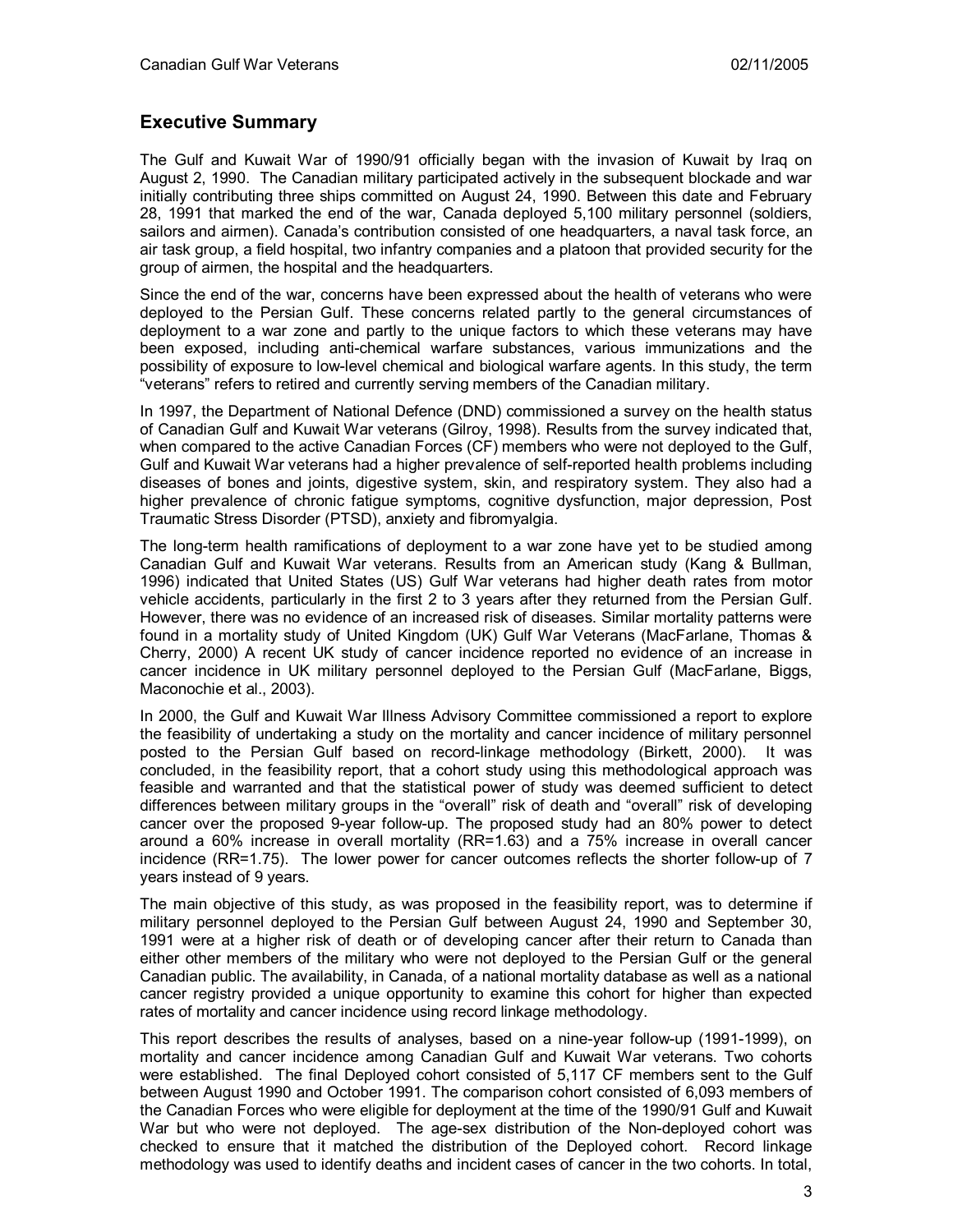there were 96 deaths during the nine-year follow-up and 71 new cases of cancer during the seven-year follow-up.

To compare the two cohorts, direct standardization methods were used to compute Mortality Rate Ratios (MRR) and Incidence Density Ratios (IDR). Survival methods (Kaplan-Meier, log-rank and Cox regression) were also applied to the data when a sufficient number of cases were available. Finally, indirect standardization methods were used to compare the cohort mortality and cancer incidence to the general Canadian population using Standardized Mortality Ratios (SMR) and Standardized Incidence Ratios (SIR).

## **Key findings**

#### **Mortality: Deployed versus Non-deployed comparisons**

- There was no significant difference in the overall risk of death between the Deployed and Non-deployed cohorts; the total number of deaths amounted to 96, 42 in the Deployed cohort and 54 in the Non-deployed cohort.
- Over the full follow-up period, there was no significant difference in the rate of suicide between the two groups (nine events in each group). While the suicide rate in the first half (1991-1995) of the follow-up period was higher among the Deployed group, this was compensated by a lower rate in the latter half (1996-1999) of the follow-up period. Due to the small number of events, this finding was not statistically significant and could be due to chance.
- There was a statistically significant increased risk of death from airspace crashes in the Deployed group. This result may be explained by the fact that there were three times as many members in flying occupations, such as pilots, navigators, flight engineers, in the Deployed cohort as there were in the Non-deployed cohort.
- In contrast to the US and UK studies, during the early and full follow-up periods, there was no increased risk of death due to motor vehicle crashes in the Deployed cohort compared to the Non-deployed cohort.

#### **Mortality: Canadian Forces compared with the general population**

- For both the Deployed and the Non-deployed cohort, there was a statistically significant lower risk of death from all causes of about 50% compared to the general population.
- For each study group, the risk of dying from coronary heart was not different from the risk for the general population.
- The overall risk of suicide in each cohort was not different from the risk for the general population.
- The death rate from airspace crashes was higher in the Deployed cohort. These differences are likely due to a higher number of individuals in flying-related occupations relative to the general population, as well as the higher risk associated with military aviation activities.

#### **Cancer comparisons**

- There was no significant difference in the risk of being diagnosed with cancer in the two military cohorts. In total, there were 71 cancer cases, 29 in the Deployed cohort and 42 in the Non-deployed cohort.
- The rate of cancer in both the Deployed and Non-deployed cohorts was not significantly different from the rate in the general population.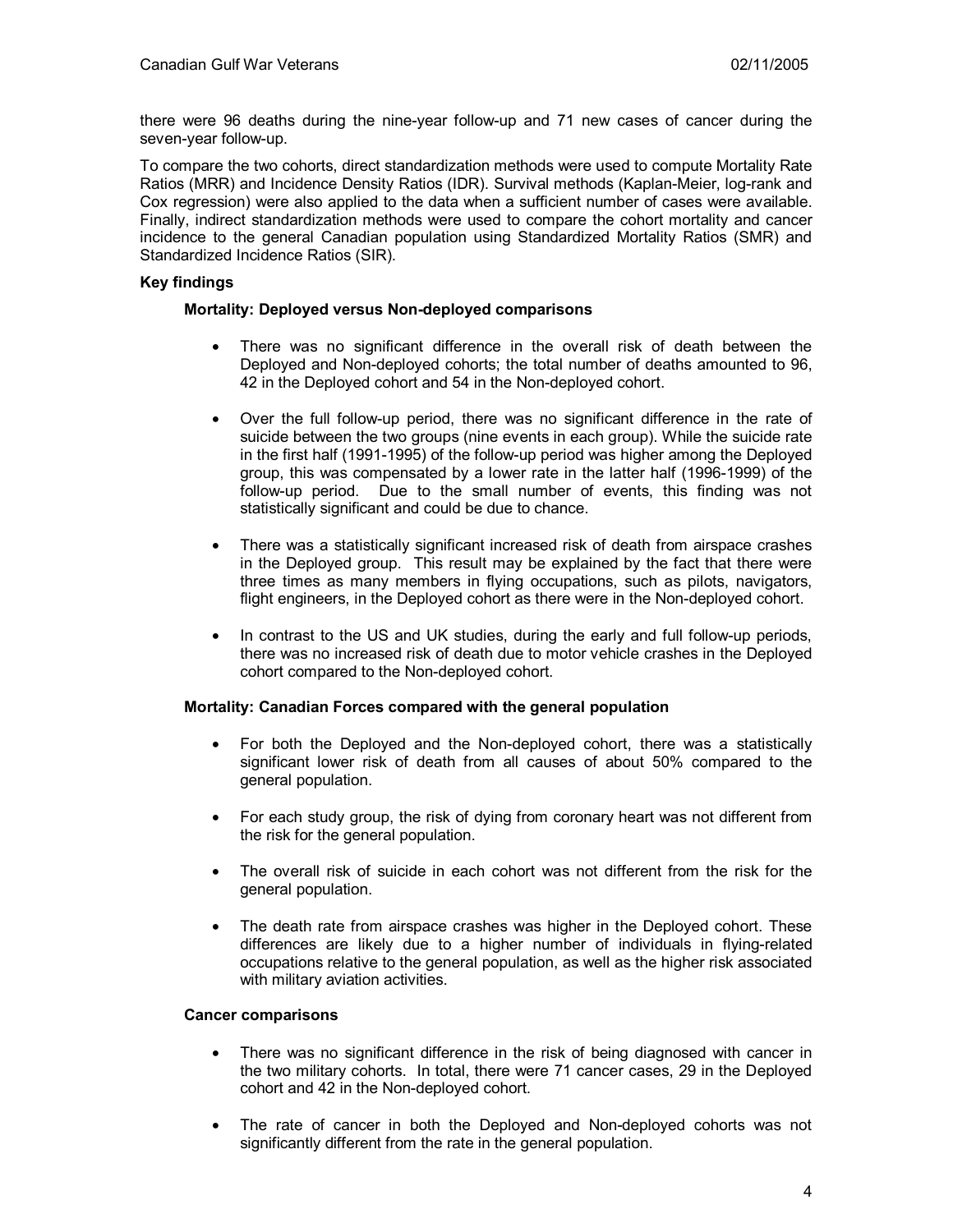The lack of observed differences between the two cohorts, in some cases, may be related to the small number of events. A longer follow-up may permit the examination of long-term outcomes such as cause-specific mortality and cancer incidence provided there is sufficient time for the accumulation of events.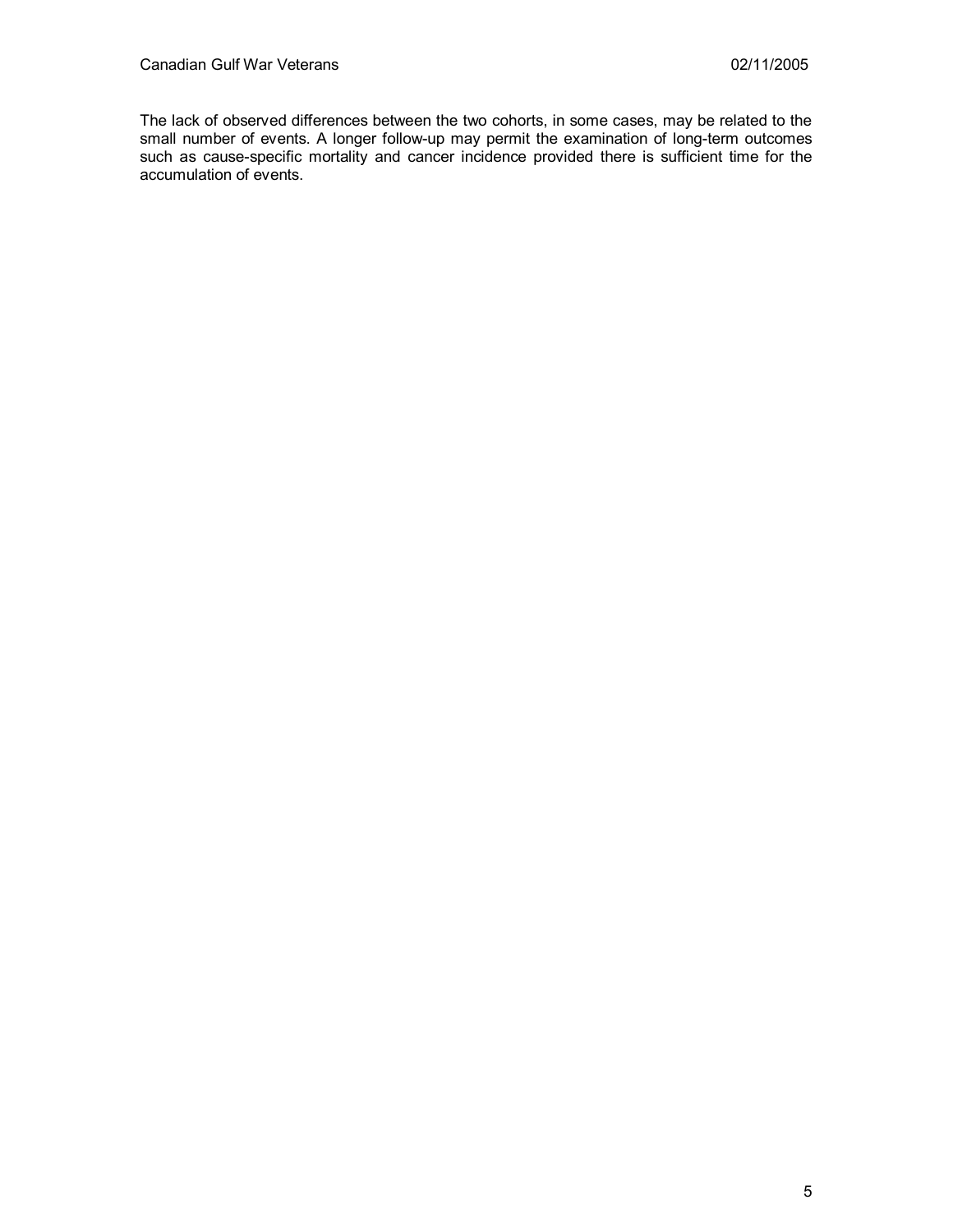# **Table of Contents**

| Previous studies from other countries on the health of veterans of the Gulf and Kuwait War of |  |
|-----------------------------------------------------------------------------------------------|--|
|                                                                                               |  |
|                                                                                               |  |
|                                                                                               |  |
|                                                                                               |  |
| The US veterans cohort mortality study, the 7-year follow-up results 13                       |  |
|                                                                                               |  |
|                                                                                               |  |
|                                                                                               |  |
|                                                                                               |  |
|                                                                                               |  |
|                                                                                               |  |
|                                                                                               |  |
|                                                                                               |  |
|                                                                                               |  |
|                                                                                               |  |
|                                                                                               |  |
|                                                                                               |  |
|                                                                                               |  |
|                                                                                               |  |
|                                                                                               |  |
|                                                                                               |  |
|                                                                                               |  |
|                                                                                               |  |
|                                                                                               |  |
|                                                                                               |  |
|                                                                                               |  |
|                                                                                               |  |
|                                                                                               |  |
|                                                                                               |  |
|                                                                                               |  |
|                                                                                               |  |
|                                                                                               |  |
|                                                                                               |  |
|                                                                                               |  |
|                                                                                               |  |
|                                                                                               |  |
|                                                                                               |  |
|                                                                                               |  |
|                                                                                               |  |
|                                                                                               |  |
|                                                                                               |  |
| Mortality.                                                                                    |  |
|                                                                                               |  |
| Data Sources: Department of National Defence and the Mortality and Cancer Incidence           |  |
|                                                                                               |  |
|                                                                                               |  |
|                                                                                               |  |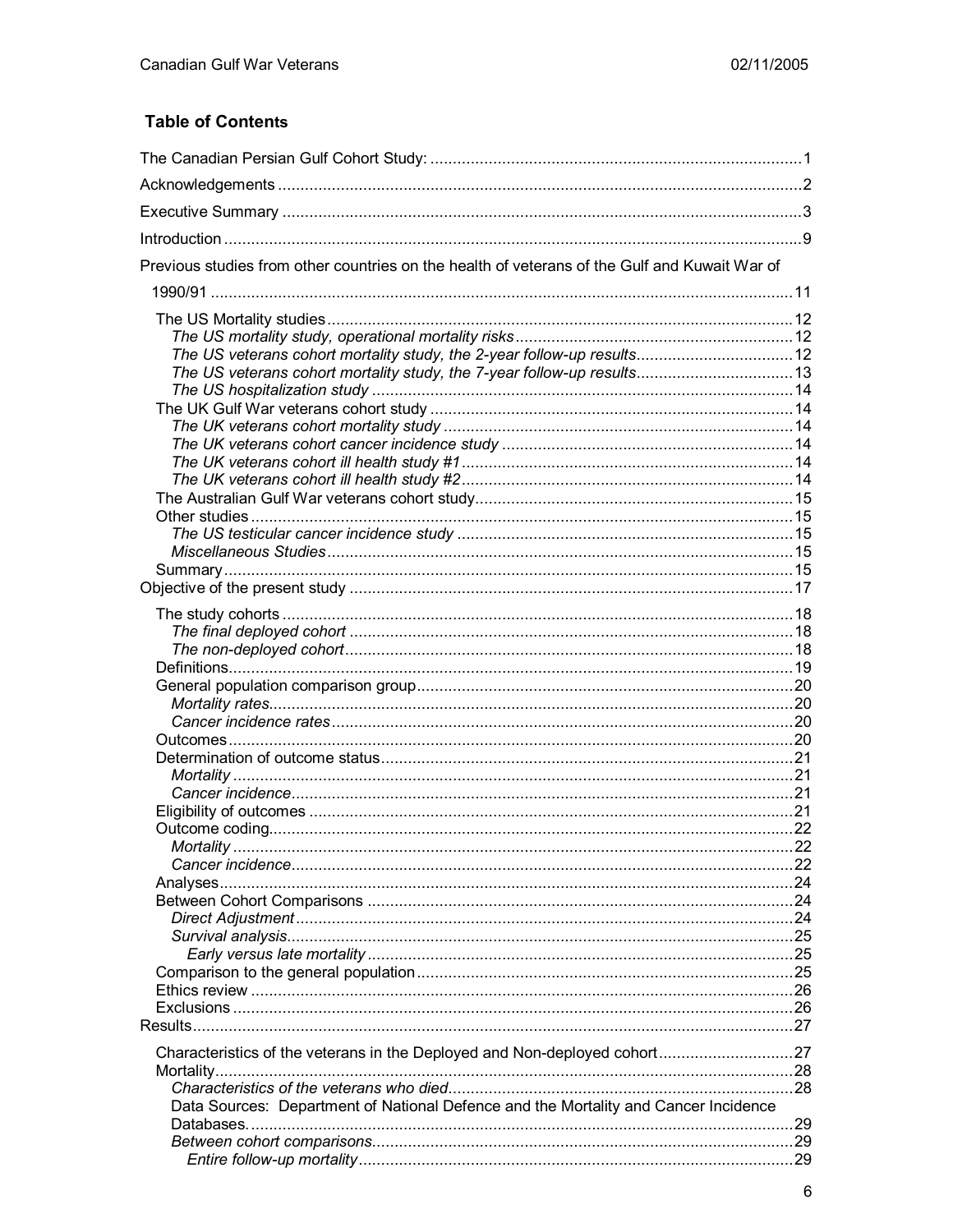| Comparison of study findings on cancer incidence to other published studies 42 |  |
|--------------------------------------------------------------------------------|--|
|                                                                                |  |
|                                                                                |  |
|                                                                                |  |
|                                                                                |  |
|                                                                                |  |
|                                                                                |  |
|                                                                                |  |
|                                                                                |  |
|                                                                                |  |
|                                                                                |  |
|                                                                                |  |
|                                                                                |  |
| Appendix A: Background Information about the Creation of the Study Cohorts50   |  |
|                                                                                |  |
|                                                                                |  |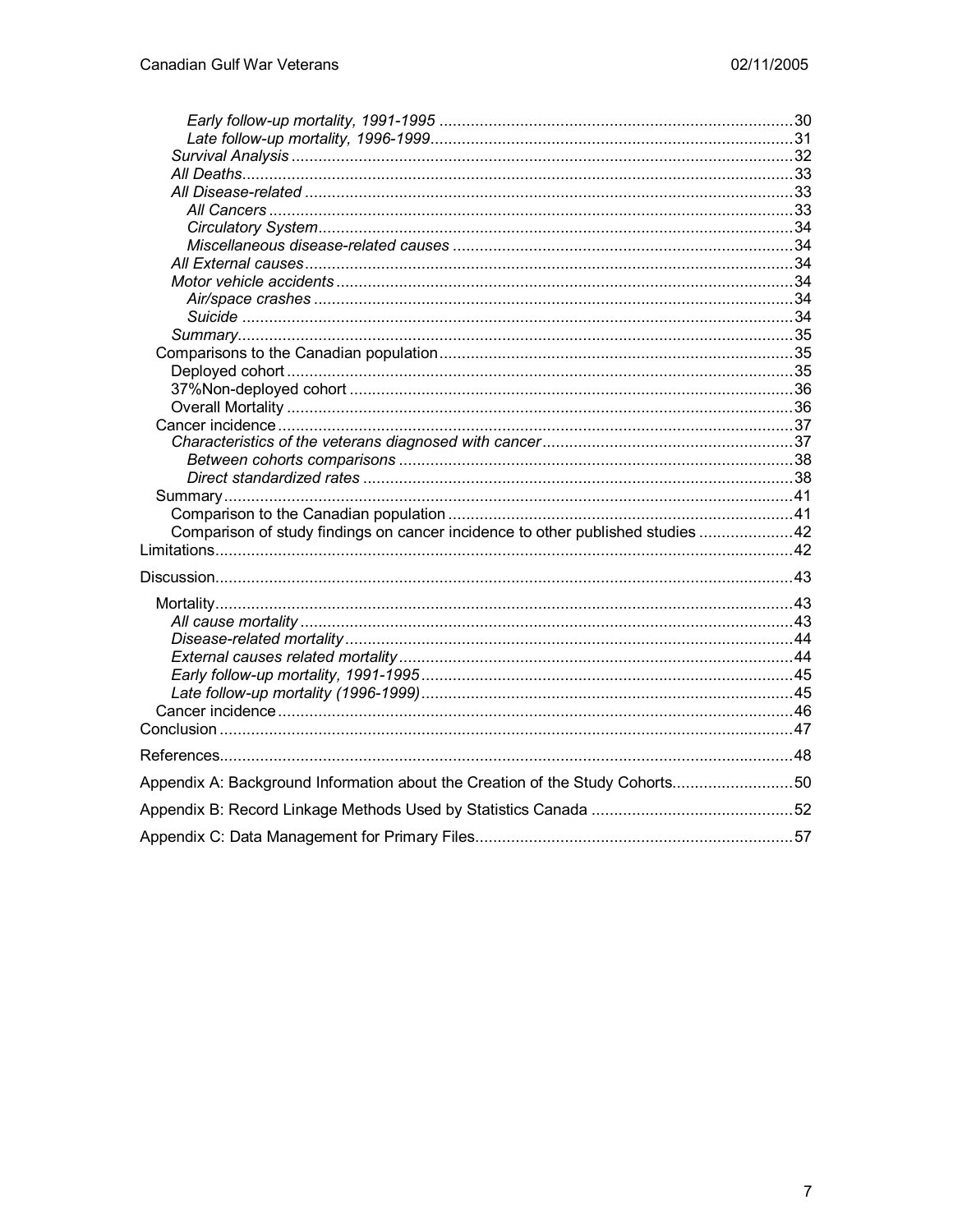# **Tables**

| Table 06. Military Occupational Classification codes at the final reference date by cohort 28 |  |
|-----------------------------------------------------------------------------------------------|--|
| Table 07. Number of deaths, crude and adjusted mortality ratios by main cause of death        |  |
|                                                                                               |  |
| Table 08. Number of deaths, crude and adjusted mortality ratios by main cause of death        |  |
|                                                                                               |  |
| Table 09. Number of deaths, crude and adjusted mortality ratios by main cause of death        |  |
|                                                                                               |  |
| Table 10. Adjusted hazard ratios (HR) for deployment status by selected causes of death31     |  |
| Table 11. Hazard ratios (HR) for deployment status and early and late mortality effects by    |  |
|                                                                                               |  |
| Table 12. Standardized mortality ratios (SMR) of the deployed cohort 34                       |  |
| Table 13. Standardized mortality ratios (SMR) of the Non-deployed cohort 35                   |  |
| Table 14. Comparisons of the results from four Gulf War cohort studies36                      |  |
| Table 15. Demographic characteristics of veterans who were diagnosed with cancer37            |  |
| Table 16. Unadjusted and age and sex-adjusted cancer incidence density ratios (IDR)           |  |
|                                                                                               |  |
| Table 17. Unadjusted and age and sex-adjusted cancer incidence density ratios (IDR)           |  |
|                                                                                               |  |
| Table 18. Adjusted hazard ratios (HR) of cancer incidence for cohort effect, overall and by   |  |
| selected sites…………………………………………………………………………………39                                               |  |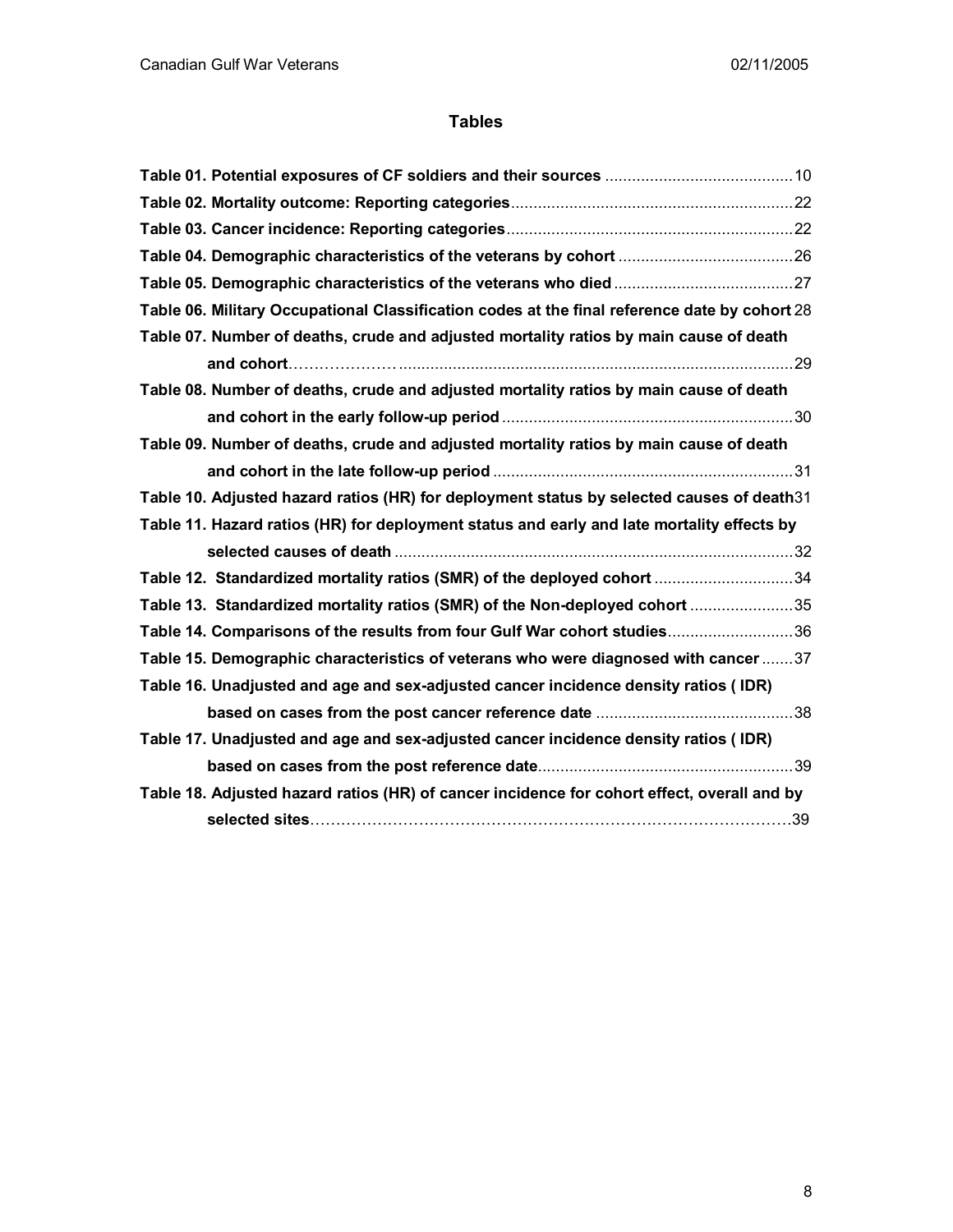# **Introduction**

The Gulf and Kuwait War of 1990-91 officially began with the invasion of Kuwait by Iraq on August 2, 1990. This event was the culmination of increasing tension in the region over a period of several months. The initial response of the international community to the invasion was the establishment of a naval blockade to which Canada contributed three vessels which were committed on August 24, 1990. The crisis culminated with an armed conflict during the months of January and February 1991. This conflict largely involved aerial bombardment. There was limited involvement of infantry or ground forces. At the end of the conflict, the Iraqi military ignited over 600 oil well fires which required months to extinguish and which produced extensive local air pollution.

Upon the return of the deployed military personnel to their host countries, concern gradually developed about potential after-effects of the war on their health. In 1997, the Department of National Defence (DND) commissioned a survey on the health status of Canadian Gulf and Kuwait War veterans (Gilroy, 1998). This survey was conducted by Goss Gilroy Inc. According to the 1998 GG report, which was based on data from the survey, approximately 4,600 Canadian Forces members served in the Gulf and Kuwait War with only 2,200 being present in the Gulf during the time of the actual conflict, January and February 1991. The two largest CF contingents participated in the Naval Blockade and in the Air War segment. The latter involved a combination of air support for the naval blockade, fighter escort of bombers and bombing missions. In addition, Canadians operated a field hospital about 80 km south of the Iraqi border. After the conflict ended, Canadians were also involved in various post-war peace-keeping and clean-up operations, particularly in the Kurdish area of Iraq and with managing the Kurdish refugee problem in Southern Turkey and Northern Iraq. There were no reports of involvement by members of the Canadian military with any of the ground forces or with extinguishing the oil well fires with the exception of 52 Canadians who served with Coalitions units. Some of these Canadians were reported to have been involved in combat.

A master list of approximately 4,600 CF members deployed to the Gulf and Kuwait War of 1990/91 and 6,223 controls not deployed but eligible to be was compiled for the GG survey from Department of National Defence (DND) records. A self-completed questionnaire which focused on a range of health conditions was mailed to 4,262 Gulf and Kuwait War veterans and 5,699 controls and responses were received from 3,113 Gulf and Kuwait War veterans and 3,439 controls. Results from the survey indicated that, when compared to the active CF members who were not deployed to the Gulf, Gulf and Kuwait War veterans had a higher prevalence of selfreported health problems including diseases of bones and joints, digestive system, skin, and respiratory system. They also had a higher prevalence of chronic fatigue symptoms, cognitive dysfunction, major depression, Post Traumatic Stress Disorder (PTSD), anxiety and fibromyalgia. These self-reported illnesses were also found among Gulf War veterans from the UK and the US and were witnessed in veterans from World War 1, World War II (Hyams, Wignall, & Roswell, 1996) and the Vietnam War (Tegan, Boehmer, Flanders et al., 2004).

It has been documented since at least the time of the American Civil War in the 1860's that military personnel returning from a combat zone are at higher risk of death due to accidental causes, particularly in the first five-years upon their return home (Hyams, Wignall & Roswell, 1996;). It is generally believed that this reflects a psychological process rather than specific physical exposures. One theory postulates that military personnel become immune or desensitised to the signals of a high-risk situation and thus unintentionally engage in high-risk behaviour which leads to increased mortality. A second theory suggests that military personnel effectively become addicted to the high from being in high risk situations and crave that same effect upon their return home. Other psychological problems, such as flash-backs and similar events widely discussed following the Vietnam War, may contribute as well. Military personnel might be more likely to engage in risky exposure to toxic chemicals or negative health-related behaviours such as abuse of alcohol, drug use and smoking. It has been documented that Canadian military personnel with multiple deployments were much more likely to have symptoms of PTSD (Statistics Canada, 2003). PTSD was 2.8 times more common in members who had served on 3 or more deployments (4.7%) compared to those who had never been deployed (1.7%). Members with 1 or 2 deployments had an intermediate prevalence (2.7%). No difference in depression prevalence among the various deployment groups was found.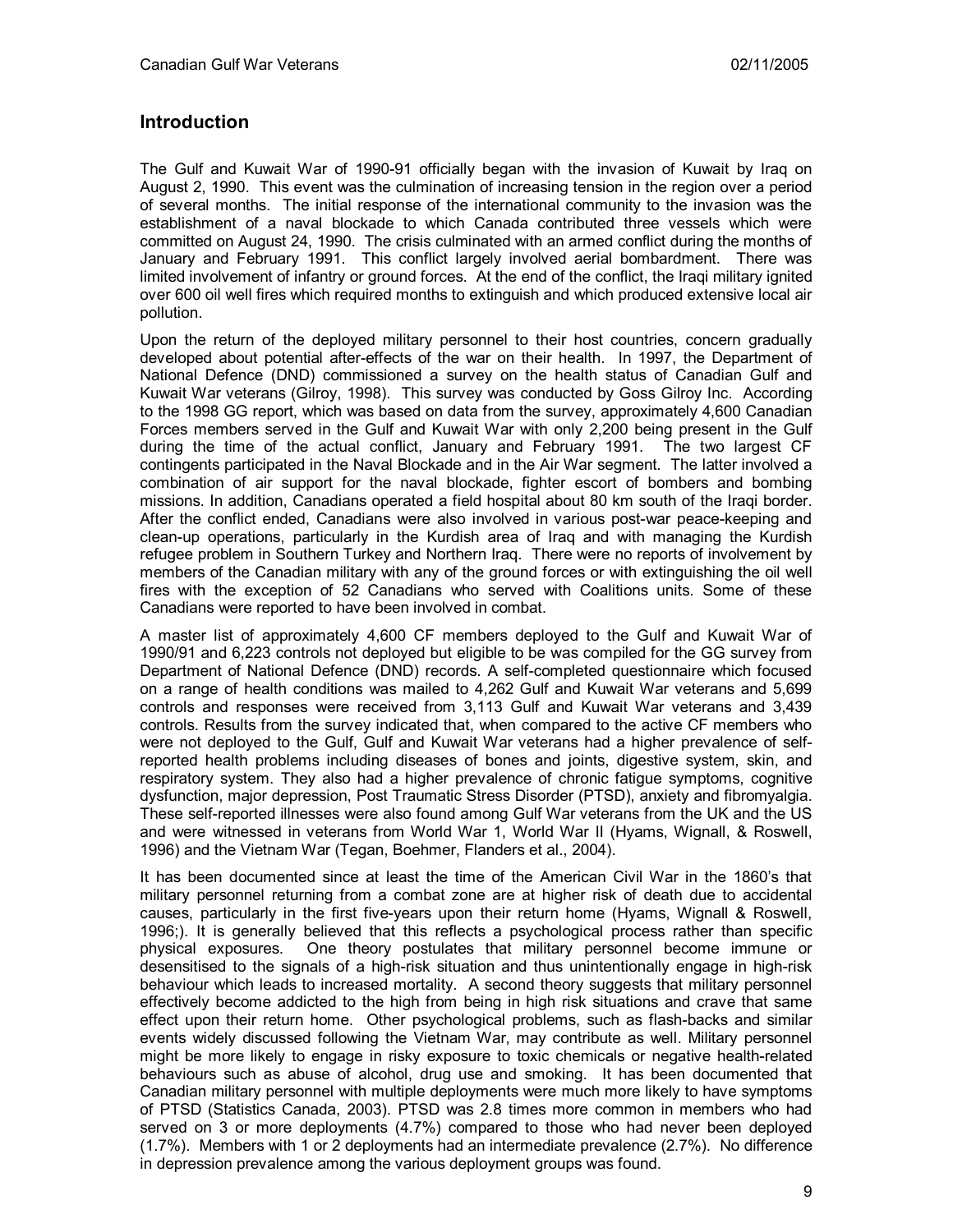Much attention has focussed on a set of diffuse symptoms or illnesses that are sometimes referred to as the Gulf War Syndrome. These illnesses, which are not unique to military personnel who have served in the Persian Gulf or elsewhere as they have been diagnosed in civilian as well, involve a range of physical, neurological and psychological effects that cannot be linked to an identifiable cause. Some groups have expressed concern that these symptoms among Gulf and Kuwait War veterans might stem from exposure to various agents including chemical or biological weapons from Iraq, uncommon immunizations (e.g. Anthrax), depleted uranium (from spent munitions) or prophylactic drugs (such as pyridostigmine bromide) designed to counter the potential effects of exposure to chemical weapons. Extensive research on this syndrome has been completed and has been the subject of large-scale formal government enquiries. The present report does not contain an examination of this syndrome but focuses on mortality and cancer incidence as health outcomes.

In addition to concerns about the Gulf War Syndrome, there were also concerns that the various exposures associated with the Gulf and Kuwait War, either from chemical warfare agents or more routine exposures such as solvents, might have led to other illnesses (e.g. cancer) or to increased mortality. In particular, concerns were expressed about potentially increased rates of cancer, birth defects, accidental death and overall mortality.

According to the GG report (1998), Canadian Forces personnel had very limited opportunities for exposure to the most putative risks such as depleted uranium, oil well smoke, Chemical Agent Resistant Compound (CARC), paint and organo-phosphate pesticides. This conclusion is based on deployment patterns for the Canadian military personnel. However, some military personnel would have been exposed to a variety of immunizations (e.g. plague, anthrax), anti-malarial prophylaxis, and pyridostigmine. Plague vaccine was given to all persons at the field hospital, the second crew of the HMCS Protecteur and some aircrew who were present in the Gulf for long periods. The administration of anthrax was restricted to the field hospital staff. Chloroquine was given only to the Naval Task group during their passage through the Suez Canal and pridostigmine bromide was administered to about 85% of CF members in the Persian Gulf, but not to the first crew of the Protecteur. Exposure to biological and chemical warfare agents is uncertain but some military personnel may have had low-level exposure. The types of agents and their sources to which the Canadian military personnel may have been exposed are listed in Table 01.

| Table 01. Potential exposures of CF military personnel and their sources |
|--------------------------------------------------------------------------|
| Smoke and Combustion Products                                            |
| - Oil well fires                                                         |
| - Heaters/generators                                                     |
| - Burning of trash, diesel or other fuels                                |
| Solvents/Petrochemicals                                                  |
| - Fuel fumes or fuel on skin                                             |
| - Paints or Solvents                                                     |
| - Contaminated food or water                                             |
| Pesticides                                                               |
| Chemical warfare agents                                                  |
| Infectious disease agents (e.g. contact with dead animals)               |
| Psychological stressors                                                  |
| Physical trauma                                                          |
| Radiation (including depleted uranium exposure)                          |
| Lead                                                                     |
| Non-routine immunizations                                                |
| Pyridostigmine                                                           |
|                                                                          |
| <b>Source: Gilroy, 1998</b>                                              |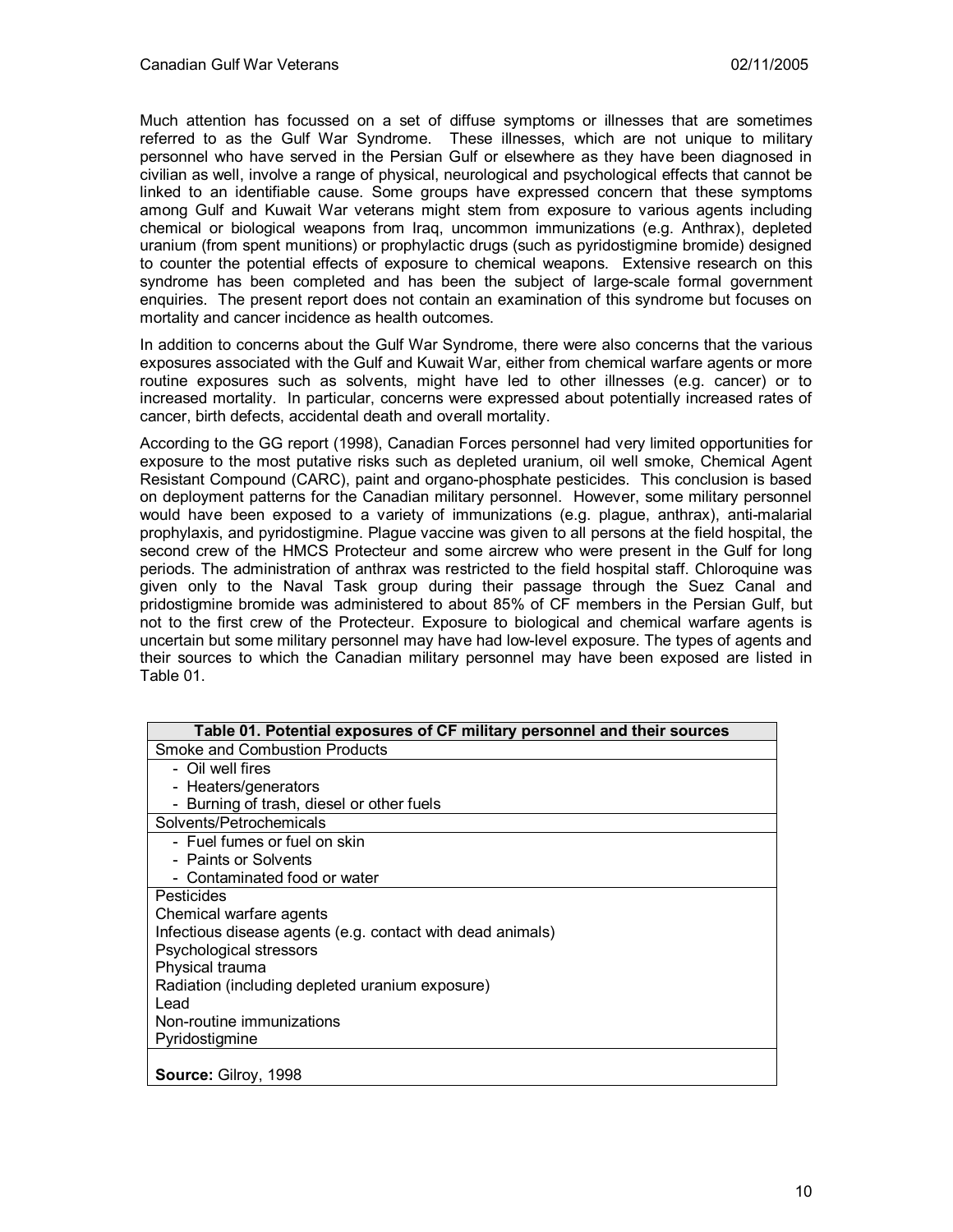In 1999, upon completion of the GG study, the Gulf and Kuwait War Illness Advisory Committee<sup>1</sup> commissioned a report (Birkett, 2000) to explore the feasibility of undertaking a record linkage study that would provide information on the health of Canadians Forces members who had been deployed to the Persian Gulf. The Committee proposed the study of two categories of health effects: mortality and cancer incidence. It was concluded, in the feasibility report, that a follow-up study using a record-linkage methodology was feasible and warranted. The number of events which would be expected during the follow-up would be small due to the young age of the deployed military personnel, the relatively small size of the cohort and the short follow-up time. However, the importance of detecting adverse health effects justified proceeding with the study. The feasibility report contained two recommended study designs to be carried out on data obtained from a computer-based record linkage to the Canadian Mortality and Canadian Cancer databases. The two designs were:

- 1. A historical cohort study comparing mortality and cancer incidence rates between deployed military personnel and members of the military in 1990/91 who were not deployed to the Persian Gulf;
- 2. A comparison of mortality and incidence rates between each military cohort and the general Canadian population.

The 2000 feasibility report recommended, as well, that individual level information be obtained about exposures to factors of interest (e.g. depleted uranium, solvents), confounders (e.g. smoking status), medical history and work experience post-1991. This personal information was not available for the linkage. The most readily available source for such information, the GG survey (Gilroy, 1998) could not be used since the letter of invitation from the Surgeon General to potential GG participants stated that it would not be possible to link participants to their survey responses and that all identifying information would be destroyed by the consultant after a sixmonth period. In addition, it was not feasible to re-interview the military personnel to obtain exposure information since many of them had left the CF and would be very difficult to find.

A follow-up report was prepared (Birkett & Brodksy, 2001) containing the detailed methodology which could be used to complete the two studies proposed in the initial report. This proposal was accepted by the Canadian Gulf War Veterans Cohort Study Advisory Committee. It formed the basis for the present report on the Canadian Gulf and Kuwait War veterans cohort study.

The current report presents the results of the analyses as proposed (Birkett & Brodksy, 2001). A nine year computerized record linkage identified deaths and new cases of cancer. The deployed veterans were compared to a matched group of CF members eligible for deployment but who were not sent overseas. In addition, the study reports on a comparison of the mortality and cancer incidence in the two cohorts to that of the general Canadian population. As well, the results of the Canadian study are compared to those of other countries, mainly the United States (US) and the United Kingdom (UK).

# **Previous studies from other countries on the health of veterans of the Gulf and Kuwait War of 1990/91**

This section primarily focuses on published studies on the mortality and cancer incidence of veterans from the Gulf and Kuwait War of 1990/91. They are from the US, the UK and Australia. The section also examines hospitalization and other health outcomes in published reports from these countries.

\_\_\_\_\_\_\_\_\_\_\_\_\_\_\_\_\_\_\_\_\_\_\_\_\_\_\_\_\_\_\_\_\_\_\_

<sup>&</sup>lt;sup>1</sup>This Advisory Committee included representatives from Veterans Affairs Canada, Defense and Civil Institute of Environmental Medicine (DND), Defense Medical Services in the United Kingdom, the Department of Veterans Affairs in the United States, Health Canada, Canadian Forces Medical Group and medical experts from the University of Alberta, Faculty of Medicine, the Ottawa General Hospital and the Royal Ottawa Hospital.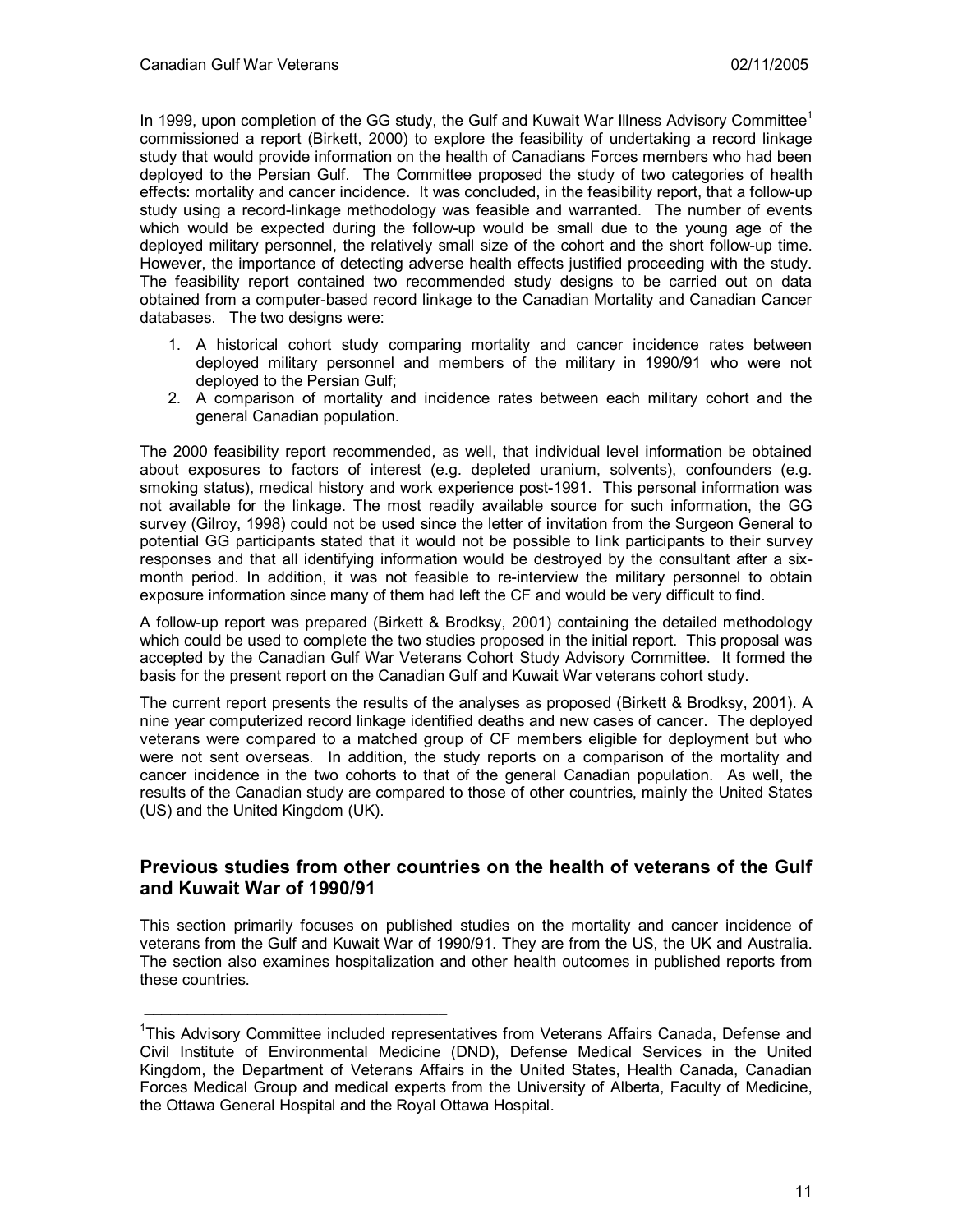The US has produced three reports that have examined mortality in the 695,516 US military personnel who were deployed to the Persian Gulf in 1990/91. The initial report looked at mortality within a year of the initial deployment and included the period of active hostilities (Writer, DeFraites & Brundage, 1996). A follow-up report explored the 2-year mortality in that group and compared it to the mortality of 746,248 veterans selected as a comparison cohort (Kang & Bullman, 1996). The third report examined the 7-year mortality in the two cohorts of the previous study (Kang & Bullman, 2001). In addition to studies on mortality and cancer, hospitalization patterns in the first two years after the end of the war have been examined in the deployed cohort (Cherry, Creed, Silman, et al., 2001a). Finally, a report on the risk of testicular cancer in servicemen from the US in the five-years following the end of the Persian Gulf War (Knoke, Gray & Garland, 1998) and a case-study of a veteran with multiple giant cell tumours of the hand (Cannova, 1998) have been published.

The UK has published a study on the eight-year mortality (Macfarlane, Thomas, Cherry, 2000) and cancer incidence (Macfarlane et al., 2003) of 53,462 UK Gulf War veterans and 53,450 members of a comparison cohort. 'Ill health' was also studied in the UK cohort (Cherry et al., 2001a; Cherry, Creed, Silman, et al., 2001b; Hotopf, David, Hull, et al., 2003).

A report was prepared for the Australian government (Sim, Abramson, Forbes, et al., 2003). It examined mortality and cancer incidence in 1,833 deployed military personnel and 2,847 members of a comparison cohort. 'Ill health' was also studied in the Australian cohort (Sim et al., 2003).

## **The US Mortality studies**

## *The US mortality study, operational mortality risks*

Writer, DeFraotes & Brundage (1996) published a paper that examined mortality in a one-year period between August 1, 1990 and July 31, 1991. This period includes the time of the active conflict (roughly August 1990 to March, 1991). The authors compared total mortality and causespecific mortality rates of military personnel deployed to the Persian Gulf to the mortality rates of military personnel not posted to that area. Battle related deaths were excluded from the comparison.

Overall, military personnel deployed to the Persian Gulf had an 11% higher mortality rate for nonbattle related deaths (Standardized Mortality Ratio (SMR=111, 95% C.I. = 96.5, 125.5). Most of this non-statistically significant excess was due to injury-related deaths, with 'deaths due to unintentional injury' being 54% higher in military personnel deployed to the Persian Gulf (SMR=154, 95% C.I. = 132, 177). There was no difference in non-injury related deaths.

## *The US veterans cohort mortality study, the 2-year follow-up results*

In this study, the US cohort included all military personnel who had served in the Desert Storm campaign (n=695,516), and a US military-based comparison group (n=746,291) including a large number of reserve and National Guard members who were deployed to other theatres of operation (Kang & Bullman, 1996). These groups were compared using Cox proportional hazards modelling. A second comparison was made to the total US population using SMR methods, adjusting for age, sex, race and year of death. The primary outcome was causespecific mortality between 1991 and Sept. 30, 1993 (approximately two years of follow-up). Information on mortality was obtained from death certificates. Male military personnel deployed to the Persian Gulf had slightly higher all cause mortality than non-deployed military personnel (RR=1.09, 95% C.I. = 1.01, 1.16). There was higher mortality from 'external causes' (RR=1.17, 95% C.I. = 1.08, 1.27) with most of the excess mortality attributable to accidental deaths, including motor vehicle accidents. In contrast, disease-related mortality was similar in the two cohorts (RR=0.88; 95% C.I. = 0.77, 1.02). As well, rates of all cancers mortality were similar (RR=0.83; 95% C.I. = 0.66, 1.05). Deaths due to infectious diseases were significantly lower in the deployed veterans (RR=0.21; 95% C.I. = 0.11, 0.43). The results were generally similar for women military personnel although the point estimates for each of the cause-specific mortality rates tended to be higher in women. Compared to the overall US population, both the deployed and non-deployed veterans had all-cause mortality rates that were under 50% of what was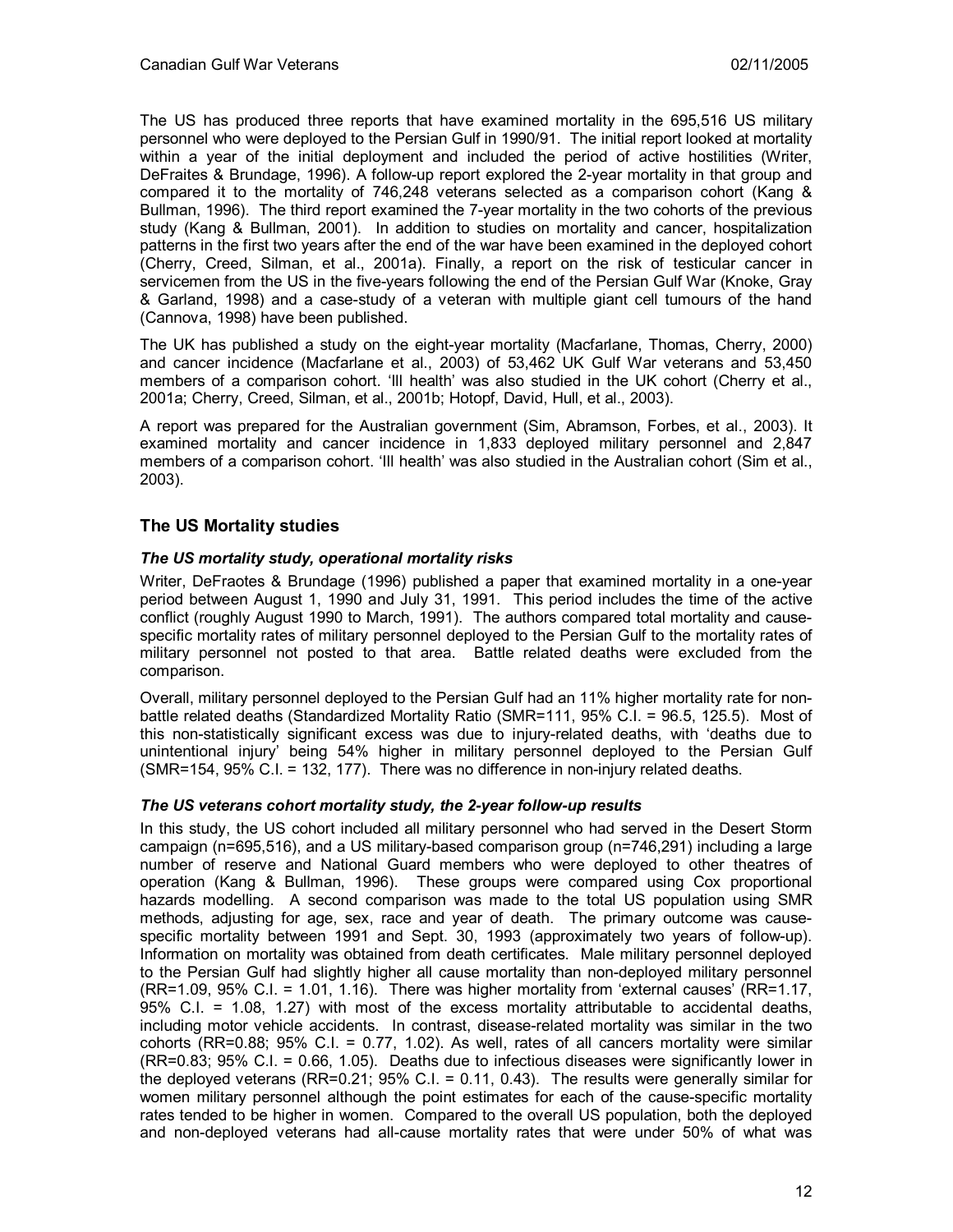expected. However, for women Gulf War veterans, accidental death was comparable to the rate found in the general population.

Bell, Amoroso, Wegman & Senier (2001) offered several explanations for the higher mortality from injury which had been observed in the US cohort deployed to the Gulf. The development of depression, post-traumatic stress disorder or other anxiety disorders may be a contributing factor. Physical and psychological trauma experienced during the war may foster the adoption of high risk coping strategies (e.g. heavy drinking) after returning home. An indirect consequence of illdefined diseases and symptoms reported by returning veterans, poor survivability to crashes, leading to mortality rather than morbidity and selection bias in identifying the deployed cohort (e.g. risk takers may be more likely to be selected for deployment) were also suggested as possible explanations for the phenomenon.

The major limitation of this study is the short follow-up time. A study with a 2-year follow-up should be able to detect short-term causes of mortality such as infectious diseases, respiratory disease due to exposure to chemical toxins and accidental deaths. However, it would be unable to detect mortality from diseases with a long natural history such as cancer and cardiovascular disease. In this study, a lack of information on potential confounder variables such as smoking is another limitation, especially if the confounder might be expected to differ according to exposure to a highly stressful environment.

The comparability of the two cohorts may be limited in some aspects. It was suggested that the comparison cohort might have suffered from the healthy warrior effect (Haley, 1998) although a subsequent paper (Kang & Bullman, 1998) suggests that this bias would not be large. However, an article on the hospitalization experience of Gulf War veterans (Gray, Coate, Anderson, et al., 1996) indicated that the healthy warrior hypothesis might have some validity. In the eighteen months prior to deployment, the veterans in the deployed cohort had significantly lower hospitalization rate than the non-deployed cohort (Campion, 1996).

## *The US veterans cohort mortality study, the 7-year follow-up results*

This study reports on a 7-year follow-up of the cohorts established for the 2-year mortality study (Kang & Bullman, 2001). It also examined the potential impact of exposure to nerve gas at Khamisiyah, Iraq. The methods and objectives were essentially the same as those of the 2-year follow-up. Overall mortality in the deployed cohort was similar to the mortality in the comparison cohort (MRR=0.95 (95% C.I. = 0.92, 0.99) in men and 1.16 ((95% C.I. = 0.97, 1.38) in women). Mortality from natural causes was lower in men of the deployed cohort (MRR=0.83, 95% C.I. = 0.78, 0.89) and similar between women of the two cohorts (MRR=1.02, 95% C.I. = 0.79, 1.33). In contrast, mortality from external causes was similar between men of the two cohorts (MRR=1.04, 95% C.I. = 0.99, 1.10) but was significantly higher for women (MRR=1.39, 95% C.I. = 1.08, 1.80). The lower mortality from natural causes in men appeared to be related mainly to a markedly lower mortality from HIV (MRR=0.21, 95% C.I. = 0.15, 0.30). The higher mortality from external causes in women in the deployed cohort was mainly related to higher mortality from motor vehicle accidents (MRR=1.63, 95% C.I. = 1.09, 2.45). No excess mortality from suicide was noted in the deployed cohort (MRR=0.92, 95% C.I. = 0.83, 1.02 in men and 1.29, 95% C.I. = 0.78, 2.31 in women). The study did not report separately on the mortality from air/space crashes.

There was no excess mortality found for military personnel potentially exposed to nerve gas. All mortality rates in the deployed cohort were well below the rates in the general US population, with SMRs around 0.50.

The study also examined trends in mortality within four time frames following return from the Gulf. It had been previously noted that mortality from motor vehicle accidents was elevated in the deployed cohort (Kang & Bullman, 1996). This effect was noted in the first two time frames (entry to December 31, 1992 and January1, 1993 to August 31, 1994). However, in the last two time windows (September 1, 1994 to April 3, 1996 and May 1, 1996 to December 31, 1997), the excess mortality was no longer present. The MRRs displayed a linear trend over the four followup time frames. There was some suggestion that HIV mortality in the deployed cohort had increased in the most recent time window. However, the MRR was still low (MRR=0.34; 95% CI: 0.20, 0.57). This raised the issue of a possible selection bias in the identification of military personnel to be deployed to the Gulf.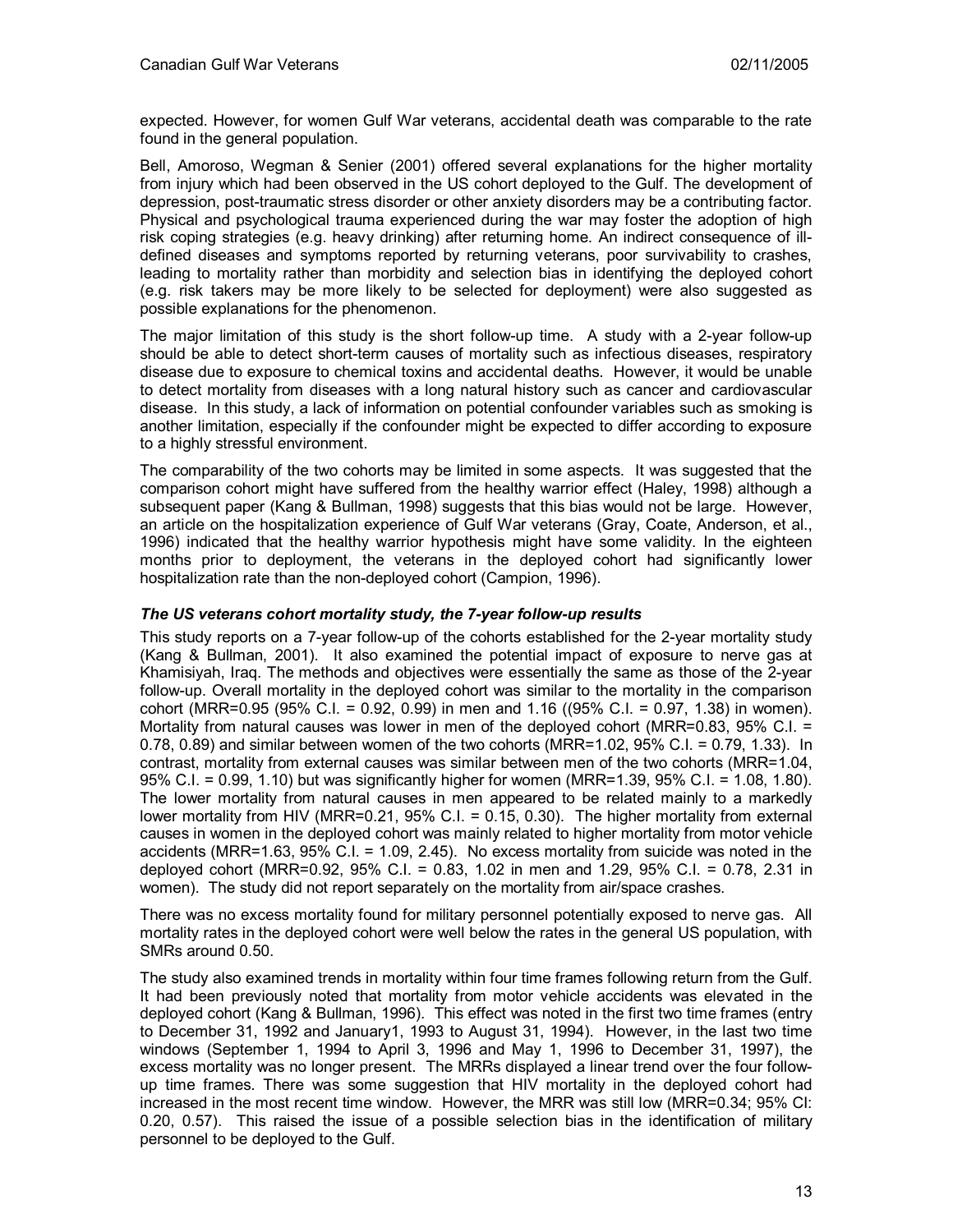## *The US hospitalization study*

This study on hospitalization (Gray et al., 1996) was a companion study to the mortality study described above. It compared rates of hospitalization occurring between January 1, 1992 and September 30, 1993 to those in the period prior to the Gulf War. Only hospitalizations within the military health care system were captured. No differences were found between the deployed and non-deployed veterans.

## **The UK Gulf War veterans cohort study**

## *The UK veterans cohort mortality study*

The UK mortality study (Macfarlane, Thomas & Cherry, 2000) followed a cohort of 53,462 UK Gulf War veterans for eight years, from April 1, 1991 to March 31, 1999. The underlying cause of death was obtained from death certificates using a record-linkage methodology. A comparison group of the same size was formed from the military personnel not posted to the Gulf and was matched on age, sex, service and rank. For most of the Gulf War cohort, the control group was also matched on their level of fitness for service in an attempt to control for a potential healthy warrior effect. There were 395 deaths in the Gulf cohort and 378 deaths in the comparison cohort giving a relative risk  $(RR)$  of 1.05 (95% C.I. = 0.91, 1.21). Although the estimates were unadjusted as they were in the US study, the use of matching renders the estimates comparable. Mortality from external causes and mortality from diseases were not statistically different between the two cohorts (RR = 1.18; 95% C.I. = 0.98, 1.42 and RR = 0.87; 95% C.I. = 0.67, 1.11, respectively). However, the authors report an excess of deaths form external causes principally due to higher mortality rates from accidents despite the lack of statistical significance. As well, the UK study observed no excess cancer mortality (RR = 1.11, 95% C.I. = 0.73, 1.67). This study did not report on mortality within specific time windows during the follow-up.

## *The UK veterans cohort cancer incidence study*

The UK Gulf War veteran cohorts were examined for cancer incidence between April 1, 1991 and July 31, 2002 (Macfarlane et al., 2003). The cohorts for this analysis were the ones that had been used in their mortality study (Macfarlane, Thomas & Cherry, 2000). A record linkage approach was used to identify cancers listed in the National Health System (NHS) central registry. Cox proportional hazards methods were used to estimate incidence rate ratios. The analysis was conducted separately for the first six years and the last five-years of follow-up. A total of 270 incident cancers were identified in the deployed cohort for a crude incidence rate of about 5.1 per 10,000, and 269 cases in the non-deployed cohort for a crude incidence rate of about 5.2/10,000. No evidence of a higher overall or specific cancer incidence in the deployed cohort was found (IRR=0.99 for all cancers). Information about lifestyle cancer risk factors was available on a sub-set of the cohorts. Including this information in the analysis did not change the results. There was no increased risk in veterans exposed while in the Gulf to a range of putative risk factors. Finally, the incidence rate ratios were similar in the early and late follow-up periods.

#### *The UK veterans cohort ill health study #1*

Cherry et al., (2001a; 2001b) examined two randomly chosen groups of veterans from the deployed and non-deployed cohorts identified for the mortality and cancer follow-up studies (Macfarlane et al., 2003; Sim et al., 2003). They found evidence of a higher prevalence of a variety of self-reported symptoms in the deployed cohort. There was also evidence of a greater concern about ill health in the deployed veterans. However, there were no clear associations between symptoms and specific exposures in the Gulf. Handling pesticides and the number of vaccinations received were suggested as factors associated with a worse health state but these observations were preliminary.

## *The UK veterans cohort ill health study #2*

A longitudinal follow-up of about 8,000 veterans who were either deployed to the Gulf, to Bosnia or formed a comparison group has been done (Hotopf et al, 2003). The initial survey was done in 1997 and a follow-up was conducted in 2001. Self-completed standardized scales to estimate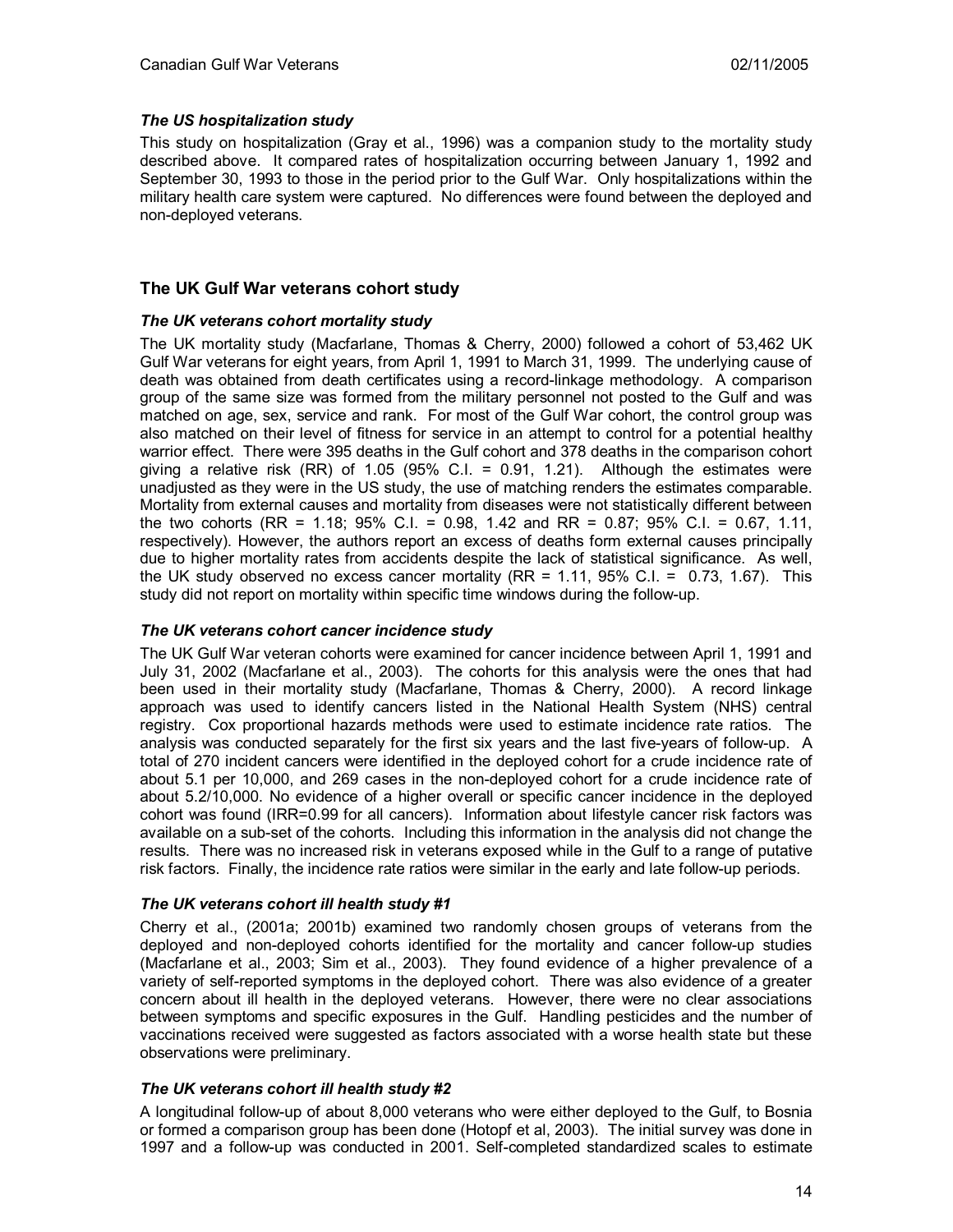fatigue, psychological distress, health perception and related issues were the main focus of the follow-up.

Gulf War veterans displayed more self-reported fatigue, higher levels of psychological distress and worse physical functioning than the non-deployed comparison group. Improvement in the Gulf War veterans on many of the scales between the initial examination and the follow-up (four years later) were noted but the degree of improvement was relatively minor. Physical functioning declined slightly between the two interview dates. The group of military personnel who were deployed to Bosnia also displayed a reduction in their physical functioning between the two interview dates.

# **The Australian Gulf War veterans cohort study**

The Australian study (Sim et al., 2002) was much smaller than the US and UK studies, including only 1,833 deployed military personnel. The only publication of the results that could be found was a very large report to the Australian Minister of Veterans Affairs. This report is available from a web site maintained by Morash University, the contractors who produced the report. As with the US and UK studies, a record-linkage methodology was used to identify deaths and incident cases of cancer in the deployed and comparison cohorts.

Due to the small sample size, the number of events identified was low (43 deaths and 19 cancers) and no differences in mortality (MRR=1.4, 95% C.I. = 0.8, 2.7), in disease-related mortality (MRR=2.2, 95% C.I. = 0.8, 5.6) or mortality due to external causes (MRR=1.1, 95% C.I. = 0.5, 2.9) were found between the deployed and comparison cohorts. As expected, the 95% confidence intervals were wide. As well, the authors noted no statistically significant increase in cancer risk (IDR=1.5, 95% C.I. = 0.6, 3.9).

# **Other studies**

## *The US testicular cancer incidence study*

Testicular cancer is a cancer that more commonly affects young men. As such, it is a relevant cancer to consider in the Persian Gulf War cohort. Knoke, Gray & Garland, (1998) studied US regular, active-duty servicemen who had been deployed to the Persian Gulf in 1990/91. The method of obtaining the cancer information is not specified in the abstract. Cancer cases were detected between August, 1991 and March 31, 1996. Analysis was done using Cox proportional hazards regression.

This study reported no evidence of an increased rate of cancer in the deployed military personnel (RR=1.05, 95% C.I. = 0.86, 1.29). Military personnel engaged in electronic equipment repair (RR=1.56, 95% C.I. = 1.23, 2.00) and electrical/mechanical repair (RR=1.26, 95% C.I. = 1.01, 1.58) showed higher risk irrespective of their deployment status. There was an increased incidence (C.I. =  $2.12$ ,  $95\%$  C.I. =  $1.11$ ,  $4.02$ ) in deployed military personnel in the last five months of 1991, which would be immediately after return to the US following the end of the Gulf War. This likely reflects delayed diagnosis during deployment and perhaps is a sign of the healthy warrior effect (Haley, 1998). The very short time lag between the war and the diagnosis makes it very unlikely that the cancers were etiologically related to exposures occurring during the war. The rates were not different for the four years following the initial five months after the end of the Gulf and Kuwait War 1990/91.

## *Miscellaneous Studies*

Cannova (1998) presents a case report of a US Gulf War veteran with multiple giant cell tumours of the hand. This patient had previously been diagnosed with Gulf War Syndrome. As noted by Cannova, the significance of this isolated case report is unclear.

## **Summary**

The published literature based on two large Gulf War veteran cohorts is consistent. Only a small increase in mortality was observed, mostly due to an increase in accidental deaths. Mortality due to disease appears to be lower in the deployed than in non-deployed cohort. This might reflect a healthy warrior effect. However, there is little evidence to support a major increase in mortality as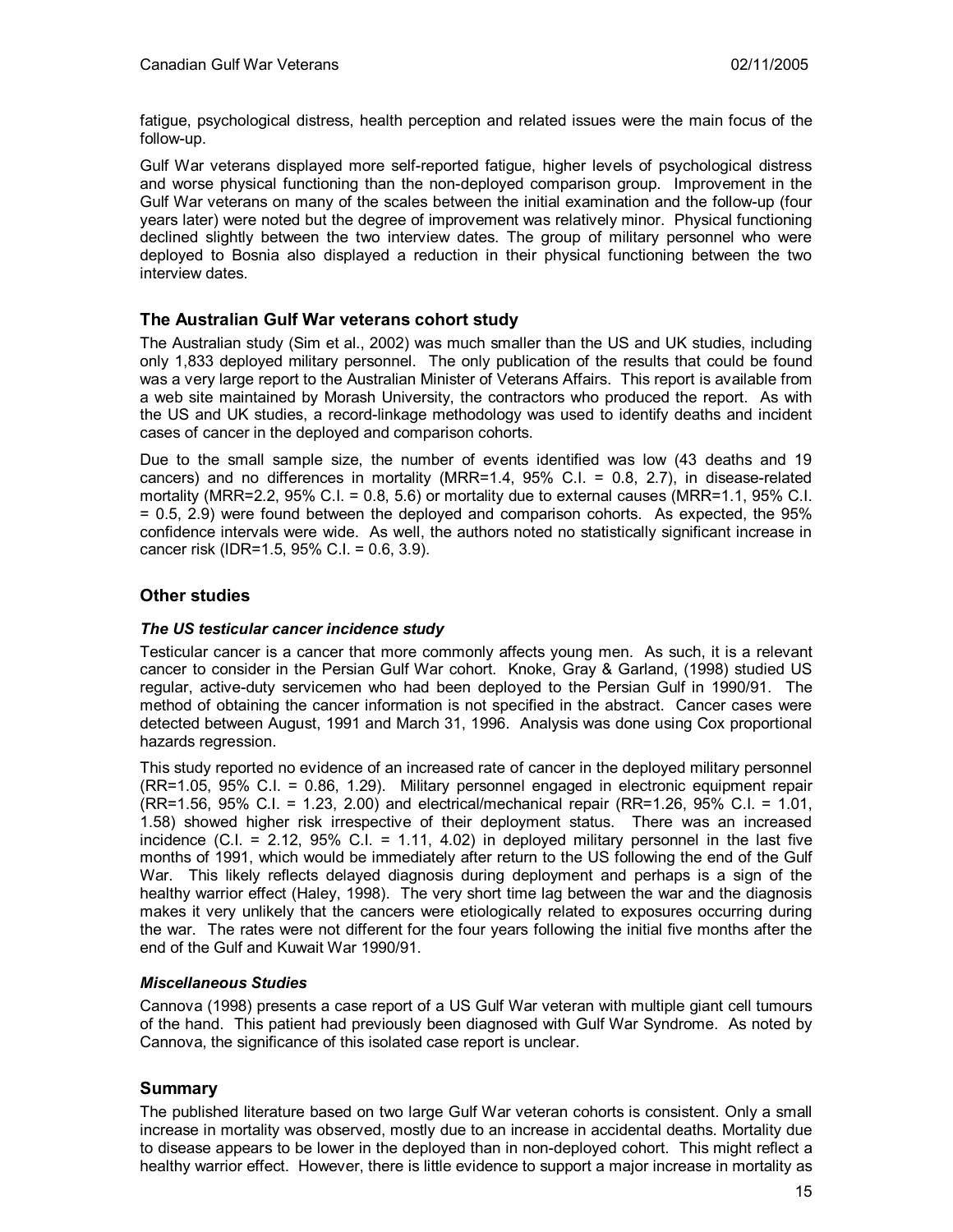a consequence of deployment to the Persian Gulf and participation in the Gulf and Kuwait War. The only study of cancer incidence failed to detect any increased risk in military personnel deployed to the Persian Gulf area.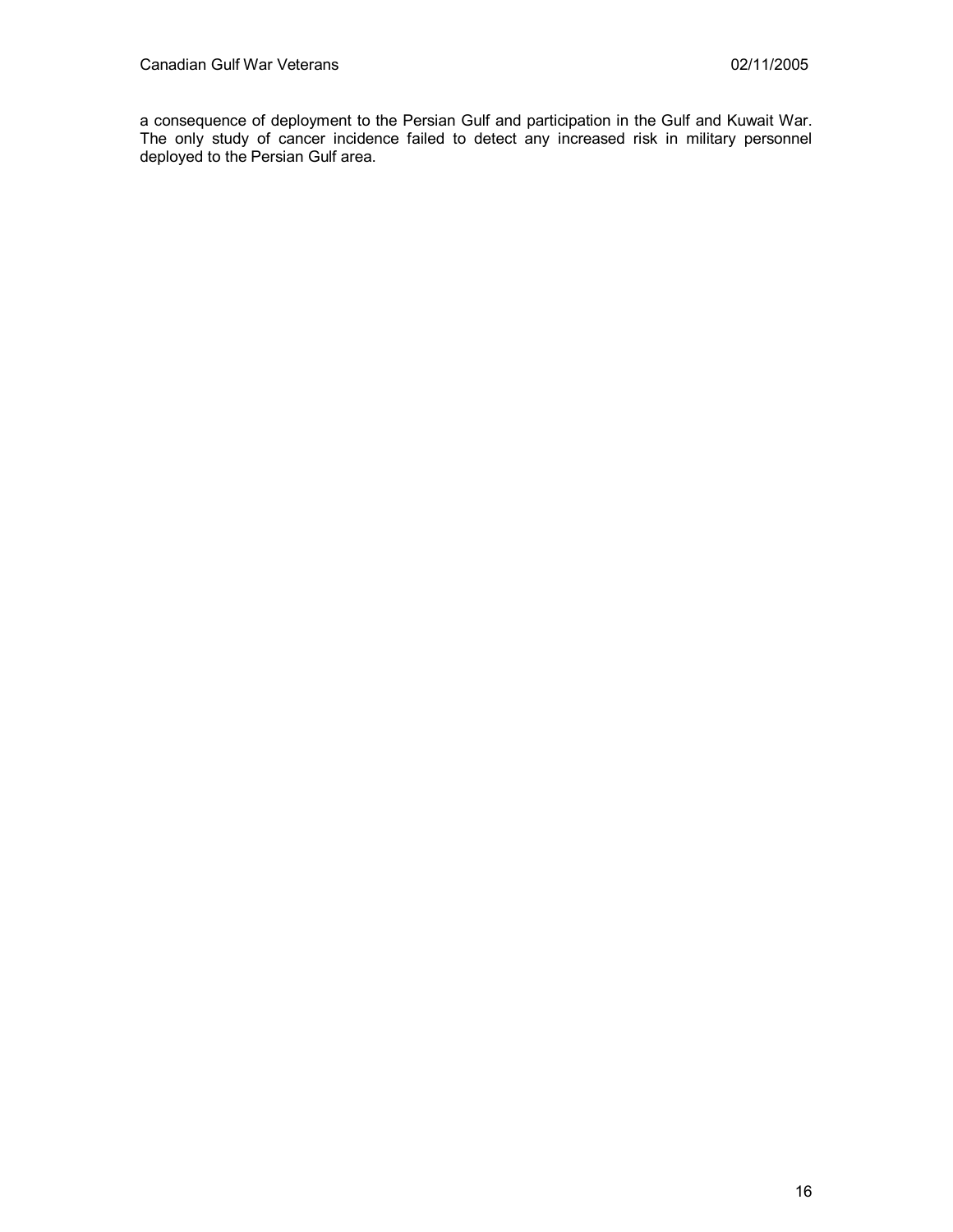# **Objective of the present study**

The main objective of this study was to determine if military personnel deployed to the Persian Gulf between August 24, 1990 and September 30, 1991 were at a higher risk of death or of developing cancer after their return to Canada than either other members of the military who were not deployed to the Persian Gulf or the general Canadian public.

The specific research questions to be addressed when deployed and non-deployed military personnel were compared are:

- 1) Were deployed military personnel more likely to die after the end of hostilities?
- 2) Does the pattern of cause-specific mortality differ between the two cohorts?
- 3) Were deployed military personnel more likely to develop cancer after the end of hostilities?
- 4) Does the pattern of topography-specific cancer incidence differ between the two cohorts?

The specific research questions to be addressed when deployed and non-deployed military personnel and members of the general Canadian population were compared are:

- 5) Were military personnel more likely to die after the end of the hostilities than the Canadian population?
- 6) Does the pattern of cause-specific mortality differ between each cohort and the Canadian population?
- 7) Were military personnel more likely to develop cancer after the end of hostilities?
- 8) Does the pattern of topography-specific cancer incidence differ between each cohort and the Canadian population?

The comparisons were age and sex adjusted.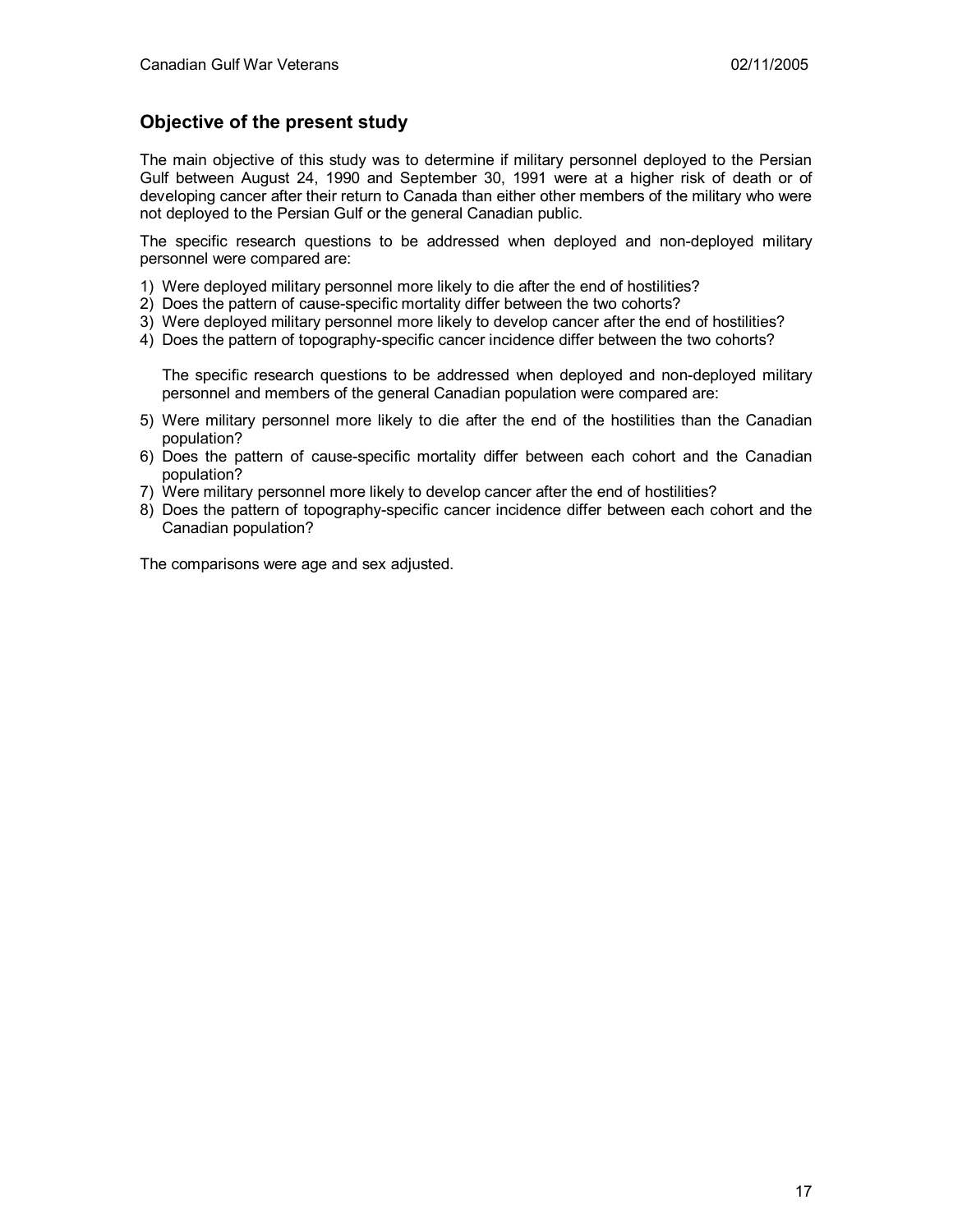# **Methods**

Two cohorts of Canadian Force members were defined. The Deployed cohort consisted of all CF members deployed to the Gulf and Kuwait War of 1990/91. The Non-deployed cohort was a random selection of CF members who were eligible for this deployment but who were not deployed. The mortality and cancer incidence experience of cohorts were determined using record linkage to the Canadian Mortality Database and the Canadian Cancer Database respectively. At the time of the record linkage procedure, national mortality and cancer data were available until December 31, 1999 permitting a nine-year follow-up period. Mortality rates and cancer incidence rates were computed and compared using direct standardization. Kaplan-Meier and Cox regression methods were also used to compare mortality and incidence rates. For mortality, the first half and the second half of the follow-up were analysed separately. A second comparison of mortality and cancer incidence was performed between each cohort and the general Canadian population.

In an earlier feasibility study (Birkett, 2001), it was estimated that the cohort would have 101,000 person-years of follow-up, 97 deaths and 80 incident cancer cases over a ten-year period. In terms of power, the study had an 80% power to detect around a 60% increase in overall mortality (RR=1.63) or a 75% increase in overall cancer incidence (RR=1.75). The lower power for cancer outcomes reflects the shorter follow-up available of 7 years instead of 9 years. In the actual study reported here, the follow-up period was nine years and the number of person-years was 97,557.78. There were 96 deaths leading to a mortality rate of 9.9/10,000 PYs or a 9-year crude mortality risk of 8.56/1,000 compared to the 10-year risk of 8.6/1,000. The number of actual incident cancer cases was 71. The crude cancer incidence density was 7.4/10,000 PYs or a probability of cancer during the follow-up period of 6.33/1,000 compared to the estimate of 7.5/1,000.

## **The study cohorts**

## *The final deployed cohort*

The final Deployed cohort is based on the master cohort list compiled for DND and Statistics Canada by Goss Gilroy and Associates (1998). The list was extended and modified by Statistics Canada and DND to include an additional 511Gulf and Kuwait War veterans identified through other sources of cohort identification such as medals lists. The modification applied to the master cohort list also ensured that people who had died between the reference date and the time of the GG survey were included in the cohort. As well, the cohort was expanded to include 129 members who had originally been assigned to the comparison cohort and members of the Canadian military who had been deployed with the UN or other militaries (Appendix C). The final Deployed cohort comprised a total of 5117 members. Of those, only about 2,200 were present in the Persian Gulf during the period of actual fighting according to the GG survey.

#### *The non-deployed cohort*

The comparison (non-deployed) cohort was also based on the master cohort list compiled by Goss Gilroy and Associates for the 1998 survey. Members of the comparison cohort were randomly selected from members of the Canadian Forces who were eligible for deployment to the Persian Gulf but who were never deployed between August 24, 1990 and October 1, 1991. Eligibility for deployment was dependent on a medical code that varied across occupations and a medical pre-screening process. Some persons considered deployable according to their medical category may not have been deployed following the pre-deployment screening process. This means that although the intent was to match groups according to fitness for deployment, there may have been some selection of healthy personnel in the Gulf and Kuwait War veteran cohort. The final cohort included 6,093 military personnel and was frequency matched on sex, age and military duty status (Regular versus Reserve Force) with the deployed cohort. Members of the comparison cohort may have been deployed to the Gulf or other operations at a later time. Additional information on the study cohorts is presented in Appendix A.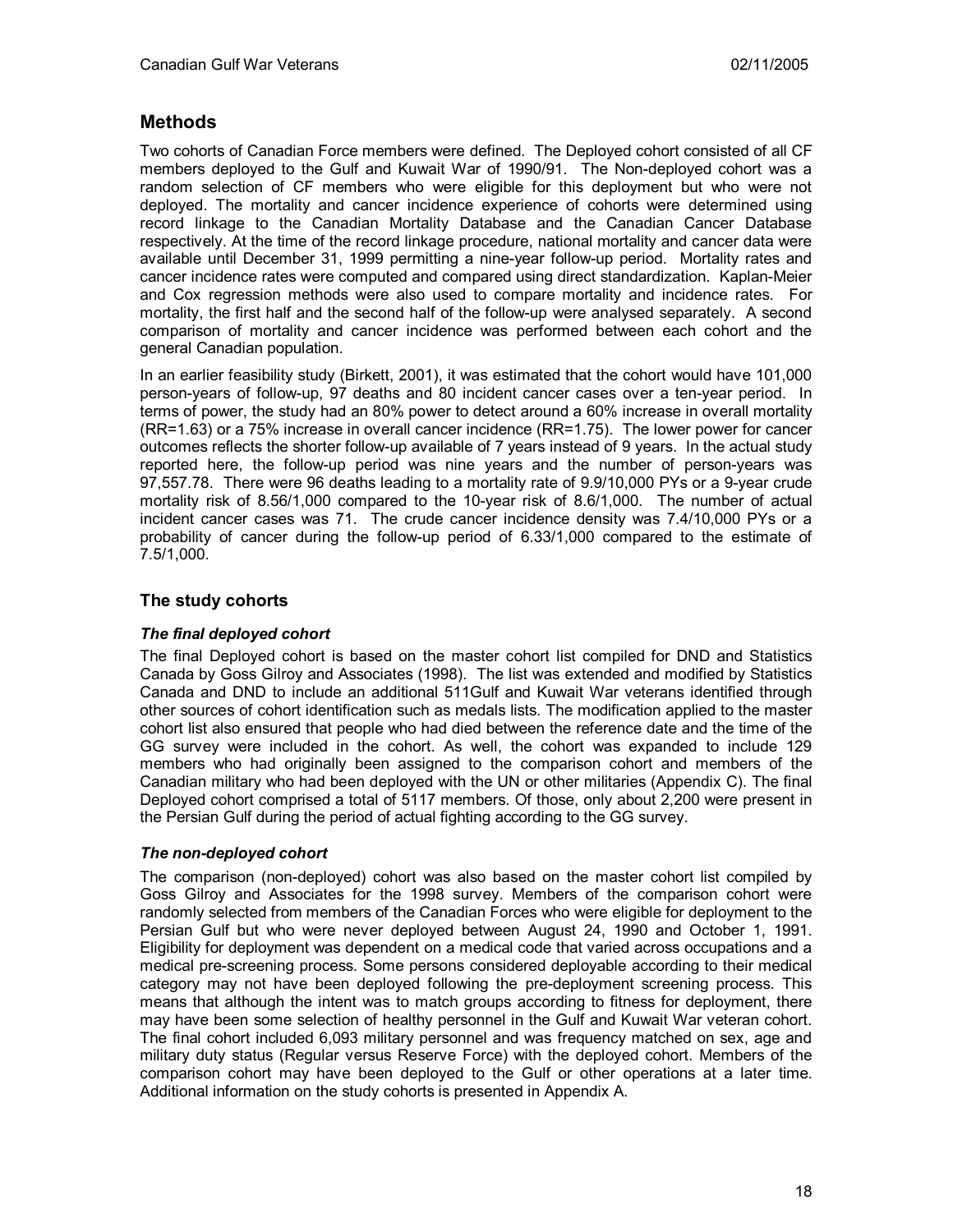## **Definitions**

The following definitions were used throughout this report.

The term *active stations* refers to locations within the Persian Gulf to which military personnel could have been posted. These include naval ships involved in the blockade of Iraq, air force sites which provided air support for the blockade and/or for the bombing of land targets, military hospitals and similar support stations, including those used to give assistance with the Kurdish refugee problem.

The *deployed cohort* is composed of members of the Canadian military who were posted to an active station in the Persian Gulf area between August 24, 1990 and October 1, 1991. This cohort was comprised of all CF members who met the eligibility criteria.

The *non-deployed cohort* is made up of a random sample of people who belonged to the Canadian military between August 24, 1990 and October 1, 1991, who were eligible for posting to active stations in the Persian Gulf but who were not posted to any of them at any time during the period.

The *final deployed cohort* refers to the cohort of military personnel identified as 'deployed' following adjustment through comparison of the Master List to alternative sources of information (Appendix C). This is the list that is used in all analyses.

The *final non-deployed cohort* is composed of the cohort of military personnel identified as 'nondeployed' following adjustment through comparison of the Master List to alternative sources of information (Appendix C). This is the list that is used in all analyses.

The *primary reference date* selected was April 1, 1991, the same reference date used by the UK mortality follow-up study (Macfarlane, Thomas & Cherry, 2000). This date has been chosen as the starting date for mortality follow-up for most members of the cohorts since it excluded deaths occurring during active service in the Gulf and Kuwait War. Time measurements also used this reference date.

The *secondary reference date* selected was October 1, 1991. The original information provided about the deployed cohort indicated that it was appropriate to establish a single reference date for follow-up. However, it was subsequently discovered that some military personnel had been deployed to the various Persian Gulf operations such as Camp Doha or Unikom after April 1, 1991. While the number of subjects involved in these deployments was relatively small, it was not possible to include them in the cohort using a follow-up start date of April 1, 1991, since their follow-up would have begun before their actual deployment. Hence, for these subjects, it was decided to establish the secondary reference date of October 1, 1991. CF members deployed after that date were ineligible for inclusion in the study. Due to the small size of the group deployed after April 1, 1991, separate analyses were not possible.

The *final reference date* refers to the primary or secondary reference date, as appropriate for the cohort member.

*The cancer reference date* is an arbitrary date and occurs two years after the final reference date. The two-year lag time was chosen as the starting date for cancer incidence follow-up since it allowed for a minimally acceptable length of time between exposure during deployment and the development of cancer.

The *termination date* is the last day of follow-up for a subject. For the mortality outcome, it is the date of death or December 31, 1999, the last day contained in the linkage file whichever occurred first. For cancer incidence, it is either the date of a first diagnosis of cancer, the date of death for subjects who died without a diagnosis of cancer or December 31 1999, the last day contained in the linkage file.

The *early follow-up period* is the time between the final reference date and December 31, 1995*.*  This period was chosen to divide the follow-up into approximately two equal intervals. The early follow-up period is particularly relevant for adverse outcomes requiring a short time to develop such as stress-induced conditions.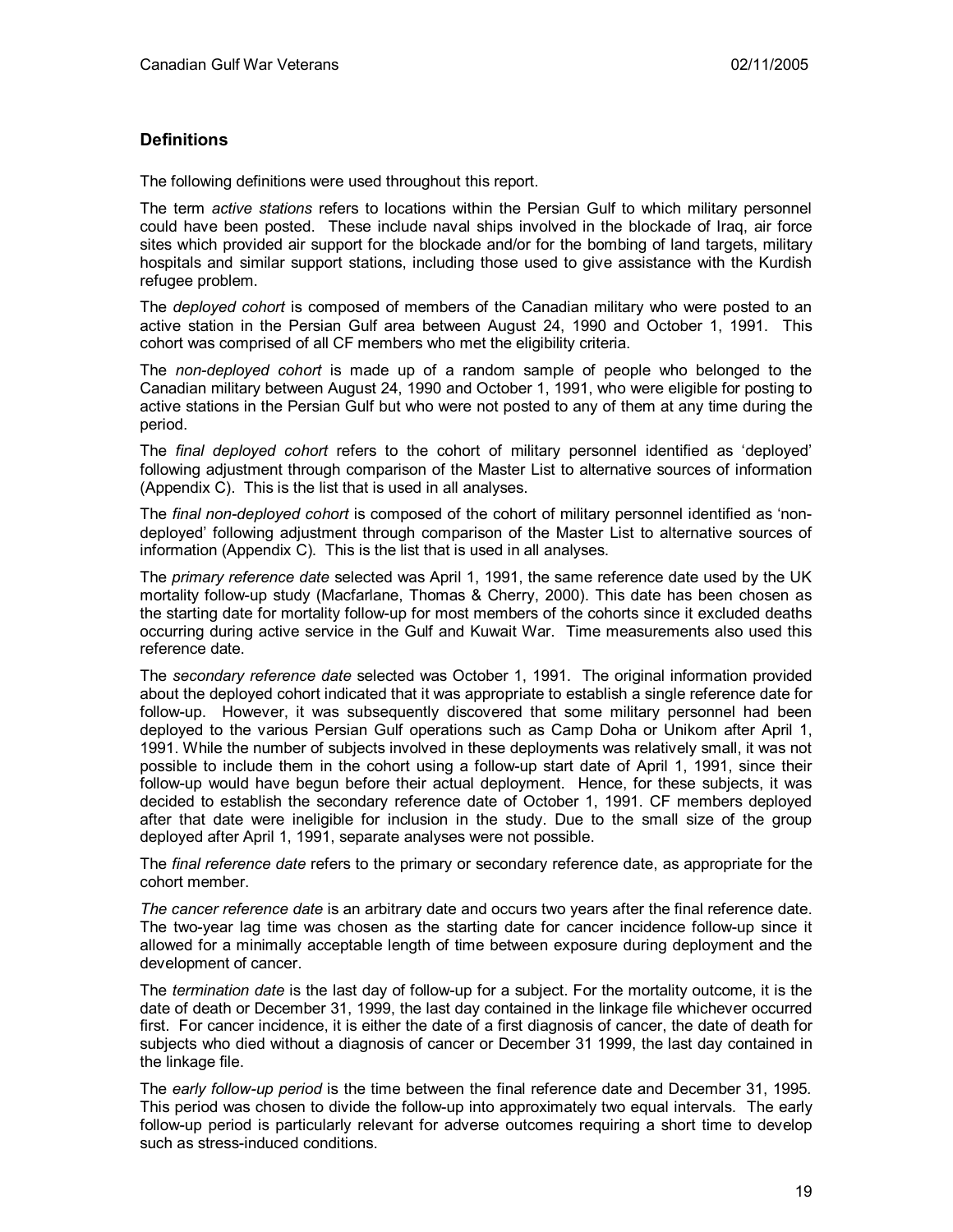The *late follow-up period* is the time between January 1, 1996 and the termination date. The late follow-up period is particularly relevant for adverse events requiring a longer time to develop such as cancer.

## **General population comparison group**

#### *Mortality rates*

The mortality experience of the cohorts was compared to that of the general Canadian population. The number of deaths within age-sex specific groups was taken from the annual Statistics Canada publication series, Cause of Death - Shelf Table. These books include the number of deaths in the given year, by 3 and 4 digit ICD-9 chapters and sub-chapters within age and sex groupings. This publication also includes the estimated population distribution for Canada in that year. These are produced using an inter-censal extrapolation process.

Indirect standardization methods (Rothman & Greenland, 1998) were used to produce a Standardized Mortality Rate (SMR), adjusted for age, sex and year of death. Rates were produced for both the final deployed cohort and final comparison cohort. SMRs are intended to compare a single population (cohort) to the general Canadian population. They cannot be used to compare directly the mortality rates of the two cohorts when the cohorts are different with respect to demographic characteristics. However when the cohorts are matched, the ratio of the two SMRs can serve as an approximation of the relative risk (Gaffey, 1976; Cook, 1979). Because frequency matching was relied on in this study, it is more prudent to use standardized rates to compare the two cohorts.

#### *Cancer incidence rates*

The cancer incidence experience of the cohorts was compared to that of the general Canadian population. Only initial primary malignant tumours were included in the analysis. Due to the small number of cancers that were observed, the general population comparison was restricted to a single comparison of all cancers combined.

The period covered was 1992 to 1999. Indirect standardization methods ((Rothman & Greenland, 1998) were used to calculate a Standardized Incidence Rate (SIR), adjusted for age, sex and year of death. SIRs are similar to SMRs in that they are used to compare a cohort to the general population and, despite matching, should not be relied upon to compare directly the cancer incidence of two cohorts.

#### **Outcomes**

Four categories of outcomes were examined: total mortality, cause-specific mortality, overall cancer incidence excluding non-melanoma skin cancer and specific topography groupings for cancer incidence. Given the small number of events, there were limited opportunities to explore specific outcomes within these categories. Events had to be collapsed into larger groupings.

Death registration is mandatory in Canada. The registration systems are comprehensive. Since registration is required to complete processing of wills and for other legal reasons, completeness of coverage is excellent.

Cancer registration is performed by all provinces and territories in Canada using a passive system designed to identify all cancer cases. Coverage is estimated at over 98%. While most cases are registered within a few months of diagnosis, some are delayed and the provinces forward the registration files to Statistics Canada only when registration is completed. The delay can stretch to 3 years. To allow for registration of deaths and cancer to be completed, the termination date chosen was December 31, 1999.

In the presentation of the results, empty cells and cells less than 3 along with adjacent cells for which information could be deduced were suppressed or combined with other categories. This approach simplifies the information presented, enhances the reliability of the information, and ensures the confidentiality of the cohort members.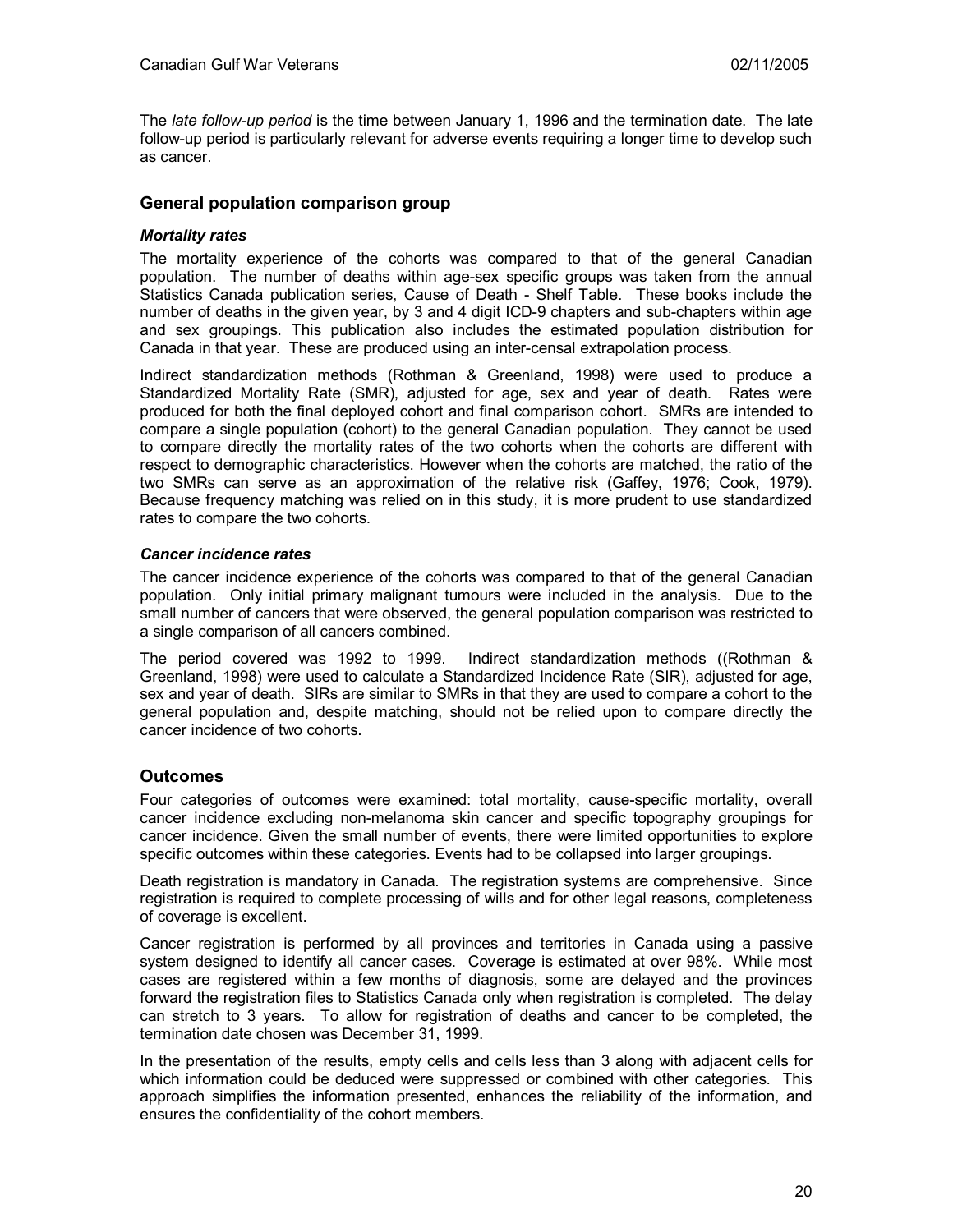## **Determination of outcome status**

### *Mortality*

To determine vital status and cause of death, probabilistic record linkage techniques (Appendix B) were used to link the Gulf War final Deployed and Non-deployed cohorts to the 1991-1999 Canadian Mortality Data Base (CMDB). Mortality information was linked up to and including December 31, 1999 after the records were matched to the Alive Tax File. This file contains information about the years individuals have filed a tax return, whether there was notification of the death of the filer or whether the filer moved out of the country. Information is available for individuals since 1984.

The pre-match to tax information provides an indication of what to expect during the probabilistic linkage to the Canadian Mortality Data Base (CMDB) and acts as corroborating evidence from an alternate source. Any indication of a death from that information source was flagged on the Gulf War file. The detailed methods for the record linkage are described briefly in Appendix B and are available from Statistics Canada.

During the preparation of the cohort lists and the initial examination of the data file, it became apparent that not all deaths were being identified through the CMDB. The 10 missed deaths were eventually traced to deaths occurring in active personnel, often while based outside Canada. Following this discovery, an examination of DND and other records to ensure complete identification of all deaths was carried out. While it is not possible to be 100% certain that all deaths were identified, the multiple source triangulation process appears to have been successful.

The linkage process created a data file containing one record for each member of the deployed and comparison cohorts. Each record included an identifier to indicate to which cohort the person belonged, the vital status of the veteran at the end of the mortality follow-up period, the time of death (if applicable) and the cause of death. The file also included age, sex, and rank and information about the place of death registration. The file did not contain any names or other identifying information.

#### *Cancer incidence*

Incident cases of cancer were identified through a probabilistic record linkage of the cohort lists with the Canadian Cancer Database (CCDB). The detailed methods for the record linkage are available from Statistics Canada. Cancer incidence information was available up to and including December 31, 1999 (Appendix B).

The linkage process yielded a data file containing one record for each member of the cohorts who had been diagnosed with cancer, either before or after deployment. This record included an identifier that indicated to which cohort the person belonged and various numerical codes describing the type of cancer. These codes were a combination of ICD-8, ICD-9, ICD-0-T (Version 1), ICD-0-M(version 1), ICD-0-T (version 2) and ICD-0-M (version 2) codes. In most cases, subjects had more than one type of classification code assigned to their cancer (e.g. ICD-9 and ICD-0-T/-M version 1). The file also contained information on the time and location of the cancer diagnosis, the diagnostic process, and personal information such as age, sex, and rank of the subjects. The file did not contain any names or other identifying information.

## **Eligibility of outcomes**

All deaths occurring between the final reference date and the termination date were eligible for inclusion in the mortality analysis. Persons who died before the final reference date were excluded from the study.

Two different definitions of eligibility were used for cancer incidence. The first definition included all cases of cancer diagnosed between the final reference date and the termination date. The second definition included only cases of cancer diagnosed after the cancer reference date. As noted earlier, the use of a later time for the cancer reference date is justified because cancer occurring within a short interval after deployment can not credibly be linked to exposures during the deployment since the biological process leading to cancer requires at least one to two years following exposure (Rothman & Greenland, 1998).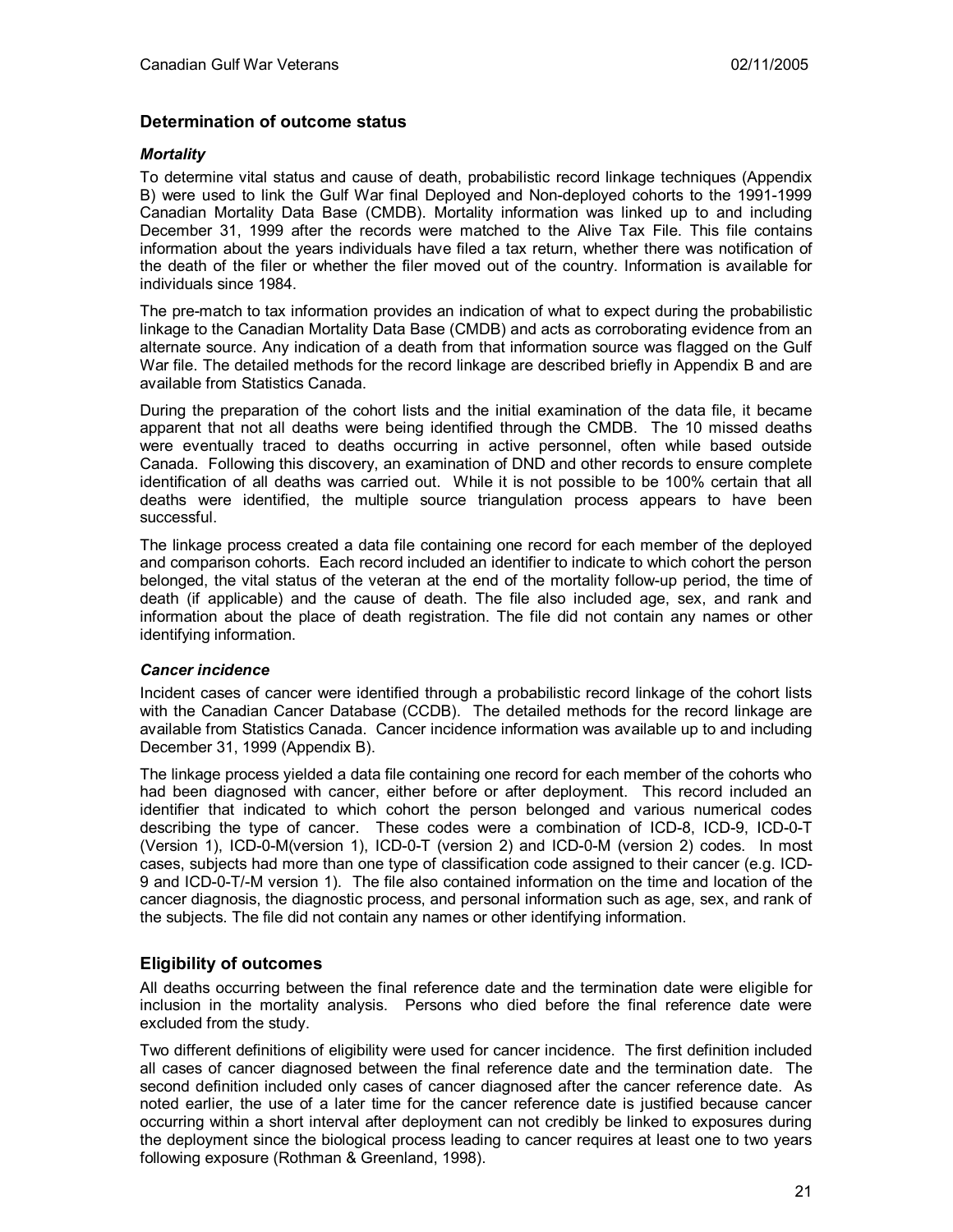Subjects were excluded from the cancer incidence study if they are known to have been diagnosed with a malignant cancer prior to the final reference date or the cancer reference date. A person with a pre-existing cancer has a high likelihood of having a different risk profile than someone who was cancer-free at entry in the cohort. In accord with most epidemiological studies of similar design, the focus of the analysis is on the development of an initial cancer.

## **Outcome coding**

### *Mortality*

Due to the small number of deaths, it was not possible to examine cause-specific mortality in depth. Instead, causes of death were combined into disease system and similar groupings. The groupings used in the UK study of mortality in Gulf War veterans were adopted in the present study (Macfarlane, Thomas & Cherry, 2000). These groupings are based on the major Chapters of the ICD-9 with modifications to group E-codes. The groupings are shown in Table 02. Some of the categories used in the UK study have been combined due to the smaller number of deaths in the Canadian cohorts. Despite this, most categories still had only 1 death. Hence, interpretation of the results for most categories was not possible.

#### *Cancer incidence*

Due to the small number of expected incident cancer cases, it was not possible to examine cancer-specific incidence rates in depth. Rather, cancer sites were grouped into analytic categories. The primary grouping categories were based on the ICD-9 (Table 03). The analysis also examined incidence rates within a single grouping which combined all malignant cancers except non-melanoma skin cancers, i.e. all of the ICD-9 codes in Table 03.

In order to facilitate analysis, the various cancer codes were converted to a standard coding system. ICD-9 was adopted as the primary coding system. It was chosen since there was a general absence of morphological information for most tumours, even for those that had been coded using ICD-0 and thus should have had such information. The conversion process was done by a computer programme prepared by the International Association for Cancer Registries which assists cancer registries convert between various ICD versions. The programme was applied to all of the classification codes and the final assigned code was manually verified to ensure that there were no unexpected problems. Only tumours that were malignant and nonmetastatic were included in the analysis: tumours with ICD-0 'behaviour codes' of 0 (benign), 1 (uncertain behaviour), 2 (in-situ) and 6 (secondary) were excluded from the analysis.

Two subjects reported having been diagnosed with two cancers during the cohort follow-up period. There was one subject with multiple cancers in each cohort. The second and all other cancers were excluded from the analysis due to the small number of such events. The cancer file also included 27 veterans with cancers diagnosed prior to the date of cohort eligibility. They were excluded from the analysis.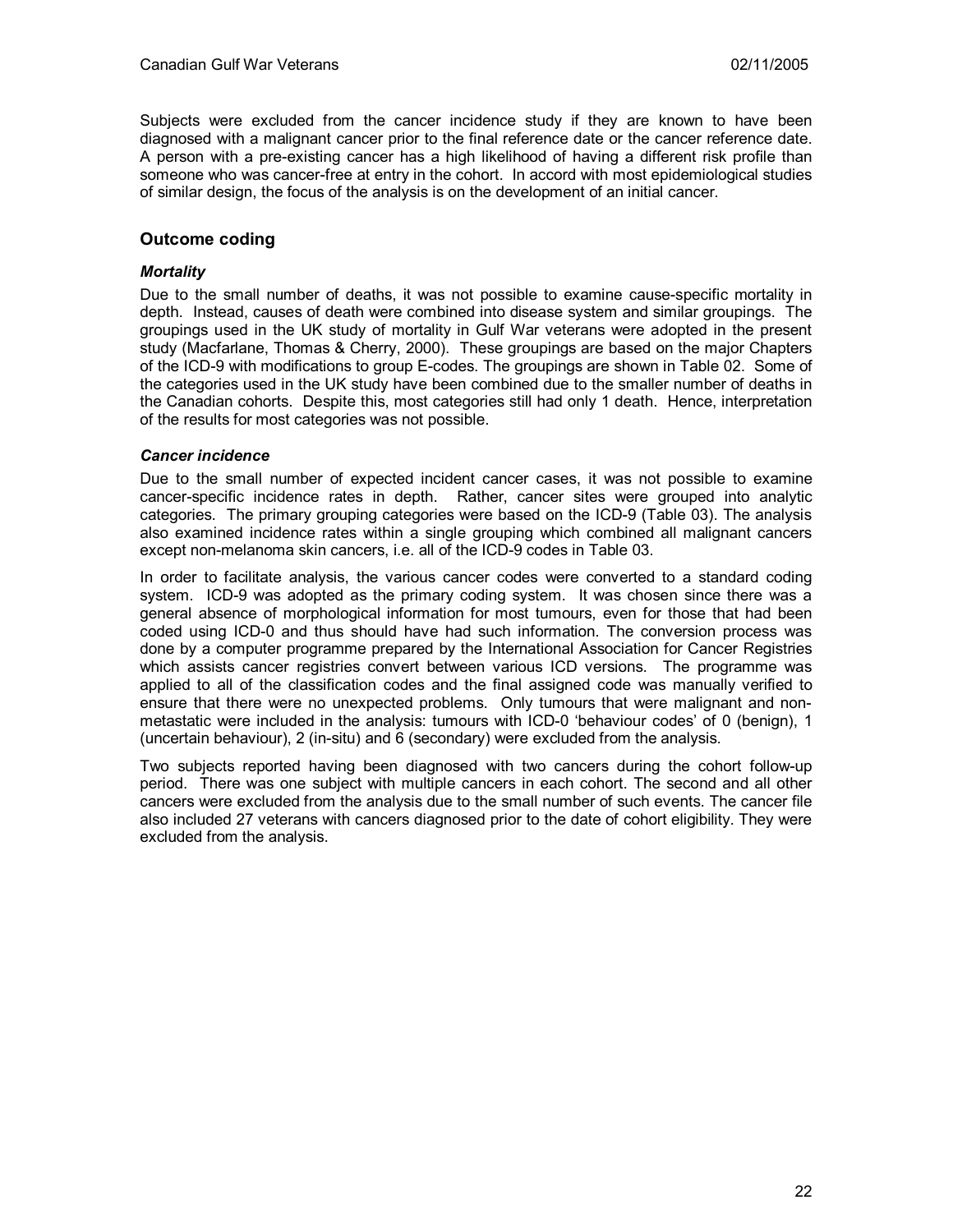|  |  |  |  | Table 02. Mortality outcome: Reporting categories |
|--|--|--|--|---------------------------------------------------|
|--|--|--|--|---------------------------------------------------|

| <b>Cause of Death</b>                                         | <b>ICD-9 Codes</b>             |
|---------------------------------------------------------------|--------------------------------|
| Disease-related causes                                        | 001-799                        |
| Infectious and parasitic disease                              | 001-139                        |
| All cancers                                                   | 140-208                        |
| Benign neoplasms                                              | 210-239                        |
| Endocrine and immune disorders                                | 240-279                        |
| <b>Blood Disorders</b>                                        | 280-289                        |
| Mental disorders                                              | 290-319                        |
| Nervous system and sense organs                               | 320-389                        |
| Diseases of circulatory system                                | 390-459                        |
| Diseases of respiratory system                                | 460-519                        |
| Diseases of digestive system                                  | 520-579                        |
| Other disease-related causes                                  | 580-799                        |
| All external causes                                           | E800-E999                      |
| Motor vehicle accidents                                       | E810-E825                      |
| Air and space accidents                                       | E840-E845                      |
| Railway, water or other vehicle accidents                     | E800-807, E826-E838, E846-E848 |
| Accidental poisoning                                          | E850-E869                      |
| Accidental falls                                              | E880-E888                      |
| Accident due to fire or environmental factors                 | E890-E909                      |
| Accidents due to submersion / suffocation /<br>foreign bodies | E910-915                       |
| Other accidents                                               | E916-E929                      |
| Suicide                                                       | E950-E959                      |
| Homicide                                                      | E960-E969                      |
| Injury undetermined whether accidental                        | E980-E989                      |
| Injury resulting from operations of war                       | E990-E999                      |

# **Table 03. Cancer incidence: Reporting categories**

| <b>Cancer reporting category</b> | <b>ICD-9 Codes</b>                                                    |
|----------------------------------|-----------------------------------------------------------------------|
| Digestive System                 | 150-159.9                                                             |
| Respiratory system               | 160-165.9                                                             |
| Melanoma                         | 172-172.9                                                             |
| Female reproductive              | 174-174.9                                                             |
|                                  | 179-184.9                                                             |
| Prostate                         | 185                                                                   |
| <b>Testicular</b>                | 186-186.9                                                             |
| Genitourinary system             | 188-189.9                                                             |
| Brain/CNS                        | 191-192.9                                                             |
| Lymph nodes                      | 196-196.9                                                             |
|                                  | 200-203.8                                                             |
| Leukemia                         | 204-208.9                                                             |
| Miscellaneous                    | 140-149.9, 170-171.9, 187-187.9, 190-<br>190.9, 193-195.8, 199-199.1, |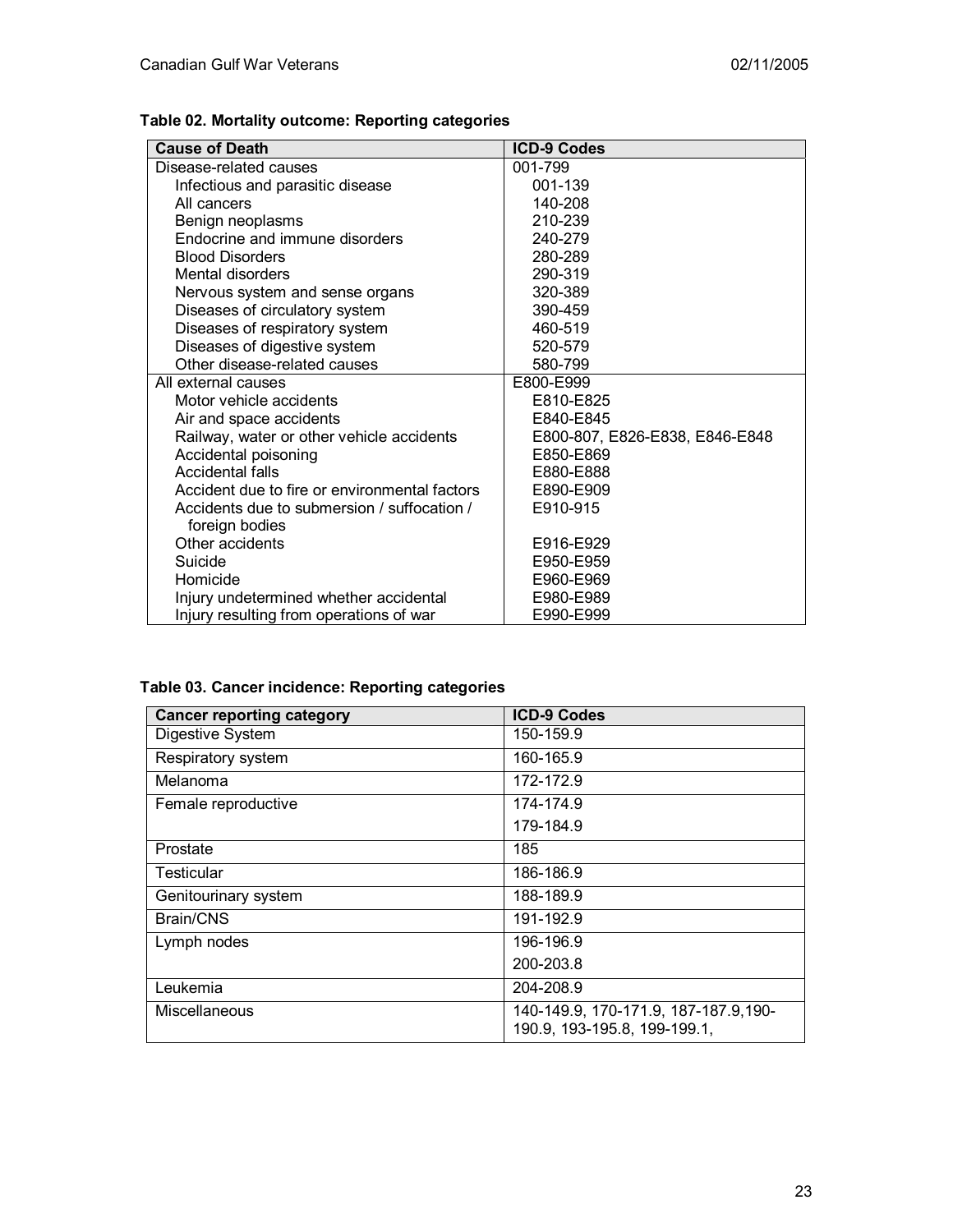## **Analyses**

The primary analyses involved comparing the two cohorts to each other and to the Canadian population. As originally proposed (Birkett & Brodksy, 2001), one component of the analysis examined differential mortality patterns in the first and the second half of the follow-up. While the proposed approach to the period-specific analyses was to replicate the cohort comparison within the specific time intervals, a time varying covariate approach to Cox modeling was used instead for a more specific comparison of the period differences.

All analyses were performed using SAS 8.0 in a Windows-2000 environment. All computer analyses were performed within a Statistics Canada building using secure computers and secure network links. Prior to analysis, a large number of data management tasks had to be completed. These involved validating the data file, correcting errors and inconsistencies, defining core analytic constructs and assembling the data files in a final analytical file (Appendix C).

No adjustment was made for multiple comparisons. On theoretical grounds, multiple comparisons adjustment is not needed for this type of study. Multiple comparisons methods are used to preserve study-wide type 1 error rates. In the current analysis, a number of a-priori hypotheses were examined. Concerns did not focus on study-wide error rates but rather on the precision of effect estimation. In any event, multiple comparison adjustment would have made no difference to the results. Only one comparison (air crash mortality) was statistically significant and it was based on events that were not independent.

## **Between Cohort Comparisons**

The main objectives of the study were addressed through an internal comparison of the final Deployed cohort and the final Non-deployed cohort for each of the outcome groupings described above when they had a sufficient number of events. Two statistical approaches were used: direct standardization and survival analysis, Kaplan Meier and Cox regression modeling.

Initially, a descriptive inspection of the data was done to identify any apparent temporal or diagnostic groupings. This analysis also provided counts of the number of events and a comparison of the two cohorts on the demographic and other information that was available.

#### *Direct Adjustment*

The primary between group comparisons involved computing age-sex adjusted Mortality Rate Ratios (MRRs). Crude mortality rates for both cohorts as well as crude and age-sex standardized MRRs are reported. Age was categorized into five-year age groups. A computerized Lexus diagram approach was utilized to accumulate the years of follow-up for each member of the cohort. Using the final reference date as the starting point, each subject was followed forward in time. Each year, each subject was assigned to the appropriate five-year age stratum. For each person who spent the entire year in a single age stratum, one year was accumulated to that stratum. For each person who changed stratum because of a birthday, the portion of the year prior to their birthday was assigned to the first stratum and the portion of the year after their birthday was accumulated in the next stratum. Person-year accumulation stopped at the date of an outcome if the outcome event occurred or if the subject died for the cancer incidence analysis. Outcome events were assigned to the age-sex stratum to which the subject belonged at the time of the event. The reference population for the direct standardization was the total person-years from both cohorts.

The results include both point estimates and 95% confidence intervals. For the point estimates, the method relied on a normal approximation to the Poisson distribution. For the MRRs, the method used a normal approximation to the natural logarithm of the MRR. The confidence intervals were calculated with a formula provided by Rothman and Greenland (1998).

For the mortality study, three analyses were carried out. The primary analysis involved the entire time period from the final reference date to the termination date. Since other countries have observed differential mortality events between the first few years following deployment and later years, the mortality analysis was also done for two sub-intervals, from the final reference date to December 31, 1995, referred to as early follow-up and from January 1, 1996 to the termination date referred to as late follow-up.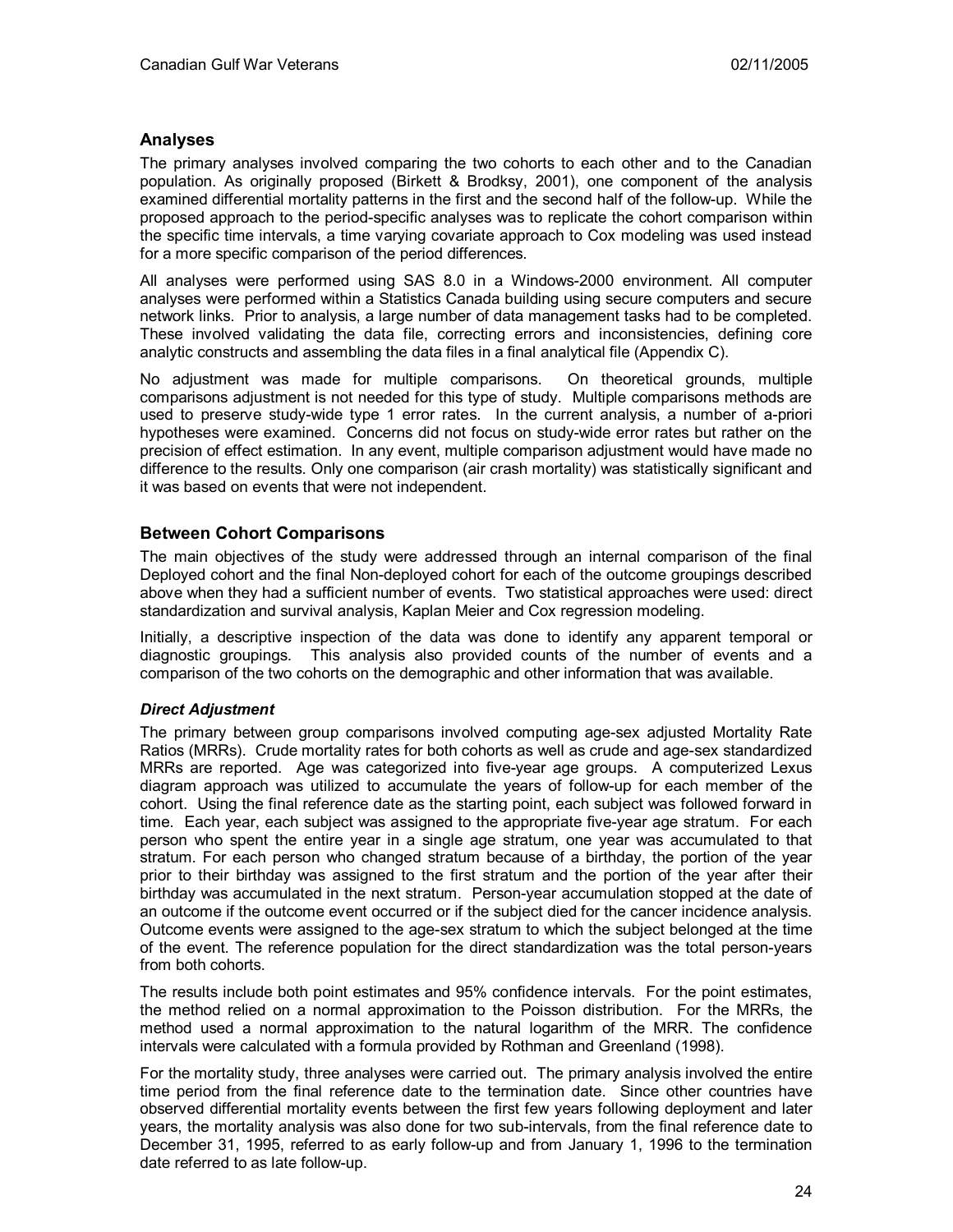The cancer incidence study comprised two analyses. The first analysis examined events between the cancer reference date and the termination date. The second analysis examined cancer incidence between the final reference date and the termination date. Because of the substantial lag time required between exposure and the development of cancer, cancer incidence in the early follow-up period was not examined.

### *Survival analysis*

The survival analysis was based on the time between the final reference date and the time to event. Survival analyses were only performed for events where there were sufficient subjects. They were total mortality, disease related mortality, death due to external causes and total cancer incidence. Cox modelling provided estimates of the Hazard Ratio (HR) between the two cohorts. In general, these estimates should be approximately the same as the MRRs.

For the mortality study, time to event was defined as the earlier of two events, date of death or termination date (censored observation). For the cancer study, time to event was defined as the earliest of three events, date of the first cancer after the final reference date, date of death (censored observation) or termination date (censored observation).

For purposes of the analysis, all subjects who did not experience the primary event were deemed to have been censored at the termination date or at their death for the cancer incidence study. No subjects were lost to follow-up, so there was no need to include a censoring date for such losses.

Three methods were used for the survival analysis. First, Kaplan-Meier methods were used to produce survival curves. Because of the restricted range of these curves (0.95 to 1.01), they were not included in the present report. Second, the log-rank test was used to make a crude comparison of the two cohorts. However, since the log-rank test is limited in its ability to adjust for potential confounders, stratified log-rank tests were not reported. Third, Cox survival methods were used to perform a multivariate adjusted comparison of the two groups. Where the sample size was large enough, the comparison adjusted for: sex, age (five-year groups at entry), rank at entry and marital status at entry.

#### *Early versus late mortality*

Certain causes of death are most likely in the first few years following deployment (Kang and Bullman, 1996). Other causes, such as cancer, will develop over time and, due to the lag time from exposure to disease, any effect of deployment would be expected to be seen many years after deployment. Therefore, a hypothesis was made that mortality rates in the early and late follow-up periods would be different and the analyses were repeated looking at early mortality (within the first four and a half years) and late mortality (within the last four years). A follow-up beyond the nine years of this study will strengthen the results about outcomes with long lag times (e.g. cancer) but it will not change the results of the analysis from the early mortality data (e.g. due to accidental death). Therefore, the latter provides some evidence of the health effects of deployment to the Gulf.

The standardized rates provided an indication of the period differences. However, they did not provide a statistical test of the between period differences in MRR. Cox models were used to test the period effect using a time-dependent covariate approach to model a differential hazard ratio (HR) in the two periods. Essentially, a new variable was added to the Cox model where the new variable was '0' for the early period and the value of the cohort membership for the late period. This enabled the HR to be different in the two periods. This approach yielded slightly different results from the standardized analysis since the reference population used in the standardized analyses (the total population) was different from the one used in the Cox analysis. Given the small number of events, caution must be exercised in interpreting the statistical significance of the results (See Limitations).

## **Comparison to the general population**

Indirect standardization methods were used to produce Standardized Mortality Ratios (SMRs) and Standardized Incidence Ratios (SIRs). They were used to compare mortality and cancer incidence of the two cohorts to the general Canadian population. Military members are generally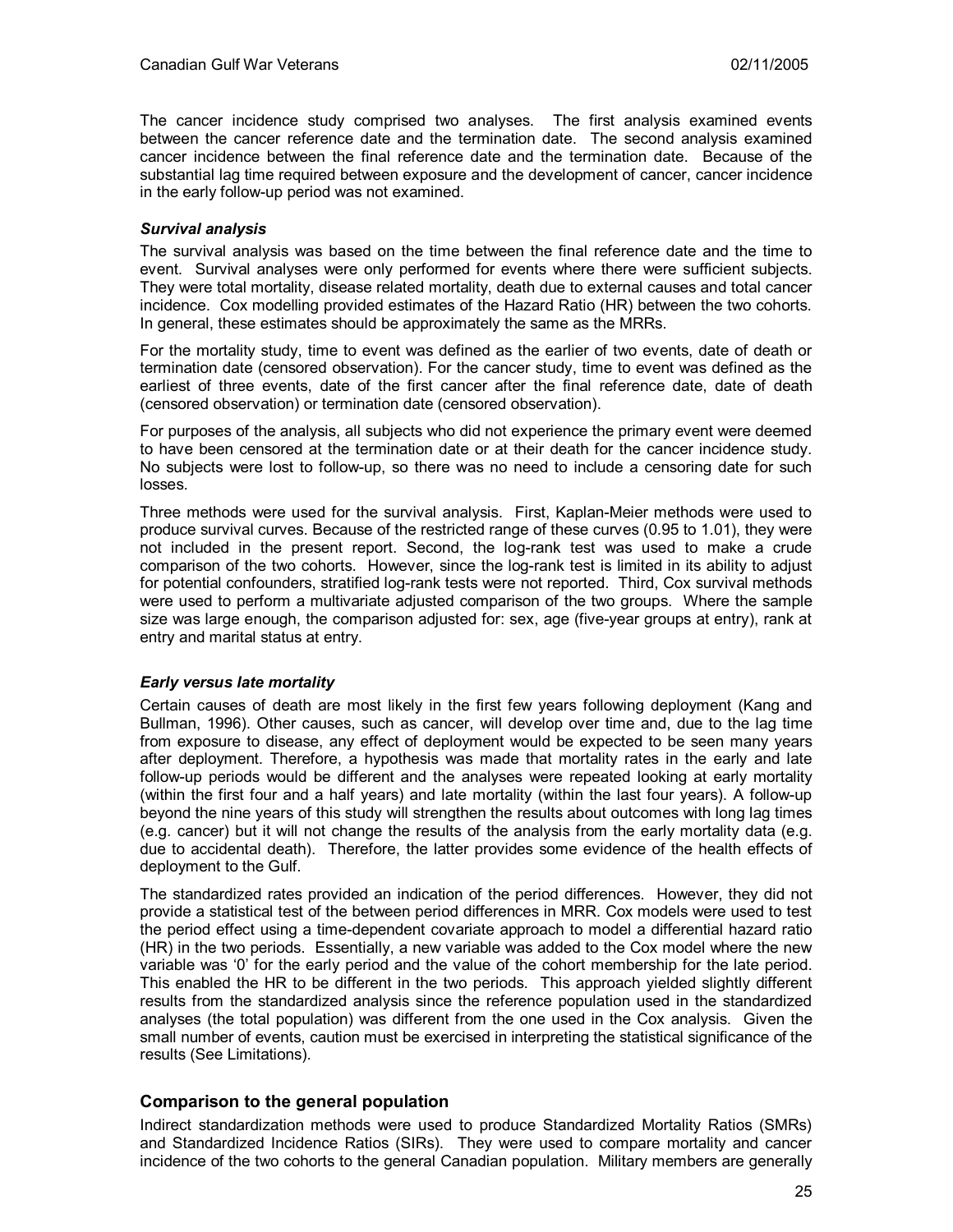healthier than their civilian counterparts because they are pre-screened for disease prior to service entry, can be released upon diagnosis of certain diseases and have an occupational requirement to be physically fit. This phenomenon is akin to what has been referred to as the healthy worker effect. Therefore, it was expected that mortality rates in both cohorts would be lower than the rates in the general population despite variation in the healthy worker effect among different causes of death and different elapsed-time periods of observation. In the US Gulf War veterans mortality study, the SMR for all causes was 0.44 while the SMRs for cause-specific deaths ranged from 0.03 to 0.82 depending on the cause (Kang & Bullman, 1996).

As noted earlier, records of the cause-specific mortality in Canada for age and sex groups for the period 1991 to 1999 were available. The number of deaths was abstracted from these records and entered into a computer file. The intra-censal estimates of the age-sex population counts in Canada for each of these years were added to the file. Using a process similar to the one employed for the direct standardization, the number of events which would have been expected to occur in each cohort if the age-sex-period specific rates in the cohort had been the same as the rates found in the Canadian population were calculated. The ratio of the observed number of events to the expected number gave the SMR (or SIR). A value of 1.0 indicates that the observed mortality in the cohort was the same as that observed in the Canadian population. Values less than 1.0 suggest a lowered mortality in the cohort while values greater than 1.0 suggest a higher than expected mortality in the cohort. In addition to the point estimate, 95% confidence intervals were calculated. Due to the small number of events observed, confidence intervals were based on an exact Poisson method rather than on the more common normal approximation (Rothman & Greenland, 1998).

As mentioned previously, the biggest problem with the comparison to the general population is that all of the SMR or SIRs will be expected to be less than 1.0 due to the healthy worker effect which may differ across mortality causes and across time periods. This was observed in the two year follow-up of the US Gulf War mortality study (Kang & Bullman, 1996).

## **Ethics review**

The ethics review process for this study was complex. The Record Linkage aspects of the study were reviewed by Ethica Clinical Research, an external research board. They granted a final certificate of ethical approval on November 13, 2003. The statistical analysis plan of the study was also reviewed by the Ottawa Hospital Research Ethics Board because the contract person for the study was associated with the University of Ottawa. The Ethics Board provided its final ethics certificate on October 9, 2003.

# **Exclusions**

There were 13 subjects who did not report a sex and 20 subjects with no reported date of birth. Since sex and age are key stratification variables for both the age-standardization and SMR analyses, these subjects could not be included and were removed from all analyses. There were eight subjects who were under age 15 on entry into the cohort. These subjects were enrolled in the cohort based on the Gulf War Medal List. This error was corrected prior to analysis. The data file included mortality information for ten subjects who died in 2000 or 2001. These deaths are outside the follow-up window that ended on Dec. 31, 1999. The vital status of these 10 subjects was recoded to alive. Subjects who died before their assigned entry date into the cohort were excluded from the cohort.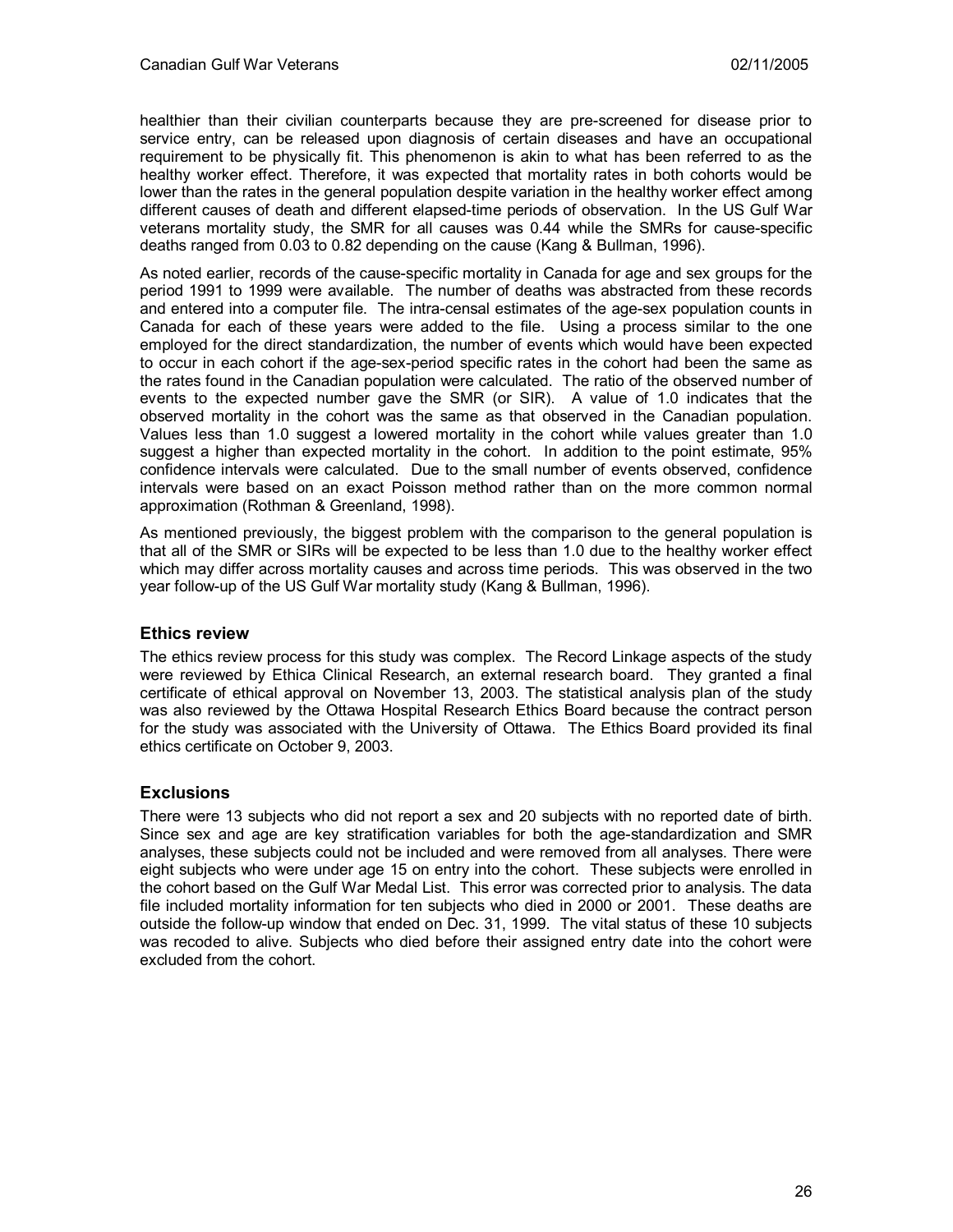# **Results**

# **Characteristics of the veterans in the Deployed and Non-deployed cohort**

The final study cohorts totalled 11,210 veterans, 5,117 in the Deployed cohort and 6,093 in the Non-deployed cohort (Table 04). The large majority of the veterans overall (94.5%) and in both cohorts were men, 94.8% in the former and 94.2% in the latter. The mean age at entry into each cohort was similar, 30.7 years and 31.1 years respectively. However, despite the efforts at frequency matching, there was a significantly different age distribution in the two cohorts. The Deployed cohort had a higher proportion in the age group 25-29 (33.0% vs. 28.5) and a lower one in the 30-34 year age group (23.7% vs. 28.5%). These differences support the importance of reporting age-adjusted mortality and incidence rates rather than relying on crude rates. The rank distribution of the two cohorts was comparable with 52.0% of the cohorts belonging to the lower non-commissioned member (NCM) ranks. The repartition among marital status category was also similar in the two cohorts, with 72.8% of the cohorts being currently married or living common-law. Most of the remaining subjects (17.2%) had never been married. As well, the average length of follow-up was equivalent in the two groups, 103.0 months and 103.6 months, respectively. This is not surprising since there were no losses to follow-up in either cohort.

| <b>Characteristics</b>     | <b>Total</b>    |               | <b>Deployed Cohort</b> |                          | <b>Non-deployed Cohort</b> |               |
|----------------------------|-----------------|---------------|------------------------|--------------------------|----------------------------|---------------|
|                            | N               | $\frac{9}{6}$ | N                      | $\overline{\frac{9}{6}}$ | N                          | $\frac{1}{6}$ |
| <b>Total</b>               | 11,210          | 100           | 5,117                  | 100                      | 6,093                      | 100           |
| <b>Sex</b>                 |                 |               |                        |                          |                            |               |
| Male                       | 10,591          | 94.5          | 4,850                  | 94.8                     | 5,741                      | 94.2          |
| Female                     | 619             | 5.5           | 267                    | 5.2                      | 352                        | 5.8           |
| Age in years at entry      |                 |               |                        |                          |                            |               |
| mean (sd)                  | 30.9(7.3)       |               | 30.7(7.0)              |                          | 31.1(7.5)                  |               |
| range                      | 17-63           |               | 18-63                  |                          | 17-62                      |               |
| Age groups                 |                 |               |                        |                          |                            |               |
| 15-19                      | 88              | 0.8           | 40                     | 0.8                      | 48                         | 0.8           |
| $20 - 24$                  | 2,063           | 18.4          | 893                    | 17.5                     | 1,170                      | 19.2          |
| 25-29                      | 3,425           | 30.6          | 1,688                  | 33.0                     | 1,737                      | 28.5          |
| 30-34                      | 2,586           | 23.1          | 1,213                  | 23.7                     | 1,373                      | 28.5          |
| 35-39                      | 1,453           | 13.0          | 639                    | 12.5                     | 814                        | 13.4          |
| 40-44                      | 1,044           | 9.3           | 403                    | 7.9                      | 641                        | 10.5          |
| 45-49                      | 386             | 3.4           | 181                    | 3.5                      | 205                        | 3.4           |
| $50+$                      | 165             | 1.5           | 60                     | 1.2                      | 105                        | 1.7           |
| [p<0.0001]                 |                 |               |                        |                          |                            |               |
| Rank                       |                 |               |                        |                          |                            |               |
| NCM, low                   | 5,830           | 52.0          | 2,666                  | 52.1                     | 3,164                      | 51.9          |
| NCM, high                  | 3,158           | 28.2          | 1,489                  | 29.1                     | 1,669                      | 27.4          |
| Officer, low               | 1,359           | 12.1          | 549                    | 10.7                     | 810                        | 13.3          |
| Officer, high              | 859             | 7.7           | 409                    | 8.0                      | 450                        | 7.4           |
| Missing                    | 4               |               | 4                      |                          | 0                          |               |
| $[p=0.0002]$               |                 |               |                        |                          |                            |               |
| <b>Marital Status</b>      |                 |               |                        |                          |                            |               |
| Never married              | 1,892           | 17.2          | 894                    | 17.9                     | 998                        | 16.7          |
| Married or common-law      | 7,993           | 72.8          | 3,642                  | 72.8                     | 4,351                      | 72.8          |
| Previously married         | 1,096           | 10.0          | 465                    | 9.3                      | 631                        | 10.5          |
| Missing                    | 229             |               | 116                    |                          | 113                        |               |
| $[p=0.12]$                 |                 |               |                        |                          |                            |               |
| <b>Number of deaths</b>    | $\overline{96}$ |               | 42                     |                          | $\overline{54}$            |               |
| <b>Months of follow-up</b> |                 |               |                        |                          |                            |               |
| mean(sd)                   |                 |               | 103.0(5.9)             |                          | 103.6(5.4)                 |               |
| range                      |                 |               | $0 - 104$              |                          | $1 - 104$                  |               |

| Table 04. Demographic characteristics of the veterans by cohort |  |  |  |
|-----------------------------------------------------------------|--|--|--|
|-----------------------------------------------------------------|--|--|--|

**Data Sources**: Department of National Defence and the Mortality and Cancer Incidence Databases. **Note**. Detail may not add to totals because of rounding.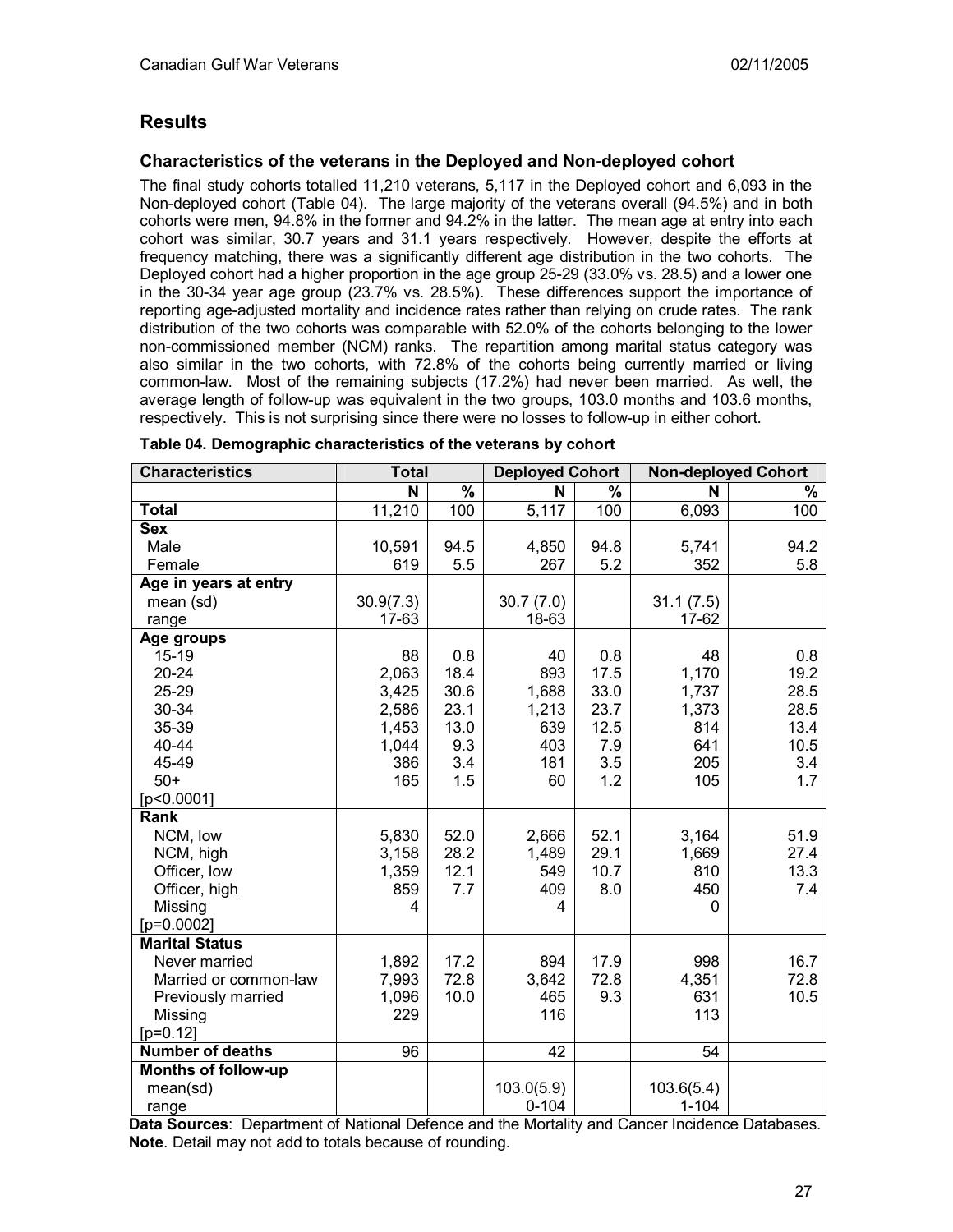## **Mortality**

### *Characteristics of the veterans who died*

Selected characteristics of the 96 veterans who died are presented in Table 05. There were 42 deaths in the Deployed cohort and 54 deaths in the Non-deployed cohort. All were men in the former and 94.4% were men in the latter. On average, deceased veterans in the Deployed cohort were significantly younger (p< .05) at entry in the cohort than those who were in the Nondeployed cohort, 31.7 and 35.6 respectively, a difference close to 4 years. As expected, the difference was similar when age at the time of death was examined, 35.9 vs. 40.2 years (p< 0.05). On average, the timing of the deaths in the Deployed group and the Non-deployed group was comparable at 48.3 and 56.3 months, respectively. As well, there were no differences between the two cohorts when the deceased veterans were compared on military rank and marital status. However, the Deployed cohort had a higher proportion of members involved in flying related occupations compared to the control group, 9.1% and 3.7%, respectively (Table 06)

| <b>Characteristics</b>         | <b>Total</b>    |               | <b>Deployed Cohort</b> |                          | <b>Non-deployed Cohort</b> |               |
|--------------------------------|-----------------|---------------|------------------------|--------------------------|----------------------------|---------------|
|                                | N               | $\frac{9}{6}$ | N                      | $\overline{\frac{9}{6}}$ | N                          | $\frac{1}{6}$ |
| <b>Total</b>                   | $\overline{96}$ | 100           | $\overline{42}$        | 100                      | $\overline{54}$            | 100           |
| <b>Sex</b>                     |                 |               |                        |                          |                            |               |
| Male                           | 93              | 96.9          | 42                     | 100                      | 51                         | 94.4          |
| Female                         | 3               | 3.1           | 0                      | 0                        | 3                          | 5.6           |
| Age in years at entry          |                 |               |                        |                          |                            |               |
| mean (sd)                      | 33.9(9.1)       |               | 31.7(8.7)              |                          | 35.6(9.2)                  |               |
| range                          | 19-62           |               | 19-52                  |                          | 20-62                      |               |
| [p=0.037 for means]            |                 |               |                        |                          |                            |               |
| Age groups                     |                 |               |                        |                          |                            |               |
| $15 - 24$                      | 18              | 17.7          | 10                     | 23.8                     | 8                          | 14.8          |
| 25-29                          | 15              | 15.6          | 9                      | 21.4                     | 6                          | 11.1          |
| 30-34                          | 18              | 18.8          | $\overline{7}$         | 16.7                     | 11                         | 20.4          |
| 35-39                          | 18              | 18.8          | $\overline{7}$         | 16.7                     | 11                         | 20.4          |
| 40-44                          | 16              | 16.7          | 5                      | 11.9                     | 11                         | 20.4          |
| $45+$                          | 11              | 11.5          | $\overline{4}$         | 9.5                      | $\overline{7}$             | 13.0          |
| Rank                           |                 |               |                        |                          |                            |               |
| NCM, low                       | 39              | 40.6          | 20                     | 47.6                     | 19                         | 35.2          |
| NCM, high                      | 38              | 39.6          | 14                     | 33.3                     | 24                         | 44.4          |
| Officer, low & high            | 19              | 19.8          | 8                      | 19.0                     | 11                         | 20.4          |
| $[p=0.59]$ chi-square=1.93 3df |                 |               |                        |                          |                            |               |
| <b>Marital Status</b>          |                 |               |                        |                          |                            |               |
| Never married                  | 9               | 17.3          | 3                      | 15.0                     | 6                          | 18.8          |
| Married or common-law          | 33              | 63.5          | 11                     | 55.0                     | 22                         | 68.8          |
| Previously married             | 10              | 19.2          | 6                      | 30.0                     | $\overline{4}$             | 12.4          |
| Missing                        | 44              |               | 22                     |                          | 22                         |               |
| Age in years at death          |                 |               |                        |                          |                            |               |
| $20 - 24$                      | 8               | 8.3           | 4                      | 9.5                      | 4                          | 7.4           |
| 25-29                          | 12              | 12.5          | 8                      | 19.1                     | 4                          | 7.4           |
| 30-34                          | 14              | 14.6          | 9                      | 21.4                     | 5                          | 9.3           |
| 35-39                          | 23              | 24.0          | $\overline{7}$         | 16.7                     | 16                         | 29.6          |
| 40-44                          | 14              | 14.6          | 5                      | 11.9                     | 9                          | 16.7          |
| 45-49                          | 14              | 14.6          | 5                      | 11.9                     | 9                          | 16.7          |
| $50+$                          | 11              | 11.4          | 4                      | 9.6                      | $\overline{7}$             | 13.0          |
| p=0.030 for means              |                 |               |                        |                          |                            |               |
| <b>Months of follow-up</b>     |                 |               |                        |                          |                            |               |
| mean(sd)                       | 52.8(31.6)      |               | 48.3(31.0)             |                          | 56.3 (31.8)                |               |
| range                          | $0 - 103$       |               | $0 - 99$               |                          | $1 - 103$                  |               |

| Table 05. Demographic characteristics of the veterans who died |  |  |  |  |
|----------------------------------------------------------------|--|--|--|--|
|----------------------------------------------------------------|--|--|--|--|

**Data Sources**: Department of National Defence and the Mortality and Cancer Incidence Databases. **Note.** Detail may not add to totals because of rounding.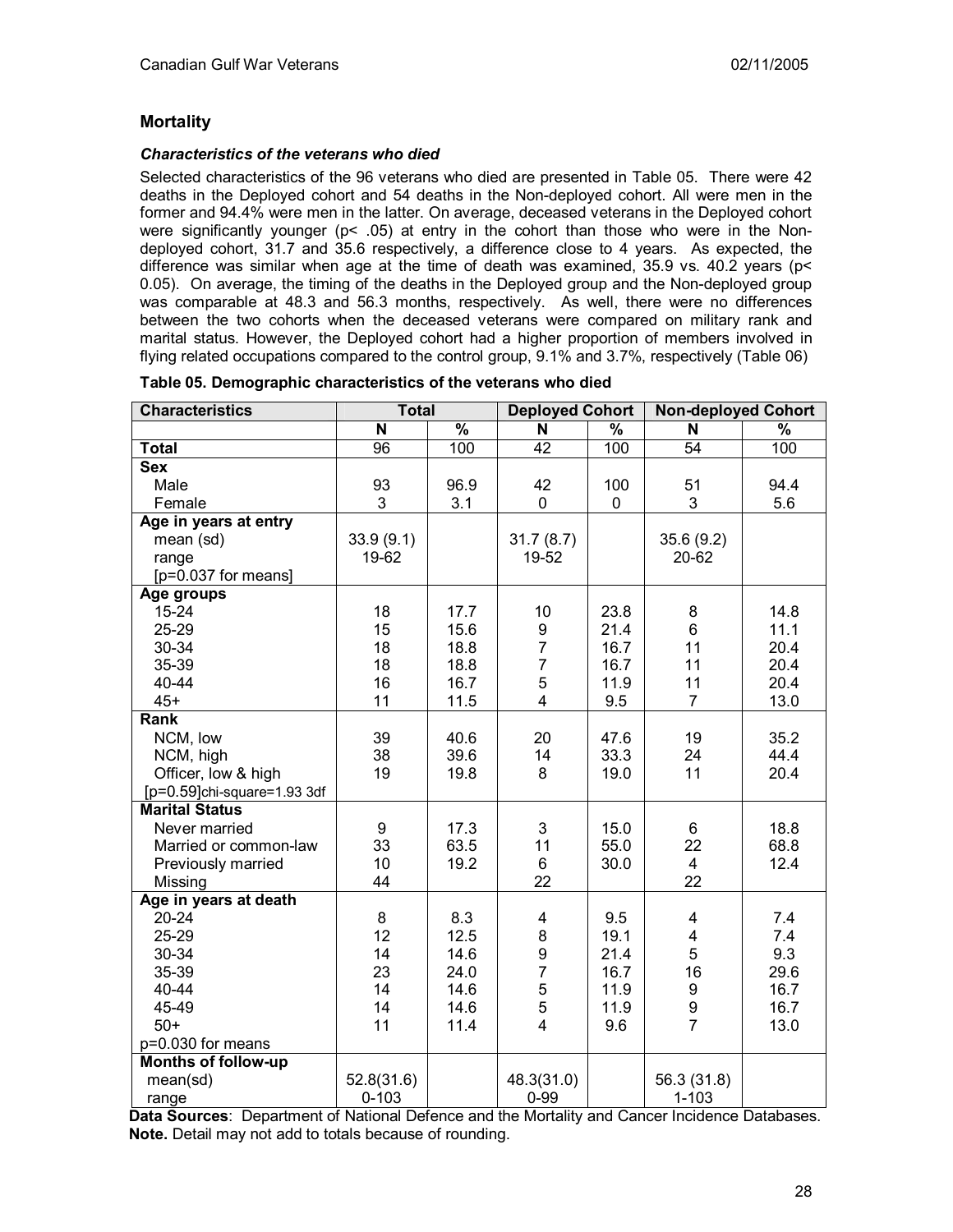|                        | <b>Deployed Cohort</b> |     |       | <b>Non-deployed Cohort</b> |
|------------------------|------------------------|-----|-------|----------------------------|
|                        |                        | %   |       | %                          |
| Total                  | 5,139                  | 100 | 6,077 | 100                        |
| All flying related MOC | 472                    | 9.1 | 227   | 3.7                        |
| Pilots                 | 282                    | 5.5 | 127   | 2.1                        |
| Flight engineers       | 89                     | 1.7 | 21    | 0.3                        |
| Navigators             | 101                    | 2.0 |       | 1.3                        |
|                        |                        |     |       |                            |

**Table 06. Military Occupational Classification (MOC) codes at the final reference date by cohort** 

**Data Sources:** Department of National Defence and the Mortality and Cancer Incidence Databases.

#### *Between cohort comparisons*

#### *Entire follow-up mortality*

Table 07 contains information for each cohort on the number of deaths, the crude and adjusted mortality rate ratios (MRR) by cause of death grouped into broad ICD-9 categories and aggregated into total mortality, mortality due to disease related causes and all external causes.

Overall mortality between the two cohorts was similar (adjusted MRR =  $0.97$ ,  $95\%$  C.I. =  $0.65$ , 1.45). The age-sex adjustment had little impact on the crude MRR estimate. As well, the rates of disease related and external causes related mortality were not significantly different between the two cohorts (adjusted MRR =0.71, 95% C.I. = 0.41, 1.25 and adjusted MRR = 1.47, 95% C.I. = 0.79, 2.74, respectively).

In terms of specific cause of death groupings, most categories had no or one death and thus could not be analyzed. The only cause groupings that were analysed were all cancers, circulatory system, motor vehicle accidents, air/space crashes and suicide.

There was no difference between the cohorts on cancer mortality or on circulatory system deaths. However, the latter had a mortality rate in the Deployed cohort which was 50% lower (adjusted MRR= 0,49) than in the Non-deployed cohort. This difference did not achieve statistical significance (95% CI: 0.17 to 1.4).

Only one category showed any marked difference in mortality between the cohorts. Mortality due to air/space crashes was 4.77 times higher in the Deployed cohort than in the Non-deployed cohort. Despite the small number of air/space deaths (10 in total), this difference achieved statistical significance (95% CI: 1.01 to 22.5). The wide confidence intervals reflect the small number of events in this category.

Suicide had an observed MRR which was slightly above 1 in the Deployed cohort (1.17) but there was no statistical evidence of an elevated risk. There was no difference in mortality rates due to motor vehicle accidents between the Deployed and Non-deployed cohorts.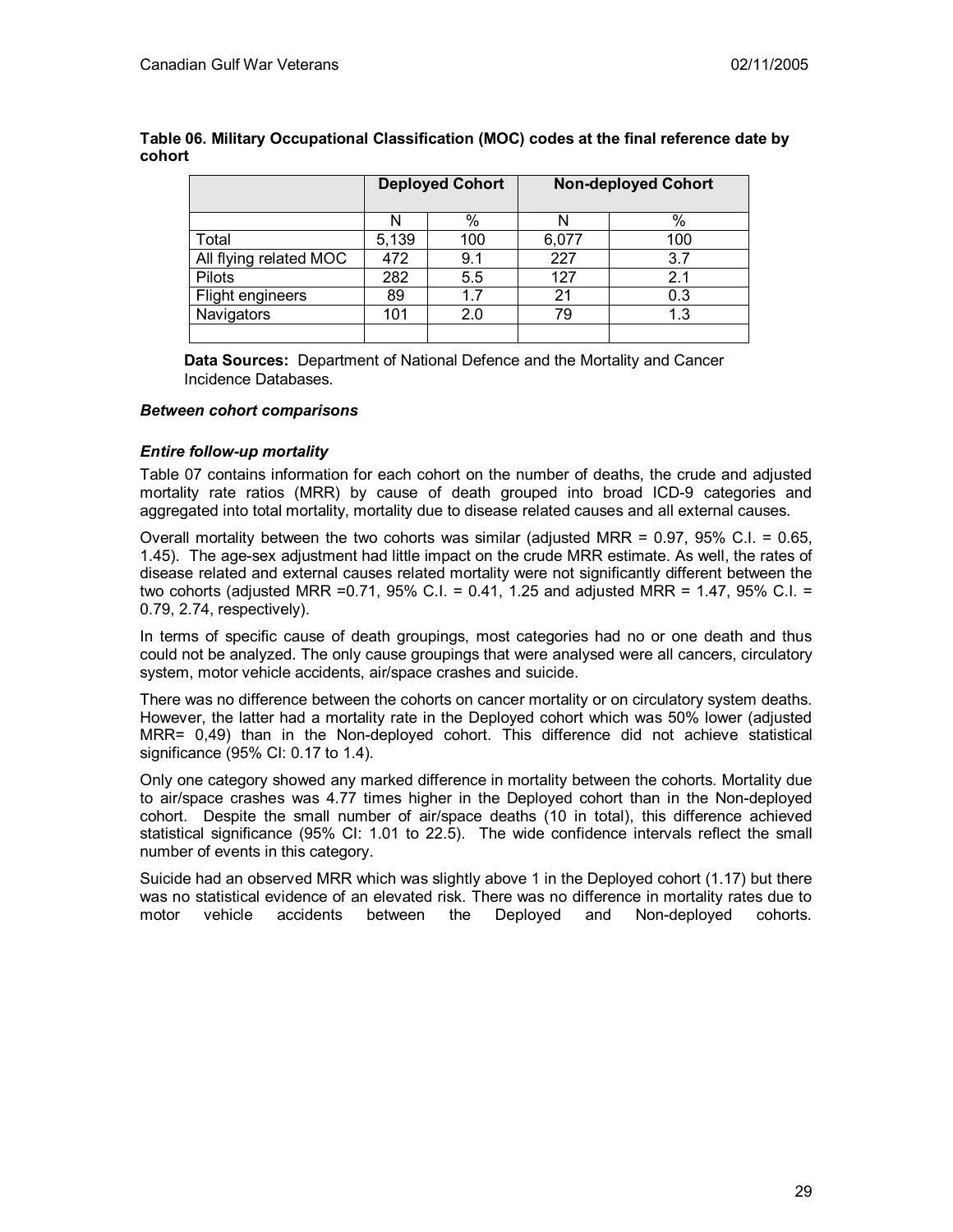| <b>Cause</b>                       |    | <b>Deployed</b><br><b>Cohort</b> | Non-<br>deployed<br><b>Cohort</b> |          | <b>Crude MRR</b><br>(95% CI) | <b>Adjusted MRR</b><br>(95% CI) |
|------------------------------------|----|----------------------------------|-----------------------------------|----------|------------------------------|---------------------------------|
|                                    | N  | %                                | N                                 | $\%$     |                              |                                 |
| <b>All Causes</b>                  | 42 | 9.5                              | 54                                | 10.2     | $0.93(0.62 - 1.40)$          | $0.97(0.65-1.45)$               |
| Disease related (001-799)          | 20 | 4.5                              | 36                                | 6.8      | $0.67(0.39-1.15)$            | $0.71(0.41-1.25)$               |
| All cancers (140-208)              | 10 | 2.3                              | 15                                | 2.8      | $0.80(0.36 - 1.78)$          | $0.91(0.41-2.00)$               |
| Circulatory system<br>(390- 459)   | 5  | 1.1                              | 12                                | 2.3      | $0.50(0.18-1.42)$            | $0.49(0.17-1.40)$               |
| All external causes<br>(E800-E999) | 22 | 5.0                              | 18                                | 3.4      | 1.46 (0.79-2.73)             | 1.47 (0.79-2.74)                |
| Motor vehicle crash<br>(E810-E825) | 3  | 0.7                              | 5                                 | 0.9      | $0.72(0.17-3.00)$            | $0.78(0.19-3.26)$               |
| Air/space crash<br>(E840-E845)     | 8  | 1.8                              | .                                 | $\cdots$ | 4.79* (1.02-22.5)            | $4.77*$ (1.01-22.5)             |
| Suicide (E950-E959)                | 9  | 2.0                              | 9                                 | 1.7      | 1.20 (0.48-3.02)             | 1.17 (0.46-2.95)                |

**Table 07. Number of deaths, crude and adjusted mortality ratios by main cause of death and cohort, 1991-1999** 

**Data Sources**: Department of National Defence and the Mortality and Cancer Incidence Databases.

**Note:** Based on the entire follow-up period.

Detail may not add to totals because of suppressed cells with less than 3 events.

 $*_{p} < = .05$ 

… Number less than 3

## *Early follow-up mortality, 1991-1995*

The data on early follow-up mortality are presented in the same way as was done for total mortality (Table 08). The total number of deaths for the first five years of follow-up was 49. Due to the small number and to the pattern of deaths in the early mortality follow-up, the age-sex adjustment had a comparatively large effect.

The overall mortality was similar between the two cohorts (MRR=0.95 with 95% C.I. = 0.46 to 1.95). In contrast, the adjusted mortality risk ratio due to external causes (injuries/accidents) was higher in the Deployed cohort than in the Non-deployed cohort (MRR = 3.72, 95% C.I. = 1.31 to 10.6). The latter finding is different from what was observed for the entire follow-up period and was the only statistically significant one.

Cause-specific mortality could only be examined for five groupings: all cancers, circulatory system, motor vehicle accidents, air/space crashes and suicide. All were in the same direction as their respective overall mortality and none of the differences reached statistical significance but one. The rate of deaths attributable to circulatory diseases was significantly lower in the Deployed cohort than in the Non-deployed one (adjusted MRR=0.13; 95% C.I. = 0.02 to 0.77).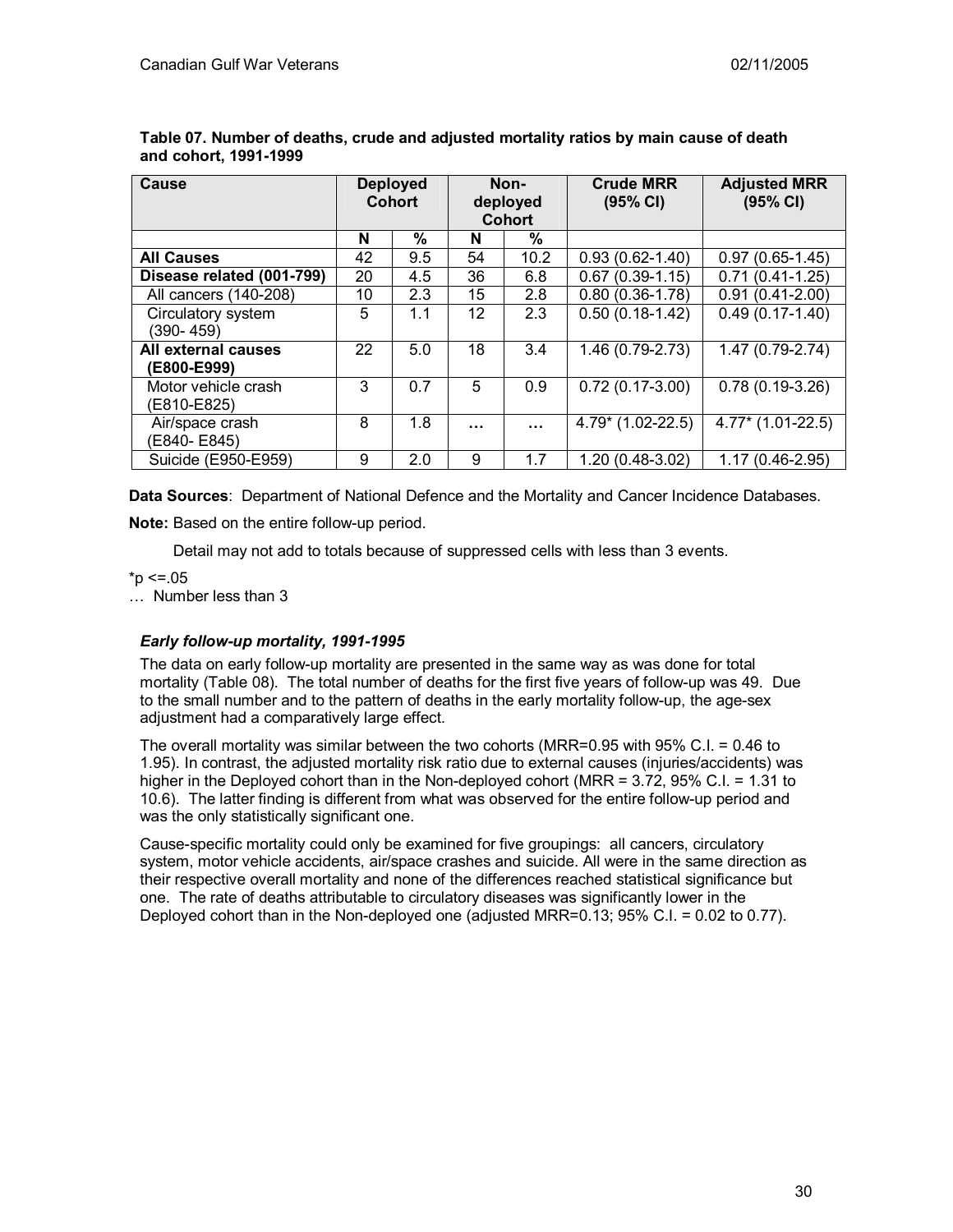| Cause                                                             |    | <b>Deployed</b><br><b>Cohort</b> | Non-<br>deployed<br><b>Cohort</b> |          | <b>Crude MRR</b><br>(95% CI) | <b>Adjusted MRR</b><br>(95% CI) |
|-------------------------------------------------------------------|----|----------------------------------|-----------------------------------|----------|------------------------------|---------------------------------|
|                                                                   | N  | %                                | N                                 | %        |                              |                                 |
| <b>All Causes</b>                                                 | 25 | 10.4                             | 24                                | 8.3      | $1.25(0.72-2.19)$            | $0.95(0.46-1.95)$               |
| Disease related (001-799)                                         | 8  | 3.3                              | 19                                | 6.6      | $0.51(0.22 - 1.16)$          | $0.44(0.16-1.23)$               |
| All cancers (140-208)                                             | 4  | 1.7                              | 8                                 | 2.8      | $0.60(0.18-2.00)$            | $0.93(0.26-3.33)$               |
| Circulatory system<br>(390-459)                                   |    |                                  | 6                                 | 2.1      | $0.40(0.08-1.99)$            | $0.13*(0.02-0.77)$              |
| All external causes<br>(E800-E999)                                | 17 | 7.1                              | 5                                 | 1.7      | $4.09*$ (1.51-11.1)          | $3.72*$ (1.31-10.6)             |
| All external causes (E800-<br>E999), excluding air/space<br>crash | 9  | 3.7                              | 5                                 | 1.7      | $2.16(0.73-6.46)$            | $1.57(0.50-4.89)$               |
| Motor vehicle crash<br>(E810-E825)                                |    |                                  | 3                                 | 1.0      | $0.80(0.13-4.80)$            | $0.58(0.09-3.76)$               |
| Air/space crash<br>(E840-E845)                                    | 8  | 3.3                              | $\mathbf{0}$                      | $\Omega$ | Undefined $1$                | Undefined <sup>1</sup>          |
| Suicide (E950-E959)                                               | 7  | 2.9                              | .                                 | $\cdots$ | 4.21 (0.87-20.3)             | 2.82 (0.58-13.7)                |

**Table 08. Number of deaths, crude and adjusted mortality ratios by main cause of death and cohort, early follow-up period, 1991-1995** 

**Data Sources**: Department of National Defence and the Mortality and Cancer Incidence Databases.

**Note:** The follow-up period extends from the final reference date to December 31, 1995

Detail may not add to totals because of suppressed cells with less than 3 events.

- $p \le 0.05$
- … Number less than 3

 $1$ Calculation was not possible because there was no event in one group.

## *Late follow-up mortality, 1996-1999*

The data on late follow-up mortality are presented in the same way as was done for total mortality and early follow-up mortality (Table 09). The total number of deaths from January 1, 1996 to the termination date was 47. Due to the small number and to the pattern of deaths in the late mortality follow-up, the age-sex adjustment had a comparatively large effect.

The overall mortality in the late follow-up remained similar between the two groups (MRR=0.72, 95% C.I. = 0.39, 1.34). Disease-related mortality was similar in the two cohorts (MRR = 0.96, 95% C.I. = 0.46, 2.03). However, in contrast to the results obtained in the early follow-up period, mortality due to external causes in the late follow-up period was not different between the two cohorts (MRR=0.49, 95% C.I. = 0.17, 1.45).

Cause-specific mortality could only be examined for three groupings: all cancer, circulatory system, and suicide. In contrast to the findings based on the early follow-up, none of these achieved statistical significance.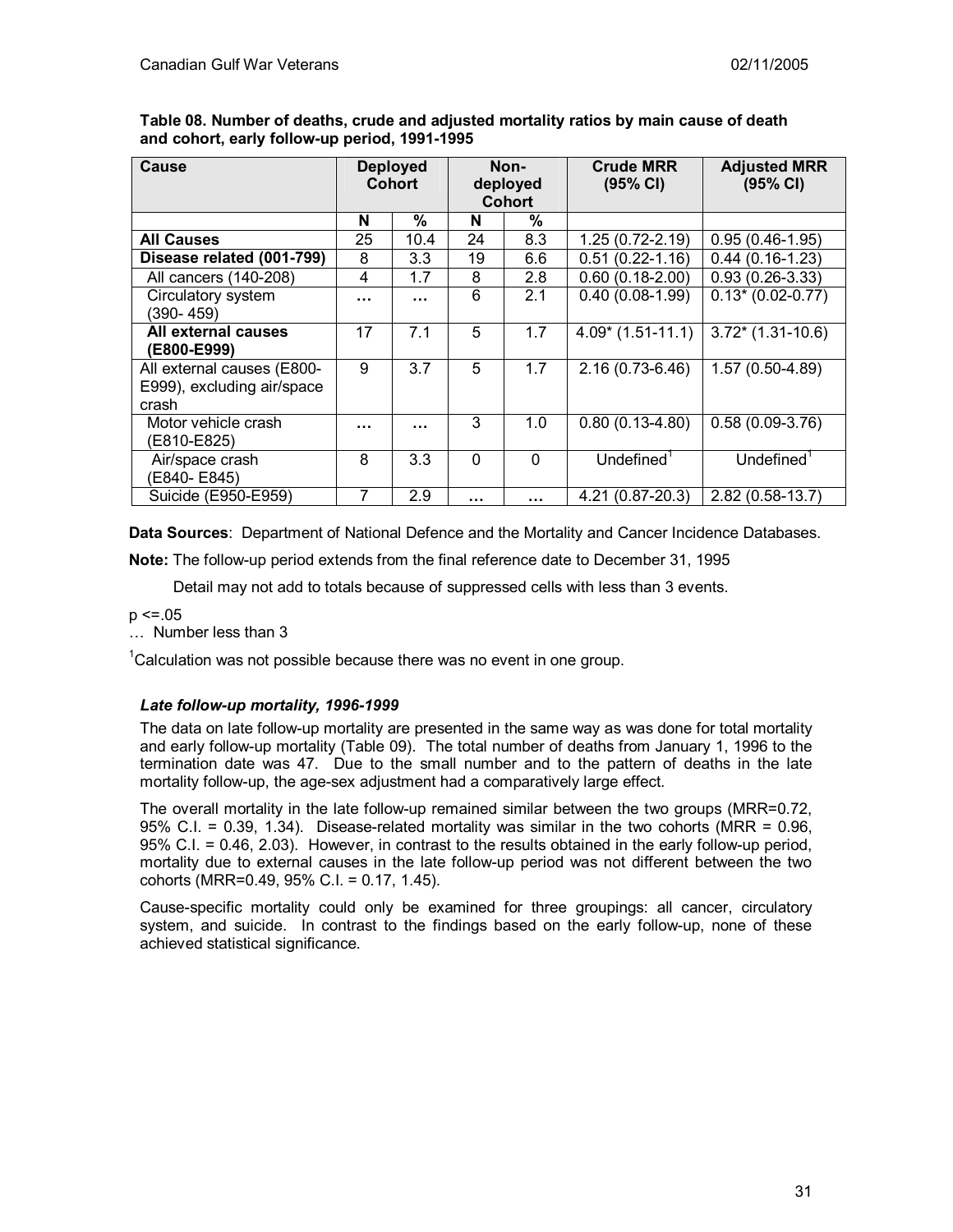| Cause                     |    | <b>Deployed</b><br><b>Cohort</b> | Non-<br>deployed<br><b>Cohort</b> |      | <b>Crude MRR</b><br>(95% CI) | <b>Adjusted MRR</b><br>(95% CI) |
|---------------------------|----|----------------------------------|-----------------------------------|------|------------------------------|---------------------------------|
|                           |    |                                  |                                   |      |                              |                                 |
|                           | N  | %                                | N                                 | %    |                              |                                 |
| <b>All Causes</b>         | 17 | 8.4                              | 30                                | 12.4 | $0.68(0.37-1.22)$            | $0.72(0.39-1.34)$               |
| Disease related (001-799) | 12 | 5.9                              | 17                                | 7.0  | $0.84(0.40-1.76)$            | $0.96(0.46-2.03)$               |
| All cancers (140-208)     | 6  | 2.9                              |                                   | 2.9  | $1.02(0.34-3.04)$            | $1.32(0.44 - 4.00)$             |
| Circulatory system        | 3  | 1.5                              | 6                                 | 2.5  | $0.60(0.15-2.38)$            | $0.59(0.15-2.38)$               |
| $(390 - 459)$             |    |                                  |                                   |      |                              |                                 |
| All external causes       | 5  | 2.5                              | 13                                | 5.4  | $0.46(0.16-1.29)$            | $\overline{0.49}$ (0.17-1.45)   |
| (E800-E999)               |    |                                  |                                   |      |                              |                                 |
| Suicide (E950-E959)       |    |                                  |                                   | 2.9  | $0.34(0.07-1.64)$            | $0.32(0.06-1.55)$               |

**Table 09. Number of deaths, crude and adjusted mortality ratios by main cause of death and cohort, late follow-up period, 1996-1999** 

**Data Sources**: Department of National Defence and the Mortality and Cancer Incidence Databases.

**Note:** The follow-up period extends from January 1, 1996 to the termination date.

Detail may not add to totals because of suppressed cells with less than 3 events.

**…** Number less than 3

## *Survival Analysis*

Cox regression models were used to examine the effect of deployment status on survival. Age and rank were used as control variables when there were a sufficient number of events to do so. The adjusted hazard ratios results are presented in Table 10. Note that the hazard ratio (HR) has essentially the same meaning as the MRR reported in the previous section. Overall, the results of the survival analyses were compatible with the results based on the direct standardization.

| Table 10. Adjusted hazard ratios (HR) for deployment status by selected causes of death |
|-----------------------------------------------------------------------------------------|
|-----------------------------------------------------------------------------------------|

| Cause                           | <b>Adjustment factors</b>                                        | Adjusted HR (95% CI)     |
|---------------------------------|------------------------------------------------------------------|--------------------------|
| All causes                      | Four 10 yr age groups<br>Rank                                    | $0.98(0.65 - 1.46)$      |
| Disease related (001-799)       | Four 10 yr age groups<br>Rank                                    | $0.70(0.40 - 1.21)$      |
| All cancers (140-208)           | Four 10 yr age groups<br>Rank                                    | $0.85(0.38 - 1.90)$      |
| Circulatory system (390-459)    | Three 10 yr age groups (upper 2<br>combined)<br>Rank             | $0.50(0.18 - 1.44)$      |
| All external causes (E800--999) | Four 10 yr age groups<br>Rank                                    | $1.53(0.82 - 2.86)$      |
| Motor vehicle crash (E810-825)  | Two age groups $($ < 35 and $>$ = 35)<br>Rank (NCM, low vs rest) | $0.74(0.18 - 3.11)$      |
| Air/space crash (E840-E845)     | Three 10 yr age groups (lower 2<br>combined)<br>Rank             | $5.50^{*}$ (1.16 - 26.0) |
| Suicide (E950-E959)             | Four 10 yr age groups<br>Rank (officer groups combined)          | $1.17(0.46 - 2.95)$      |

**Data Sources**: Department of National Defence and the Mortality and Cancer Incidence Databases.  $*p<=.05$ 

For several of the groupings, an analysis was done to examine the potential difference in event rates in the early and late follow-up periods (Table 11). This testing involved defining a timevarying covariate that was '0' in the early period and an indicator variable for cohort membership in the late period. This enabled the cohort effect to be different in the two periods. A test of the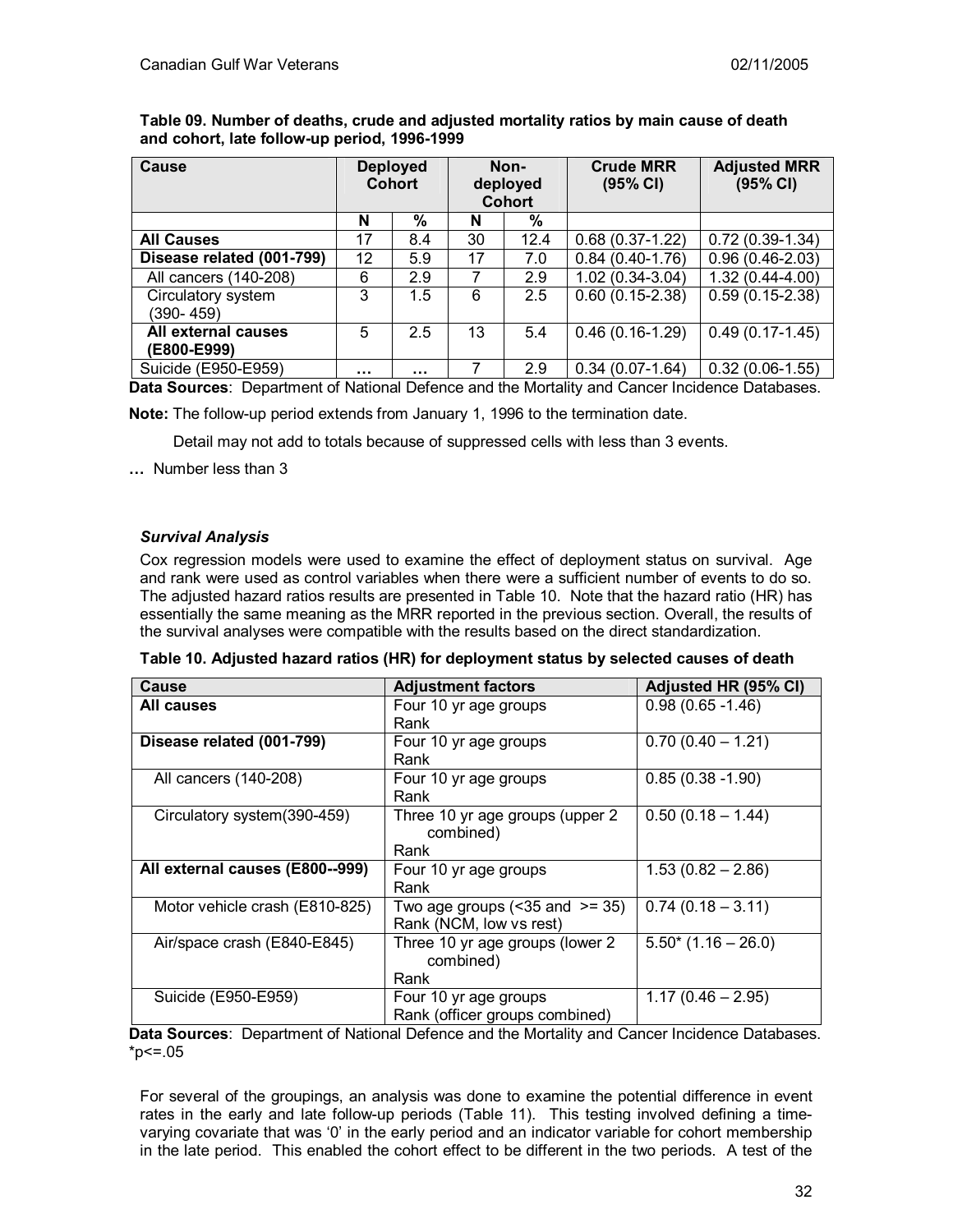standardized coefficient (beta) for the added variable serves as a statistical test for a comparison between an early and late period effect. The ratio shown in the second column of Table 11 pertains to the hypothesis that the rate ratio in the first and second half of the follow-up are different. Thus, for suicide, the result of the test indicates that the HR in the first half was significantly different form the HR in the second half of the follow-up. Due to the small sample size, only age was used as a control variable.

## **Table 11. Hazard ratios (HR) for deployment status and early and late mortality effects by selected causes of death**

| <b>Cause</b>                    | <b>Early follow-up</b> | Early/Late follow-up |
|---------------------------------|------------------------|----------------------|
|                                 | HR (p-value)           | HR (p-value)         |
| All causes                      | $1.30$ ( $p=0.36$ )    | $1.81$ (p=0.15)      |
| Disease related (001-799)       | $0.53$ (p=0.13)        | $0.59$ ( $p=0.36$ )  |
| All cancers (140-208)           | $0.65$ (p=0.48)        | $0.58$ (p=0.51)      |
| Circulatory system(390-459)     |                        |                      |
| All external causes (E800--999) | $4.17$ (p=0.005)       | $8.78$ (p=0.003)     |
| Motor vehicle crash (E810-825)  |                        |                      |
| Air/space crash (E840-E845)     |                        |                      |
| Suicide (E950-E959)             | $4.08$ (p=0.08)        | 12.1 ( $p=0.028$ )   |

**Data Sources**: Department of National Defence and the Mortality and Cancer Incidence Databases.

**Note:** Adjusted for age only.

**\*** Test not performed due to small cell sizes.

**+** Test not performed due to highly unbalanced mortality distribution

## *All Deaths*

The results of the univariate log-rank test showed no difference in overall mortality between the two cohorts (p=0.72). As well, after multivariate adjustment, age (using four 10-year age groups) was the only statistically significant variable. There was no difference between the cohorts  $(p=0.90)$  and no evidence of any difference in early and late mortality from other causes  $(p=0.15)$ .

#### *All Disease-related*

Univariate log-rank tests revealed no difference in mortality between the two cohorts ( $p=0.14$ ). However, there were strong mortality differences across rank categories (p=0.0009) with 'NCM, low' having the lowest mortality. There was also a strong age gradient (p<0.0001) that might explain the rank effect. These effects were replicated in the univariate Cox model with HR=7.8 for the oldest age group.

No differences were seen between the cohorts after multivariate adjustment (p=0.19). The strong age effect was again found but there was no effect of rank. After adjusting for age (using four 10 year age groups), there was no evidence of any difference in early and late mortality from other causes (p=0.36).

## *All Cancers*

Univariate log-rank tests showed no difference in cancer mortality between the two cohorts (p=0.52) or between men and women (p=0.59). However, there were strong mortality differences across rank categories (p=0.0070) with 'NCM, low' having the lowest mortality. There was also a strong age gradient (p<0.0001) that might explain the rank effect. Results from the Cox modeling yielded similar results with the rank variable having a statistically significant effect (p=0.010). Age showed a strong effect with the hazard ratio for the highest age group being 23.4 compared to the lowest.

No differences were seen between the cohorts after multivariate adjustment (p=0.69). A very strong age effect was still present. Rank was no longer a significant covariate. There was no evidence that the proportional hazards assumption had been violated. After adjusting for age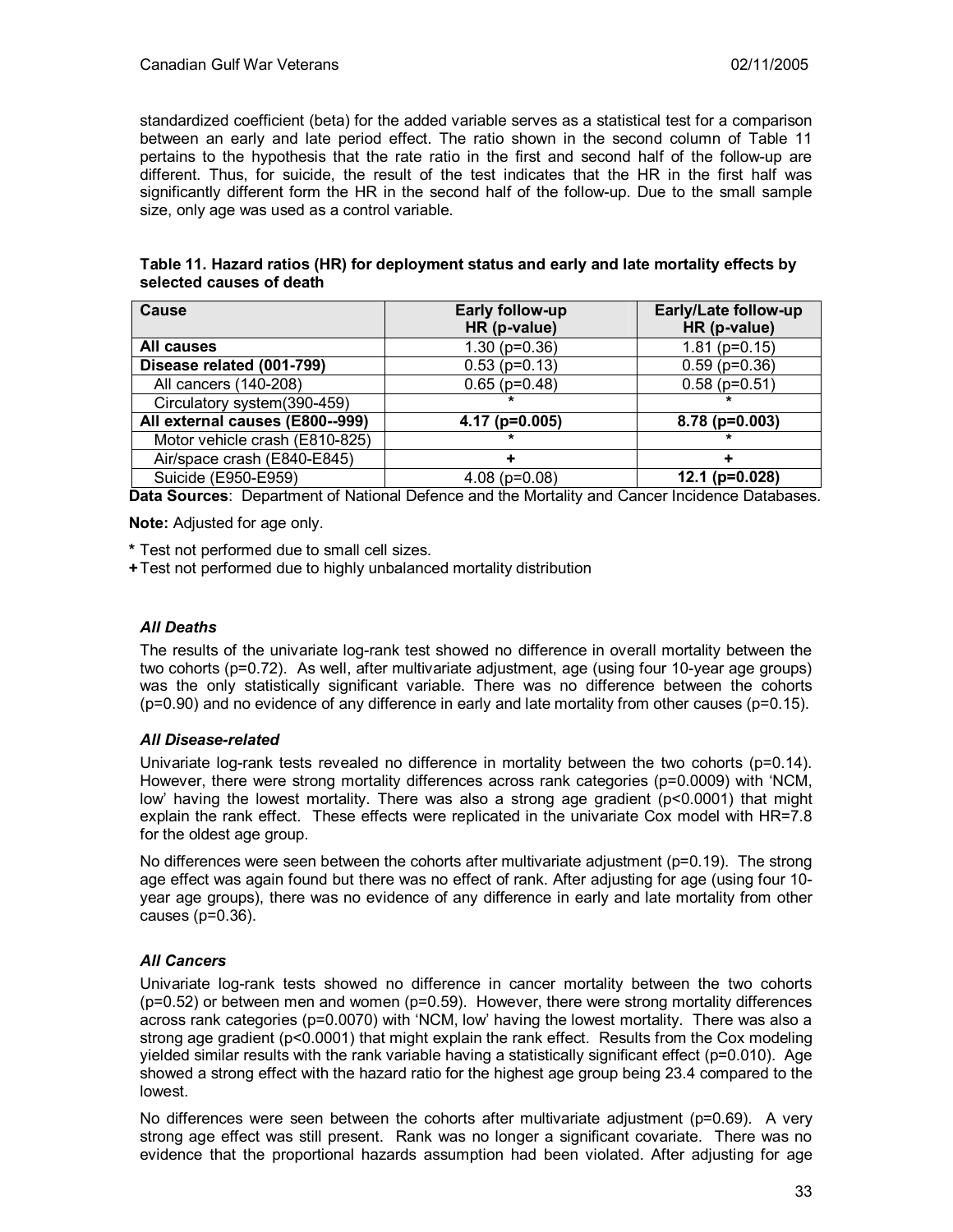(using four 10-year age groups), there was no evidence for any difference in early and late mortality from cancer (p=0.51).

## *Circulatory System*

Univariate log-rank tests showed no difference in mortality related to the circulatory system between the two cohorts ( $p=0.18$ ) or between men and women ( $p=0.32$ ). A marginal effect was seen for rank categories (p=0.047) with 'NCM, low' having the lowest mortality. There was an age gradient that could not be tested using the log-rank since the lowest age group had no events. In the univariate Cox analysis, age was combined into three groups. Neither age nor rank had an effect (p=0.07). No differences were seen between the cohorts after multivariate adjustment (p=0.20). The number of cases was too small to support examination for early/late period effects.

#### *Miscellaneous disease-related causes*

Other mortality causes had no cases or too few cases to be analyzed. Creating an overall miscellaneous category would not have provided meaningful information.

## *All External causes*

According to the univariate log-rank tests, there was no difference in mortality attributed to external causes between the two cohorts ( $p=0.23$ ), across rank categories ( $p=0.85$ ) or across age groups (p=0.13). The lack of effect was also found in the univariate Cox models. No differences were seen between the cohorts after multivariate adjustment  $(p=0.18)$ . The results were not adjusted according to military element (air force, navy or army personnel).

## *Motor vehicle accidents*

The results of the univariate log-rank tests indicate that there was no difference in mortality attributed to MVA between the two cohorts ( $p=0.52$ ) or between men and women ( $p=0.39$ ). The effect of rank and age could not be tested since some strata had no events. All deaths due to MVA occurred among the non-commissioned members. However, following re-coding of rank and age into two groups, high and low, there was no significant effect of either age or rank. No differences were detected between the cohorts after multivariate adjustment (p=0.68). The number of cases was too small to support examination of early/late period effects.

#### *Air/space crashes*

The univariate log-rank tests revealed a statistically significant difference in mortality between the two cohorts (p=0.029). There was also a statistically significant difference across rank categories (p=0.015) with commissioned members (officers) having about a 5-fold higher risk. An age effect could not be tested since some strata had no events. After recoding age, univariate Cox modeling revealed a higher risk in the Deployed cohort (hazard ratio =  $4.76$ ,  $p = 0.0048$ ). Higher ranked soldiers were at higher risk  $(HR = 5, p=0.048)$  but no age effect was seen. The significant difference in the cohort effect was present after multivariate adjustment (hazard ratio =  $4.60$ , P = 0.032) as well as the risk associated with a higher rank. There was no confounding of the cohort effect. Because there were no deaths in the Non-deployed cohort in the early period, it was not possible to compare early and late period mortality. Any attempt to model an early/late effect led to numerical instability.

## *Suicide*

All of the suicide deaths were in males. There was no apparent pattern observed in the case scenarios. There appears to be some temporal clustering of suicides. Five cases in the Deployed cohort occurred in the one year period between Jan 25, 1994 and Jan 9, 1995. Six cases in the Non-deployed cohort occurred in the 18-month period between Mar 28, 1997 and Nov 1, 1998. For half (9 out of 18 or 50%) the suicide involved the use of some weapon.

No difference in mortality between the two cohorts ( $p=0.70$ ), or across age groups ( $p=0.74$ ) were detected with the univariate log-rank tests. The effect of rank could not be tested using the logrank test since some strata had no events. All suicides deaths occurred in men, so sex could not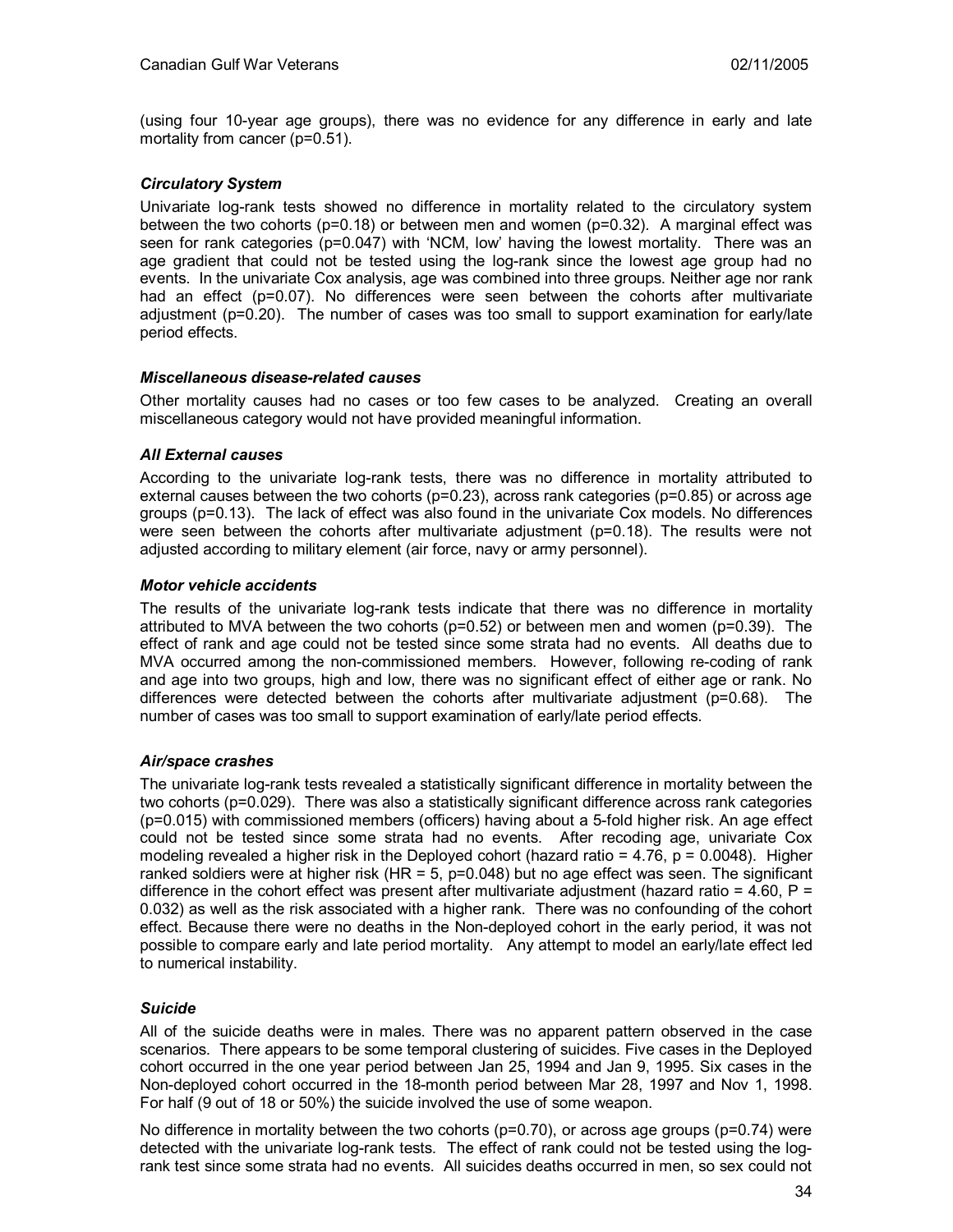be tested in Cox modeling. After re-coding, no effect of rank (p=0.45) or age (p=0.75) in a univariate Cox model was detected

No differences were seen between the cohorts after multivariate adjustment (p=0.74). However, the Cox model analysis for early/late period differences yielded a statistically significant period effect (p=0.028). The ratio of the mortality from suicide in the Deployed cohort to that in the Nondeployed cohort in the early follow-up period was 12 times higher than the same ratio in the late follow-up period.

### *Summary*

There was no significant difference in the overall risk of death between the Deployed and Nondeployed cohorts; the total number of deaths amounted to 96, 42 in the Deployed cohort and 54 in the Non-deployed cohort.

Over the full follow-up period, there was no significant difference in the rate of suicide between the two groups (nine events in each group). While the suicide rate in the first half (1991-1995) of the follow period was higher among the Deployed group, this was compensated by a lower rate in the latter half (1996-1999) of the follow-up period. Due to the small number of events, this finding was not statistically significant and could be due to chance.

There was a statistically significant increased risk of death from airspace crashes in the Deployed group. This result may be explained by the fact that there were three times as many members in flying occupations, such as pilots, navigators, flight engineers, in the Deployed cohort as there were in the Non-deployed cohort.

In contrast to the US and UK studies, during the early and full follow-up periods, there was no increased risk of death due to motor vehicle crashes in the Deployed cohort compared to the Non-deployed cohort.

## **Comparisons to the Canadian population**

The mortality experience of the two cohorts was compared to that of the general Canadian population (tables 12 and 13) using indirect standardization methods to produce Standardized Mortality Ratios (SMRs) that are similar in interpretation to the MRRs. SMRs were calculated for six groups: all cause mortality, disease-related, all external causes, circulatory system, air/space crashes and suicide because of the small number of events in most of the other mortality groupings.

#### **Deployed cohort**

For the Deployed cohort, all causes mortality and the disease related SMRs were under 1.0 suggesting that the Deployed cohort had a reduced mortality from these causes compared to the general population (Table 12). This is not surprising and likely reflects the healthy worker effect.

In contrast, the SMR for air/space crash was estimated a 27.2 (95% C.I. = 11.8, 53.6). This means that the Deployed cohort had a mortality rate from air/space crashes that was 27 times higher than the mortality from that cause in the general population.

|                                 | <b>Observed</b> | <b>Expected</b> | <b>SMR (95% CI)</b> |
|---------------------------------|-----------------|-----------------|---------------------|
| <b>All causes</b>               | 42              | 75.2            | $0.56*(0.40-0.75)$  |
| Disease related (001-799)       | 20              | 45.6            | $0.44*$ (0.27-0.68) |
| CHD deaths                      |                 | 7.39            | $0.41(0.08-1.19)$   |
| All external causes (E800-E999) | 22              | 29.6            | $0.74(0.47-1.12)$   |
| Air/space crash (E840-E845)     |                 | 0.29            | $27.2*$ (11.8-53.6) |
| Suicide (E950-E959)             |                 | 11.9            | $0.76(0.35-1.43)$   |

#### **Table 12. Standardized mortality ratios (SMR) of the deployed cohort**

**Data Sources**: Department of National Defence and the Mortality and Cancer Incidence Databases. p<=.05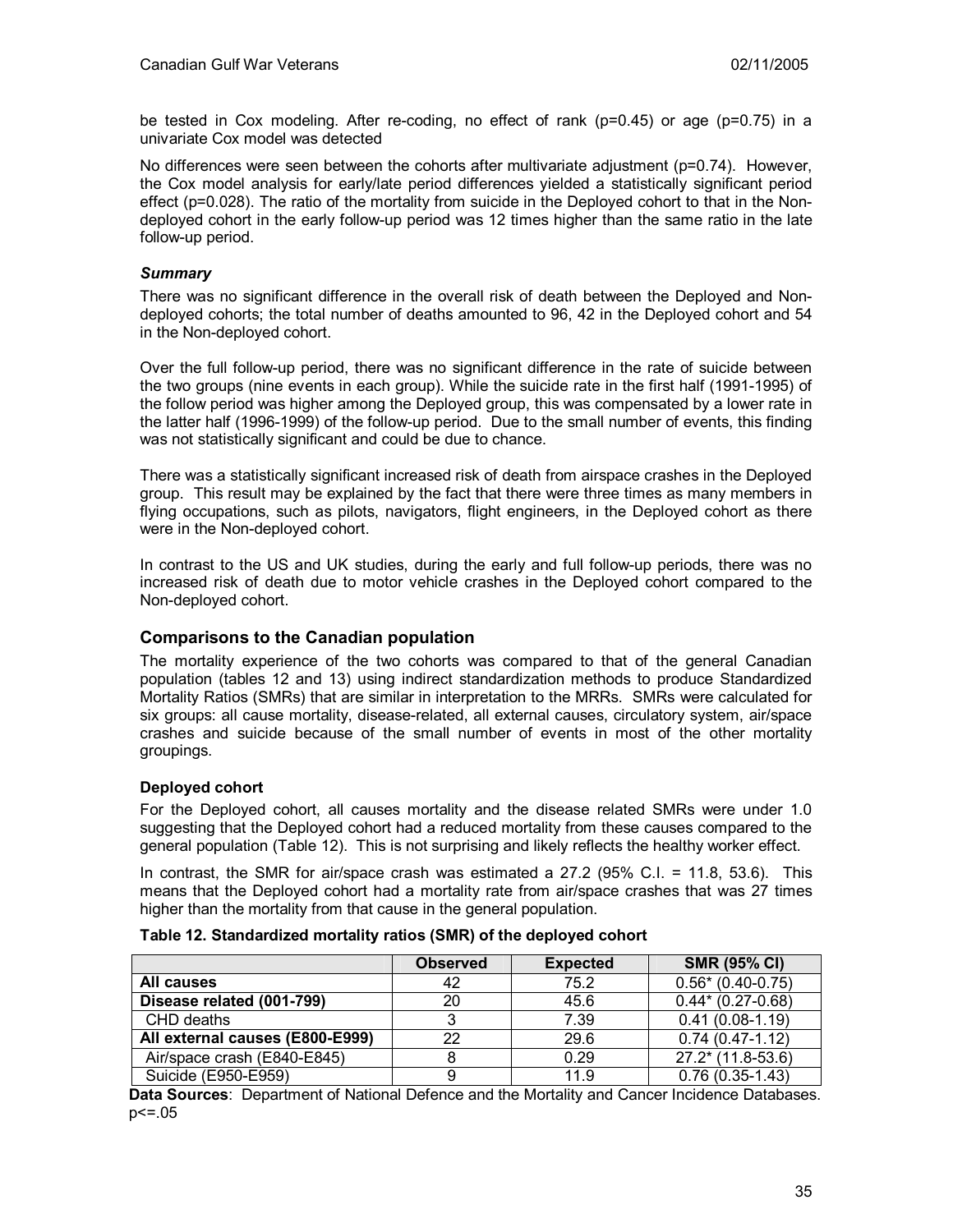## **37%Non-deployed cohort**

For three of the groupings (all causes, disease related and all external causes), the SMR was significantly below 1.0, suggesting that the Non-deployed cohort had a reduced mortality from these causes compared to the general population (Table 13). However, the circulatory system, air/space and suicide related mortality in the Non-deployed cohort was comparable to that of the general population.

|                                 | <b>Observed</b> | <b>Expected</b> | <b>SMR (95% CI)</b>  |
|---------------------------------|-----------------|-----------------|----------------------|
| All causes                      | 54              | 94.4            | $0.57$ * (0.43-0.75) |
| Disease related (001-799)       | 36              | 59.2            | $0.61$ * (0.42-0.84) |
| CHD deaths                      | 10              | 10.1            | $0.98(0.47-1.81)$    |
| All external causes (E800-E999) | 18              | 35.2            | $0.51$ * (0.30-0.81) |

### **Table 13. Standardized mortality ratios (SMR) of the Non-deployed cohort**

Suicide (E950-E959) 9 14.2 0.64 (0.29-1.21) **Data Sources**: Department of National Defence and the Mortality and Cancer Incidence Databases.

Air/space crash (E840-E845)  $\vert$  ...  $\vert$  0.35  $\vert$  5.68 (0.69-20.5)

… Number less than 3

 $*p<=.05$ 

#### **Comparison of study findings on mortality to other published results**

The Canadian cohort of Gulf War veterans is smaller than the US and UK cohorts but larger than the Australian cohort. The four studies are summarized in Table 14. The US cohort is the largest with 621,902 deployed military personnel and 746,248 non-deployed military personnel and 4,506 deaths in the deployed group and 5,918 in the non-deployed group over a seven-year follow-up. The UK study is about 10% the size of the US study. It was based on 53,416 deployed and 53,450 non-deployed military personnel with 395 deaths in the deployed group and 378 in the non-deployed group. Mortality up to December 31, 1999 was examined. The Australian study is the smallest with 1,833 deployed military personnel and 2,847 non-deployed military personnel. The study examined mortality up to December 31, 2000. There were 43 deaths. All of the studies used an analytic approach similar to the one used in the present analysis.

Direct comparison of the rate estimates from the various reports is difficult because the studies used different reference populations to generate the adjusted rates and rate ratios. As well, the US and UK personnel were demographically different than the Canadian personnel. The Canadian forces personnel were more likely to belong to the navy or the air force while the UK and US had a much larger army component. Moreover, there were age differences among the four studies with the Canadian cohort having a higher mean age than the other three cohorts. In addition, both the Canadian and Australian cohorts had about 20% of the participants who were commissioned officers while, in the US and UK cohorts, the proportion of officers was around 11 to 12%. It is difficult to determine if Canadian military personnel were more likely to be married than the US military personnel since the marital status of the latter was measured at the time of the Gulf and Kuwait War but the marital status of the former was measured at the time of the final reference date. These differences could have an effect on external cause mortality. As well, the lack of a uniform reference population to adjust for these differences could introduce some bias in the comparison of adjusted rates between studies. However, the use of MRR lessens the effects of these differences since adjusted MRRs are relatively insensitive to the choice of a reference population.

## **Overall Mortality**

All the published studies have reported no excess in overall mortality in deployed veterans. The MRRs are not directly comparable because different reference populations were used for the age-standardization. However, in all four studies, the all-cause MRR has been essentially 1.0. It was estimated at 0.95 for the US cohort (Kang & Bullman 1996; Writer, DeFraites & Brundage 1996; Kang, Bullman, Macfarlane, & Gray 2002) 1.05 for the UK (Macfarlane, Thomas & Cherry,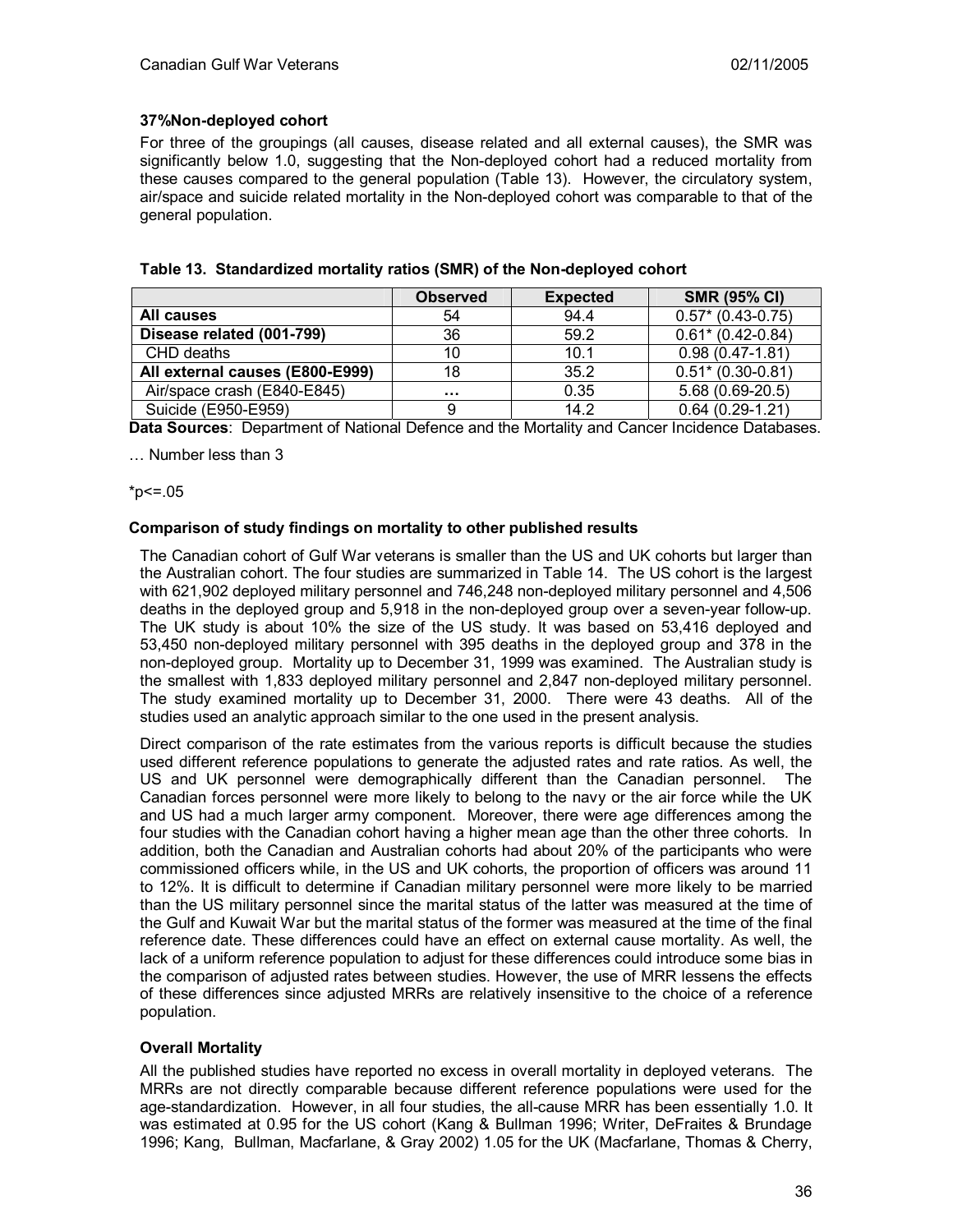2000), and 1.4 for the Australian cohort (Sim, Abramson, Forbes, et al., 2003). These MRRs are similar to the MRR of 0.97 observed in the Canadian study.

|                  | US study <sup>&amp;</sup> | UK study <sup>&amp;&amp;</sup> | <b>Australian</b><br>study <sup>&amp;&amp;&amp;</sup> | <b>Canadian study</b> |
|------------------|---------------------------|--------------------------------|-------------------------------------------------------|-----------------------|
| Sample size      |                           |                                |                                                       |                       |
| Total            | 1,368,150                 | 106,866                        | 4,680                                                 | 11,210                |
| Deployed         | 621,902                   | 53,416                         | 1,833                                                 | 5,117                 |
| Non-deployed     | 746,248                   | 53,450                         | 2,847                                                 | 6,093                 |
| Number of deaths |                           |                                |                                                       |                       |
| Total            | 10,424                    | 773                            | 43                                                    | 96                    |
| Deployed         | 4,506                     | 395                            | 20                                                    | 42                    |
| Non-deployed     | 5,918                     | 378                            | 23                                                    | 54                    |
| Age: mean(sd) *  |                           |                                |                                                       |                       |
| Total            | $29.3$ (approx)           | $27.2$ (approx)                | 28.7                                                  | 30.9(7.3)             |
| Deployed         | 28.4                      | $27.2$ (approx)                | 28.1(6.4)                                             | 30.7(7.0)             |
| Non-deployed     | 30.2                      | $27.3$ (approx)                | 29.3 (6.4)                                            | 31.1(7.5)             |
| Percent men      |                           |                                |                                                       |                       |
| Total            | 89.6                      | 97.9                           | 100 (by design)                                       | 94.8                  |
| Deployed         | 93.0                      | 97.9                           | 100                                                   | 94.2                  |
| Non-deployed     | 84.8                      | 97.9                           | 100                                                   | 94.5                  |
| Percent officers |                           |                                |                                                       |                       |
| Total            | 11.9                      | 11.1                           | 24.1                                                  | 19.8                  |
| Deployed         | 9.5                       | 11.2                           | 22.1                                                  | 18.7                  |
| Non-deployed     | 13.9                      | 11.1                           | 25.3                                                  | 20.7                  |
| Percent married  |                           |                                |                                                       |                       |
| Total            |                           |                                |                                                       |                       |
| Deployed         | 54.2                      | <b>NR</b>                      | <b>NR</b>                                             | 72.8                  |
| Non-deployed     | 53.9                      | <b>NR</b>                      | NR.                                                   | 72.8                  |
|                  | 54.7                      | <b>NR</b>                      | <b>NR</b>                                             | 72.8                  |

**Table 14. Comparisons of the four Gulf War cohort studies** 

**Data Sources**: Department of National Defence and the Mortality and Cancer Incidence Databases. \*Mean age was estimated for the UK and Australian studies. Neither report mean age directly. The UK value is based on an age group frequency table for the total study sample only. The mean age for the Australian study is based on age at date of survey participation. Ten years were subtracted to obtain an estimate of the age at the time of the Gulf War.

NR = not reported

&Kang & Bullman 1996; Writer, DeFraites & Brundage 1996; Kang, Bullman, Macfarlane, & Gray 2002

&&Macfarlane, Thomas & Cherry, 2000

&&&Sim, Abramson, Forbes, et al., 2003.

## **Cancer incidence**

There were a total of 109 incident cancer cases. Twenty-seven were out of scope because they were diagnosed before the reference date or involved more than one cancer. Of these 27 cases, 7 were Deployed cohort and 20 were in the Non-deployed cohort.

## *Characteristics of the veterans diagnosed with cancer*

There were 38 cases of incident cancer in the Deployed cohort and 44 cases in the Non-deployed cohort. Descriptive information about the characteristics of the 82 veterans who were diagnosed with incident cancer occurring after the cancer reference date is found in Table 15. The majority were men, 92.1% in the former and 93.2% in the latter. The average age at entry into the cohort for veterans who developed cancer was very similar in the two cohorts: 38.5 years and 38.0 years, respectively. The time after entry to the diagnosis of cancer was similar as well, 53.0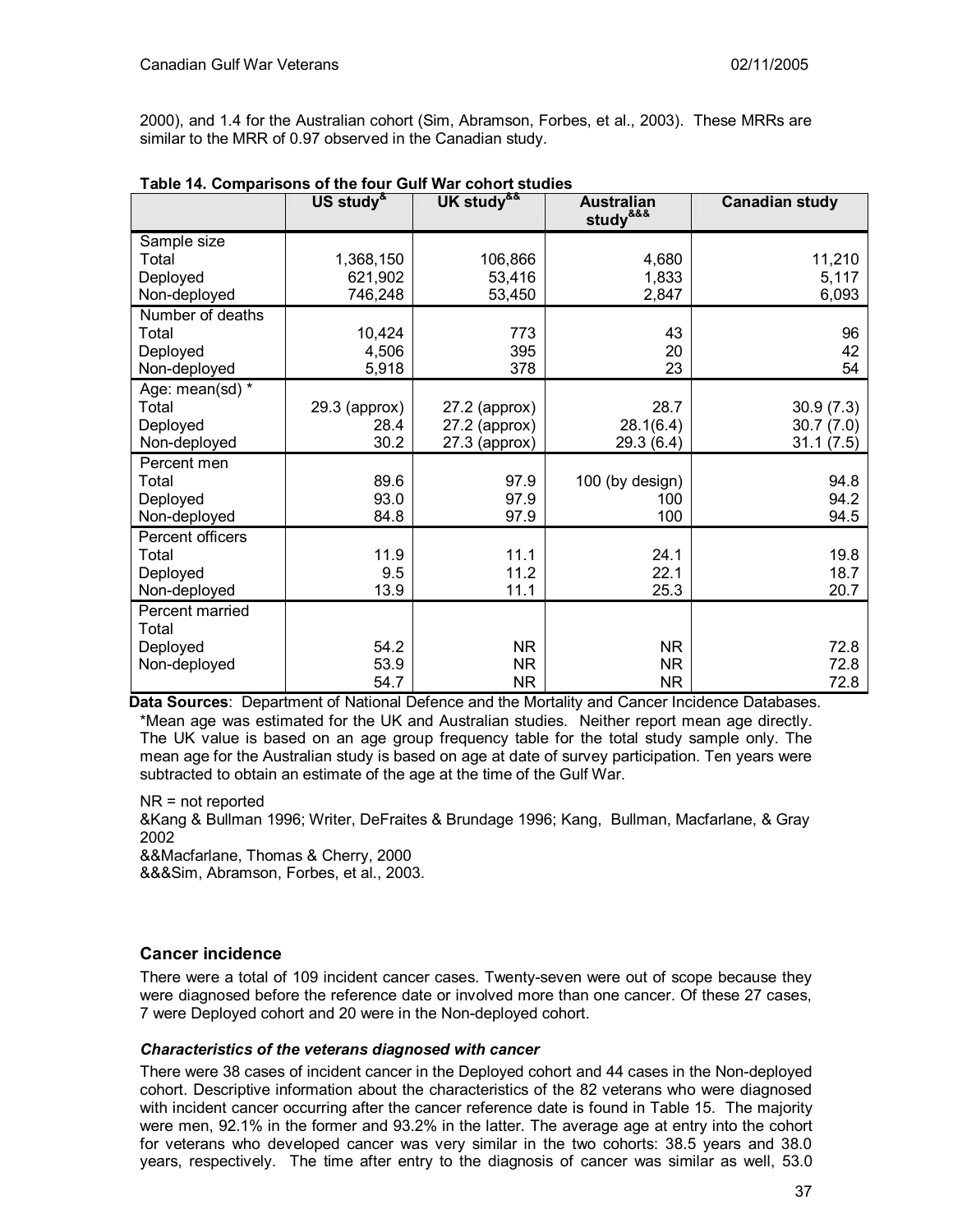months for the Deployed cohort and 64.0 months for the Non-deployed cohort. Twenty-two military personnel (26.8%) diagnosed with cancer after the final reference date died during followup. On their death certificates, the underlying cause of death for all but one of these military personnel was cancer.

| <b>Characteristics</b>       | <b>Total</b>    |       | <b>Deployed Cohort</b> |       | Non-deployed   |       |
|------------------------------|-----------------|-------|------------------------|-------|----------------|-------|
|                              |                 |       |                        |       | <b>Cohort</b>  |       |
|                              | N               | %     | N                      | %     | N              | %     |
| <b>Total</b>                 |                 |       |                        |       |                |       |
| <b>Sex</b>                   | 82              | 100.0 | 38                     | 100.0 | 44             | 100.0 |
| Male                         | 76              | 92.7  | 35                     | 92.1  | 41             | 93.2  |
| Female                       | 6               | 7.3   | 3                      | 7.9   | 3              | 6.8   |
| Age in years at entry        | 38.3(9.1)       |       | 38.6 (7.9)             |       | 38.0           |       |
| mean (sd)                    | 21-58           |       | $21 - 52$              |       | (10.1)         |       |
| range                        |                 |       |                        |       | $21 - 58$      |       |
| Age groups                   |                 |       |                        |       |                |       |
| 15-29                        | 15              | 18.3  | 5                      | 13.2  | 10             | 22.7  |
| 30-34                        | 14              | 17.1  | $\frac{8}{5}$          | 21.1  | 6              | 13.6  |
| 35-39                        | 12 <sub>2</sub> | 14.6  |                        | 13.2  | $\overline{7}$ | 15.9  |
| 40-44                        | 20              | 24.4  | 9                      | 23.7  | 11             | 25.0  |
| $45+$                        | 21              | 25.6  | 11                     | 28.9  | 10             | 22.7  |
| Rank                         |                 |       |                        |       |                |       |
| NCM, low                     | 21              | 25.6  | $\overline{7}$         | 18.4  | 14             | 31.8  |
| NCM, high                    | 41              | 50.0  | 22                     | 57.9  | 19             | 43.2  |
| Officer, low                 | 10              | 12.2  | 6                      | 15.8  | 4              | 9.1   |
| Officer, high                | 10              | 12.2  | 3                      | 7.9   | $\overline{7}$ | 15.9  |
| <b>Married or common-law</b> |                 |       |                        |       |                |       |
| Yes                          | 56              | 78.9  | 27                     | 81.8  | 29             | 76.3  |
| No                           | 15              | 21.1  | 6                      | 12.1  | 9              | 23.7  |
| Missing                      | 11              |       | 5                      |       | 6              |       |
| Months prior to cancer       |                 |       |                        |       |                |       |
| diagnosis                    |                 |       |                        |       |                |       |
| Mean(sd)                     | 58.9(28.8)      |       | 53.0(32.1)             |       | 64.0(24.8)     |       |
| Range                        | $3.1 - 105.8$   |       | $3.1 - 105.8$          |       | $9.2 - 104.1$  |       |

| Table 15. Demographic characteristics of veterans who were diagnosed with cancer |  |  |  |  |  |  |
|----------------------------------------------------------------------------------|--|--|--|--|--|--|
|----------------------------------------------------------------------------------|--|--|--|--|--|--|

**Data Sources**: Department of National Defence and the Mortality and Cancer Incidence Databases.

**Note.** Detail may not add to totals because of rounding.

#### *Between cohorts comparisons*

#### *Direct standardized rates*

Overall incidence and site-specific cancer incidence were examined. There were 71 new cases of cancer diagnosed after the cancer reference date and before the termination date, 29 in the Deployed cohort and 42 in the Non-deployed cohort. The results are presented in Table 16.

The total cancer incidence was similar in the two cohorts (IDR= 0.88, 95% C.I. = 0.55, 1.42). The most common cancer in the cohorts was digestive cancer. In total, there were 15 cases of digestive cancer diagnosed during follow-up, 13 of those being diagnosed after the cancer reference date. Most of the cancers occurred in the colon or rectum (7 out of 10 in the Deployed cohort and 4 out of 5 in the Non-deployed cohort).

It had been hypothesized a-priori that the Deployed cohort might show an excess of three types of cancer, leukemia, lymphoma and melanoma. The data did not support this hypothesis.

The only cases of prostate cancer  $(n=5)$  and brain cancer  $(n=4)$  occurred in the Non-deployed cohort.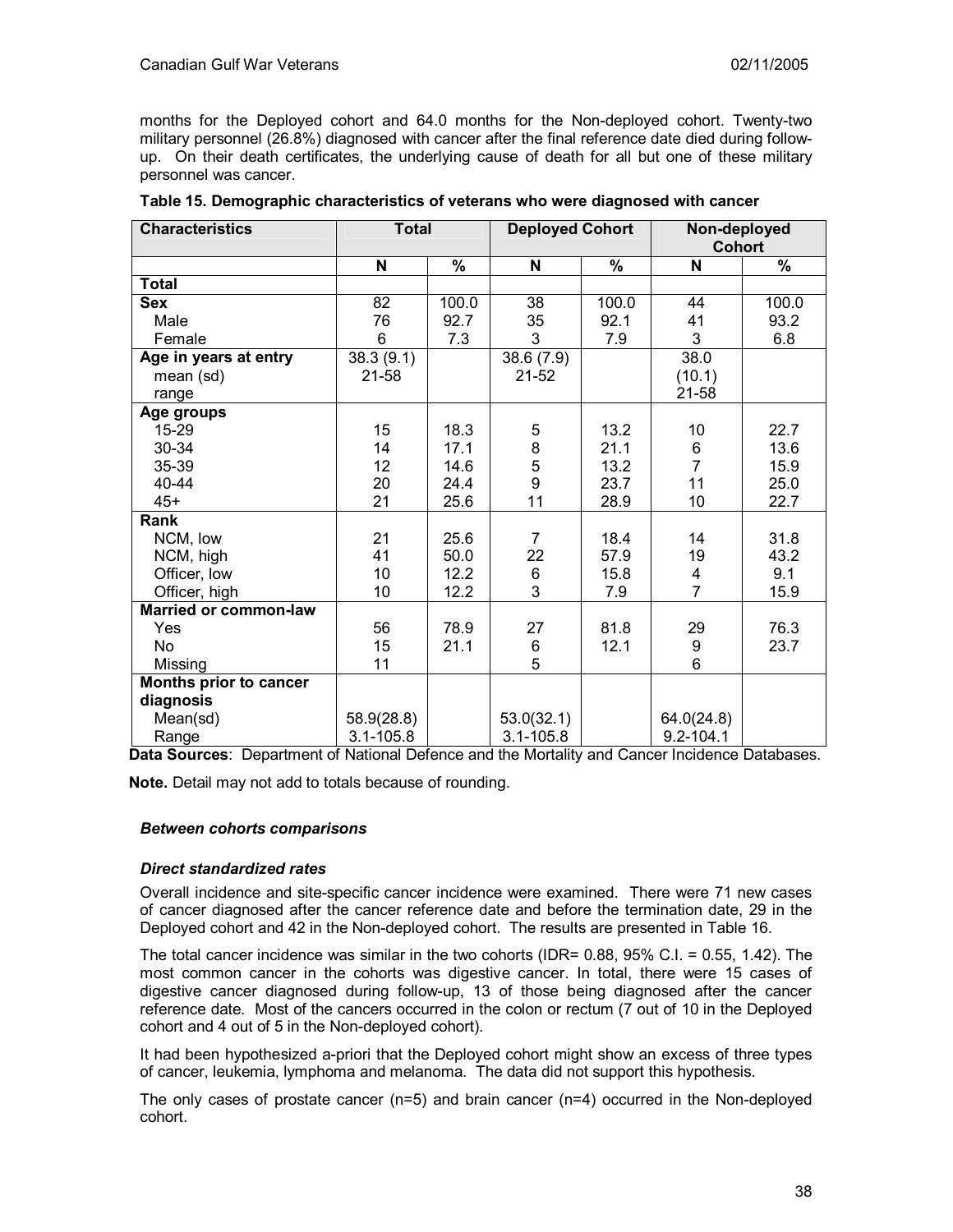|                              |              | <b>Deployed</b><br><b>Cohort</b> | Non-<br>deployed |               | <b>Crude IDR</b><br>(95% CI) | <b>Adjusted IDR</b><br>(95% CI) |
|------------------------------|--------------|----------------------------------|------------------|---------------|------------------------------|---------------------------------|
|                              |              |                                  |                  | <b>Cohort</b> |                              |                                 |
|                              | N            | %                                | N                | %             | N                            | %                               |
| All cancers                  | 29           | 8.5                              | 42               | 10.3          | $0.83(0.52 - 1.33)$          | $0.88(0.55-1.42)$               |
| Digestive (150-159.9)        | 8            | 2.3                              | 5                | 1.2           | 1.92 (0.63-5.86)             | $2.01(0.66-6.18)$               |
| Respiratory (160-165.9)      | 3            | 0.9                              | $\cdots$         | .             | $1.80(0.30-10.8)$            | $2.48(0.41-15.0)$               |
| Prostate (185.0)             | $\mathbf{0}$ | $\Omega$                         | 5                | 1.2           | Underined <sup>1</sup>       | Underined <sup>1</sup>          |
| Testicular (186-186.9)       | 3            | 0.9                              | 5                | 1.2           | $0.72(0.17-3.01)$            | $0.64(0.15-2.71)$               |
| Genitourinary (188-189.9)    | 3            | 0.9                              |                  | .             | $1.80(0.30-10.8)$            | $1.93(0.32 - 11.6)$             |
| Brain/CNS (191-192.9)        | 0            | $\Omega$                         | 4                | 0.8           | Undefined <sup>1</sup>       | Undefined <sup>1</sup>          |
| Lymph nodes (196-196.9,      | 3            | 0.9                              | 6                | 1.5           | $0.60(0.15-2.40)$            | $0.68(0.17 - 2.75)$             |
| 200-203.8)                   |              |                                  |                  |               |                              |                                 |
| Miscellaneous (140-149.9,    | 6            | 1.8                              | 7                | 1.7           | $1.03(0.35-3.06)$            | $1.09(0.36-3.28)$               |
| 170-171.9, 187-187.9, 190-   |              |                                  |                  |               |                              |                                 |
| 190.9, 193-195.8, 199-199.1) |              |                                  |                  |               |                              |                                 |

**Table 16. Unadjusted and age- and sex-adjusted cancer incidence density ratios (IDR) based on cases from the post-cancer reference date, 1993-1999** 

**Data Sources**: Department of National Defence and the Mortality and Cancer Incidence Databases.

**Notes:** The post cancer reference date was used in these analyses. The post cancer reference date is an arbitrary date and occurs two years after the final reference date. Detail may not add to totals because of suppressed cells with less than 3 events.

**…** Number less than 3

 $1$ Calculation was not possible because there was no event in one group.

The basic patterns just reported are also observed if one examines cancer incidence including the cases diagnosed post deployment but before the Cancer Reference Date (n=82). The observed excess of digestive cancer is stronger but still is not statistically significant (Table 17). Given the lag time between exposure and cancer development, this analysis is less relevant than the one done using the Cancer Reference Date. Moreover, this study had sufficient power to examine "overall" risk of cancer but was not powerful enough to detect differences between the cohorts in terms of site-specific cancers (e.g. digestive, respiratory, prostate). Therefore, the results pertaining to site-specific cancers do not reach statistical significance, are exploratory in nature and should be interpreted with caution.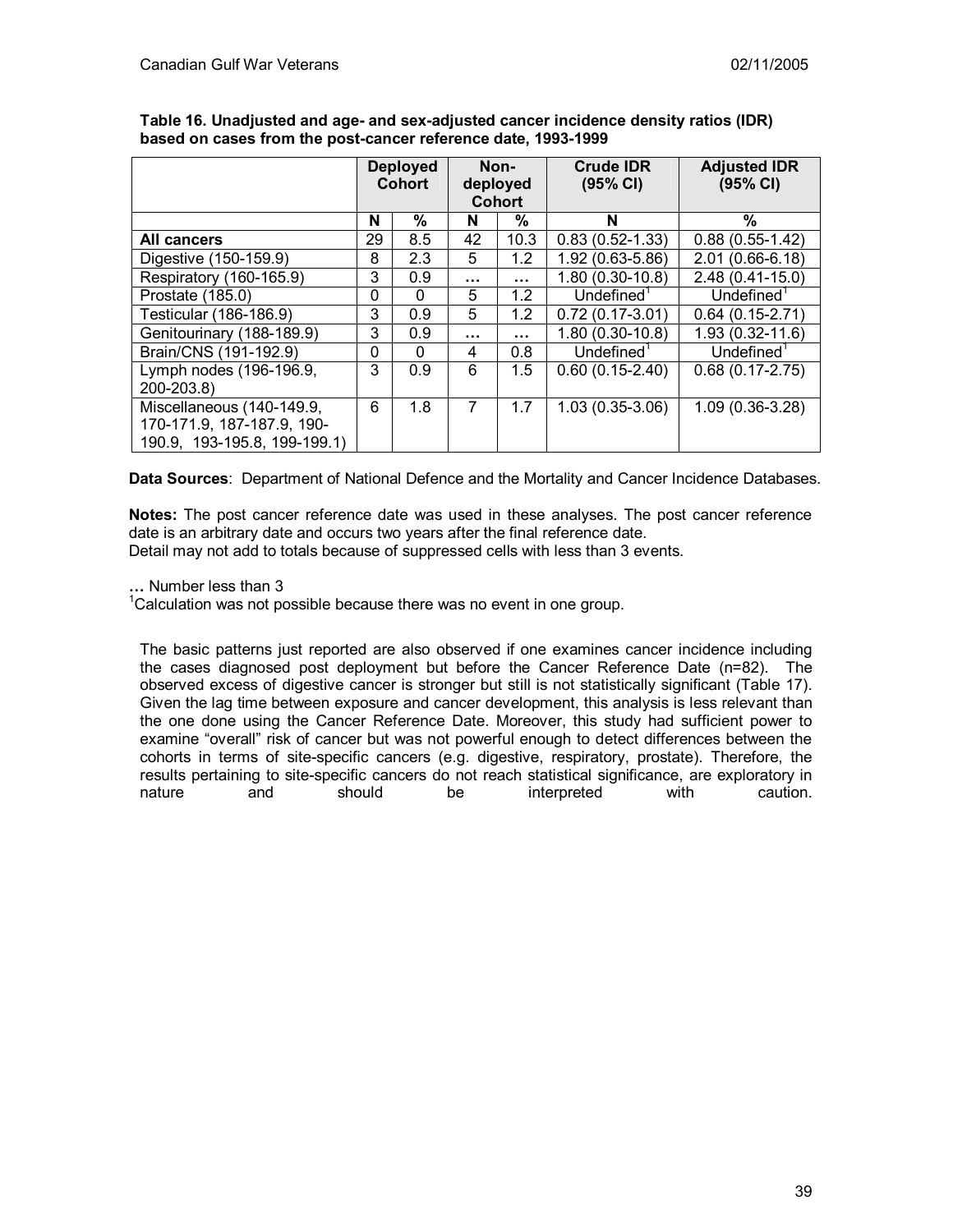|                                                                                         |    | <b>Deployed</b><br><b>Cohort</b> |          | Non-<br>deployed<br><b>Cohort</b> | <b>Crude IDR</b><br>(95% CI)  | <b>Adjusted IDR</b><br>(95% CI) |
|-----------------------------------------------------------------------------------------|----|----------------------------------|----------|-----------------------------------|-------------------------------|---------------------------------|
|                                                                                         | N  | %                                | N        | %                                 | N                             | %                               |
| All cancers                                                                             | 38 | 8.6                              | 44       | 8.3                               | $\overline{1.03}$ (0.67-1.59) | $1.13(0.73-1.74)$               |
| Digestive (150-159.9)                                                                   | 10 | 2.3                              | 5        | 0.9                               | 2.39 (0.82-7.00)              | 2.67 (0.91-7.84)                |
| Respiratory (160-165.9)                                                                 | 3  | 0.7                              | .        | $\cdots$                          | $1.80(0.30-10.7)$             | 2.36 (0.39-14.2)                |
| Prostate (185.0)                                                                        | 0  | 0                                | 5        | 0.9                               | Underined <sup>1</sup>        | $\overline{Undefined}^1$        |
| Testicular (186-186.9)                                                                  | 3  | 0.7                              | 5        | 0.9                               | $0.72(0.17-3.00)$             | $0.70(0.17-2.93)$               |
| Genitourinary (188-189.9)                                                               | 4  | 0.9                              |          | $\cdots$                          | $2.39(0.44-13.1)$             | $2.63(0.48-14.4)$               |
| Brain/CNS (191-192.9)                                                                   |    |                                  | 4        | 0.8                               | $0.60(0.11-3.26)$             | $0.64(0.12-3.48)$               |
| Lymph nodes (196-196.9,<br>200-203.8)                                                   | 4  | 0.9                              | 7        | 1.3                               | $0.68(0.20-2.33)$             | $0.76(0.22 - 2.59)$             |
| Leukemia (204-208.9)                                                                    | 3  | 0.7                              | $\Omega$ | $\mathbf{0}$                      | Undefined $1$                 | Undefined $1$                   |
| Miscellaneous (140-149.9,<br>170-171.9, 187-187.9, 190-<br>190.9, 193-195.8, 199-199.1) | 7  | 1.6                              | 8        | 1.5                               | $1.05(0.38-2.88)$             | $1.12(0.41-3.11)$               |

**Table 17. Unadjusted and age- and sex-adjusted cancer incidence density ratios (IDR) based on cases from the post reference date, 1991-1999**

**Data Sources**: Department of National Defence and the Mortality and Cancer Incidence Databases.

**Notes:** The post reference date was used in these analyses. It includes cancer cases diagnosed immediately post deployment and does not allow for a 2-year lag-time as does the post-cancer reference date.

Detail may not add to totals because of suppressed cells with less than 3 events.

**…** Number less than 3

 $1$ Calculation was not possible because there was no event in one group.

## **Survival analysis**

Cox regression models were used to examine the effect of deployment status on cancer incidence when age and rank were controlled if the cell size permitted to do so. The hazard ratios (HR) are presented in Table 18 and confounding attributed to the Deployed group is noted. The cancer reference date was used. The results based on the reference date were generally similar to the ones presented here.

| Table 18. Adjusted hazard ratios (HR) of cancer incidence for cohort effect, overall and by |  |
|---------------------------------------------------------------------------------------------|--|
| selected sites                                                                              |  |

|                                                         | <b>Adjustment Factors</b>                                                   | Adjusted HR (95% CI) |  |  |  |
|---------------------------------------------------------|-----------------------------------------------------------------------------|----------------------|--|--|--|
| All cancers combined <sup>'</sup>                       | Four 10 year age groups                                                     | $0.86(0.54 - 1.39)$  |  |  |  |
|                                                         | Rank                                                                        |                      |  |  |  |
| Digestive cancers                                       | Three 10 year age groups<br>(lowest 2 combined)<br>Rank (officers combined) | $2.00(0.62 - 6.12)$  |  |  |  |
| Testicular cancer                                       | Three10 year age groups<br>(upper 2 collapsed)<br>Rank                      | $0.76(0.18 - 3.24)$  |  |  |  |
| Cancer of lymph nodes                                   | Four 10 year age groups<br>Rank                                             | $0.65(0.16 - 2.62)$  |  |  |  |
| Miscellaneous cancers                                   | Three 10 year age groups<br>(lowest 2 combined)<br>Rank (only NCM)          | $1.12(0.37 - 3.33)$  |  |  |  |
| Non-melanoma skin cancer was excluded from the analysis |                                                                             |                      |  |  |  |

**Data Sources**: Department of National Defence and the Mortality and Cancer Incidence Databases.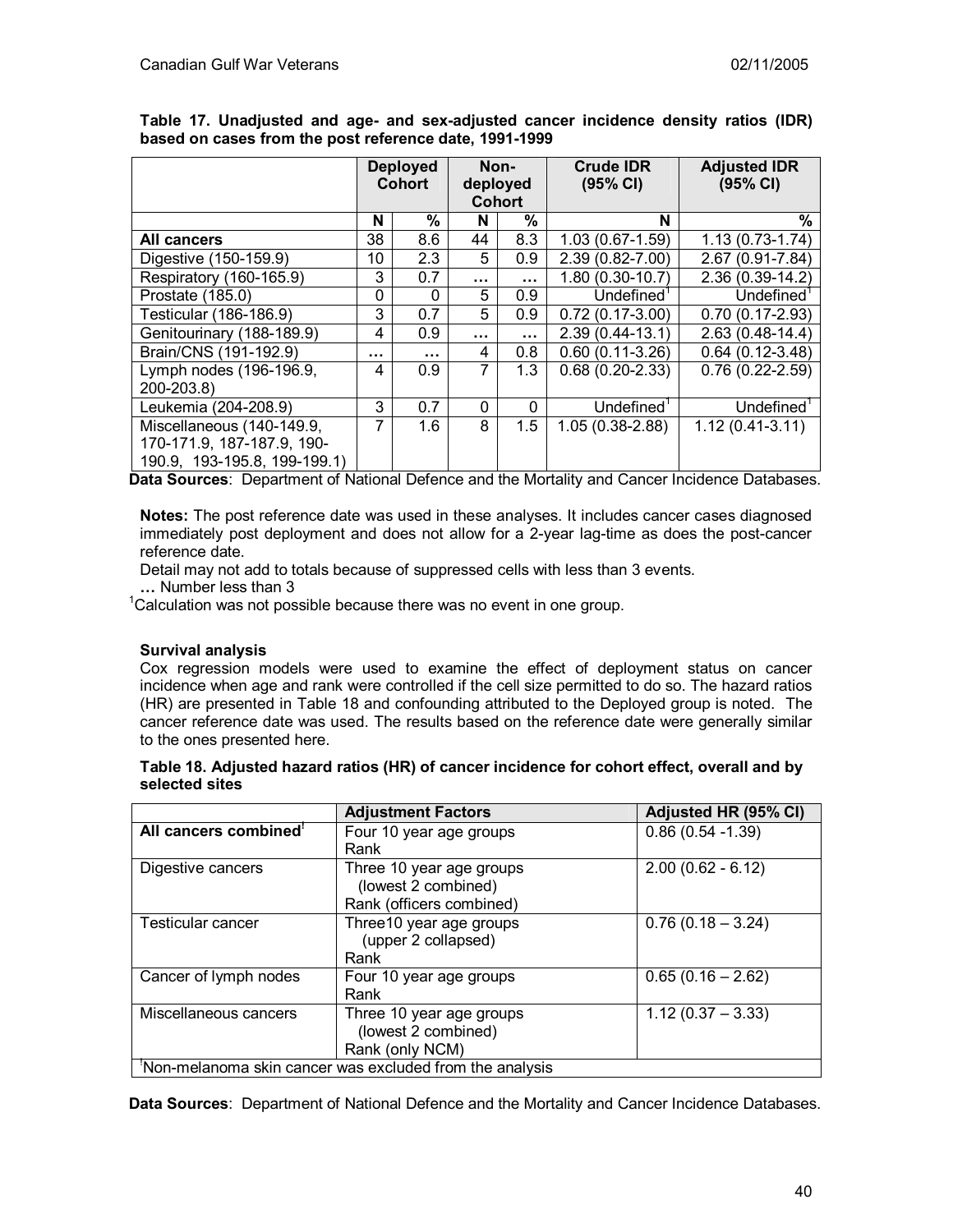## **Total cancers (n=71)**

Univariate log-rank tests showed no difference in incidence between the two cohorts (p=0.49). There was strong evidence for a rank gradient ( $p=0.0005$ ) and an age gradient ( $p<0.0001$ ). Univariate Cox models showed no cohort effect  $(p=0.42)$  but replicated the rank effect  $(p=0.006)$ and age gradient ( $p$ <0.0001, HR = 9.7 for highest age group). After multivariate adjustment, the cohort effect remained non-significant (p=0.54).

## **Digestive cancer (n=13)**

There was no difference in digestive cancer incidence between the two cohorts (p=0.25) at the univariate level. However, there was a strong incidence gradient across age groups (p<0.0001). Due to some groups having no events, the lowest two age groups and the two officer categories were combined. Univariate Cox models found evidence of a rank effect (p=0.047, HR=3.71 for the NCM, high group) and a strong age effect. No differences were seen between the cohorts after multivariate adjustment ( $p=0.23$ ). There was no evidence for confounding of the between cohort effect.

## **Testicular Cancer (n=8)**

Results of the univariate log-rank test indicated no difference in testicular cancer incidence between the two cohorts (p=0.64). No cases were seen in men over age 45 and no trend was observed by rank. After combining the two highest age categories, univariate Cox analysis revealed no evidence of an effect on risk by cohort, age or rank. No differences were seen between the cohorts after multivariate adjustment ( $p=0.71$ ). No confounding was noted of the between cohort comparison.

## **Lymph Nodes (n=9)**

No difference in lymph nodes cancer incidence between the two cohorts (p=0.46) was found. There was no evidence of an incidence gradient by either rank ( $p=0.42$ ) or age ( $p=0.29$ ). These results were replicated with the univariate Cox models. No differences were detected between the cohorts after multivariate adjustment (p=0.55). No confounding was noted of the between cohort comparison.

#### **Miscellaneous cancers (n=13)**

Based on the univariate log-rank tests, there was no difference in incidence between the two cohorts (p=0.96). There were no miscellaneous cancers in any officers. Hence, a dichotomous variable for rank was created: NCM low, yes/no. There was some evidence of an incidence gradient by age (p=0.040). Results of the univariate Cox models found no cohort or rank effect but a significant trend by age ( $p=0.040$ , HR = 3.8) for the highest age group. No differences were seen between the cohorts after multivariate adjustment (p=0.84). There was no confounding effect of the between cohort difference.

Some types of cancer occurred in only one cohort. The small number of cases precluded a statistical analysis. Five cases of prostate cancer were observed and all were diagnosed in members of the Non-deployed cohort. They followed the expected age-distribution, occurring in people older than age 45 at the time of their recruitment date. As well, four cases of brain/CNS cancer were diagnosed post-cancer reference date, all in the Non-deployed cohort. In contrast, three cases of leukemia were observed after the cancer reference date and all were in the Deployed cohort.

## **Summary**

There is no evidence that the Deployed cohort had an elevated risk of developing cancer overall, compared to the Non-deployed cohort. Likewise, when the analysis is restricted to events occurring after the cancer reference date, a significantly increased incidence in the Deployed cohort could not be detected.

## **Comparison to the Canadian population**

The total incidence of cancer diagnosed after the cancer reference date was compared to the cancer incidence in the general Canadian population using indirect standardization to produce a Standardized Incidence Rate (SIR). Given the small numbers, topography-specific SIRs were not examined.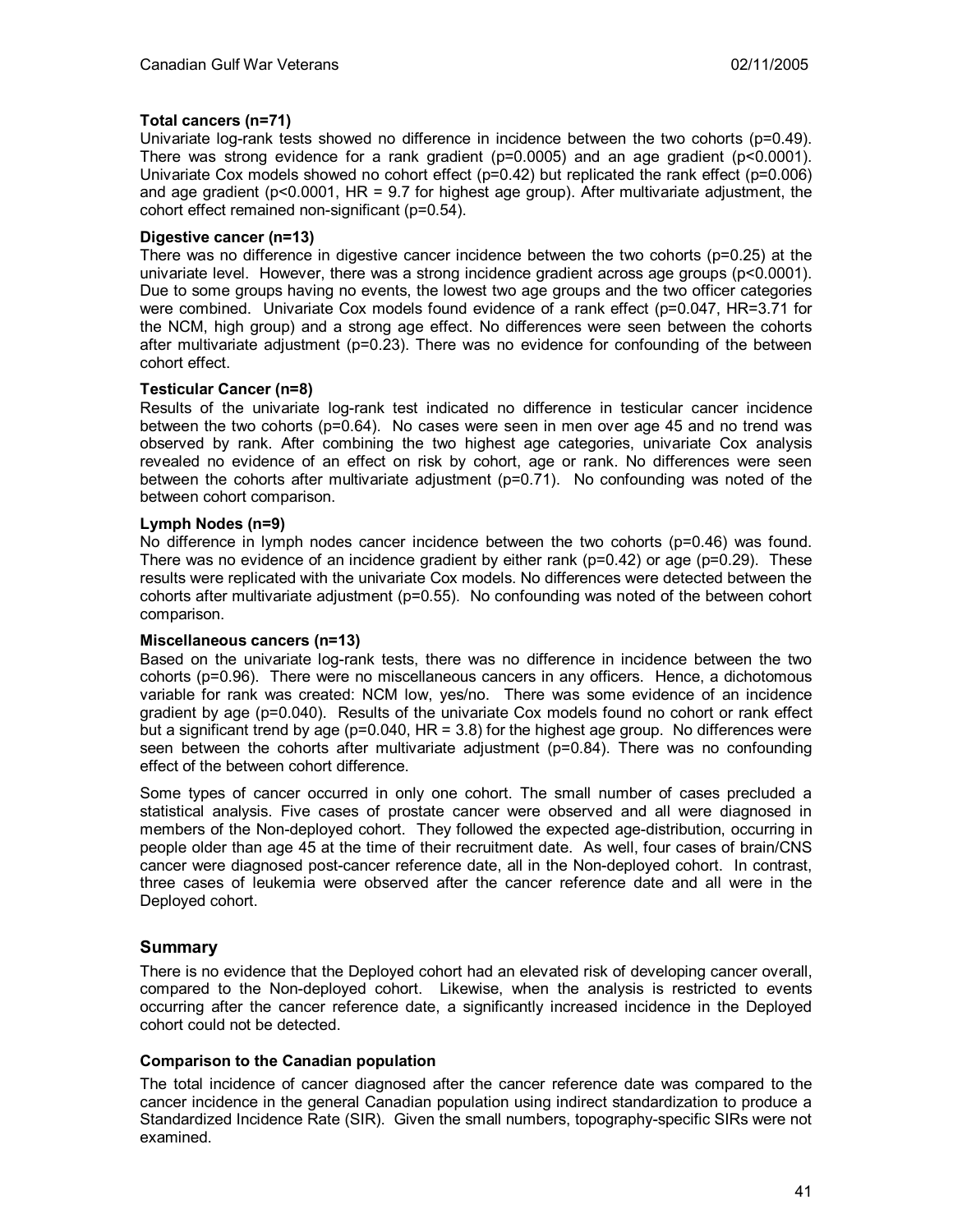For the Deployed cohort, the SIR was 0.78 (95% C.I. = 0.52, 1.12). For the Non-deployed cohort, the SIR was 0.87 (95% C.I. = 0.63, 1.18). The rate of cancer incidence of either cohort was not significantly different from that of the general population.

## **Comparison of study findings on cancer incidence to other published studies**

An examination of cancer incidence in the UK Gulf War cohort study has recently been published (Macfarlane, Biggs, Maconochie, et al., 2003). The follow-up period ended on December 31, 1999. Data are also available from the Australian study but the results are based on 19 incident cancer cases. The follow-up period in this study extended to December 31. 2000. There has not been an analysis of the US Gulf War cohorts for cancer incidence beyond a small study on testicular cancer incidence (Knoke, Gray & Garland, 1998). Information about these studies is presented in the mortality section of this report and is summarized in Table 14.

The UK study followed the cohorts for just over 10 years using a record linkage protocol (Macfarlane, Biggs, Maconochie, et al., 2003). It reported no difference in the 10 year incidence rate for all cancers combined between the deployed and non-deployed veterans (IDR=0.99; 95% C.I. = 0.83, 1.17). As well, there were no significant differences in incidence for any of the sitespecific analyses.

The UK study was able to examine the impact of personal risk behaviours and specific exposure during deployment. No evidence that any of the measured personal risk behaviours acted as a confounder for cancer risk was found. Results from the UK cohort also indicated no evidence that exposures in any of the specific theatres were associated with an increased risk of cancer.

# **Limitations**

One of the major limitations of the present study is the small sample size and the young age of the participants. These two factors led to a low number of events that may have reduced the power of the study to detect group differences in cause-specific mortality and in specific types of cancer incidence. The sample size was also a factor in the analysis with the early and late period. However, the power of the study was sufficient to detect differences between the cohorts on overall mortality and cancer incidence and, in general, the results are consistent with those of other, much larger cohort studies from the US and the UK.

The entire follow-up period may have been too short to detect certain cancers and certain cause specific mortality such as deaths attributed to cardiovascular disease. The late follow-up period was probably too close to the final reference date for some long-term risk effects to be manifest.

It is possible that the deployed cohort was healthier than the comparison cohort because of the pre-deployment screening process. In contrast, the inclusion of subjects who were medically unfit for deployment may have introduced some noise in the comparison. While, the amount of error would be small, it might have pulled the estimates towards the null value, leading to an underestimation of the effect of deployment on health.

There was a paucity of exposure information available for analysis. Less than half of the Deployed cohort was present in the Gulf War during the period of actual fighting but it was not possible to identify the military personnel who were there during that time. The analyses did not control for command or element (e.g., air force, navy or army) or MOC that differed between the study groups. Therefore, the comparability in terms of risk of the Deployed and Non-deployed cohort may have been compromised.

Likewise deployment history and number of deployments were not considered in the analyses. Therefore, information on physical exposures (e.g., chemicals, immunization) or stress could not be inferred. All members of the Deployed cohort would have had moderate exposure to psychological stresses as evidenced by the higher rates of PTSD in military personnel having had multiple deployments (Statistics Canada, 2003). It is likely that the Non-deployed cohort would have had similar exposure due to other deployments. This may have compromised the comparability of the two cohorts, reduced the effect of deployment to the Persian Gulf, or masked between cohort differences in mortality and cancer incidence.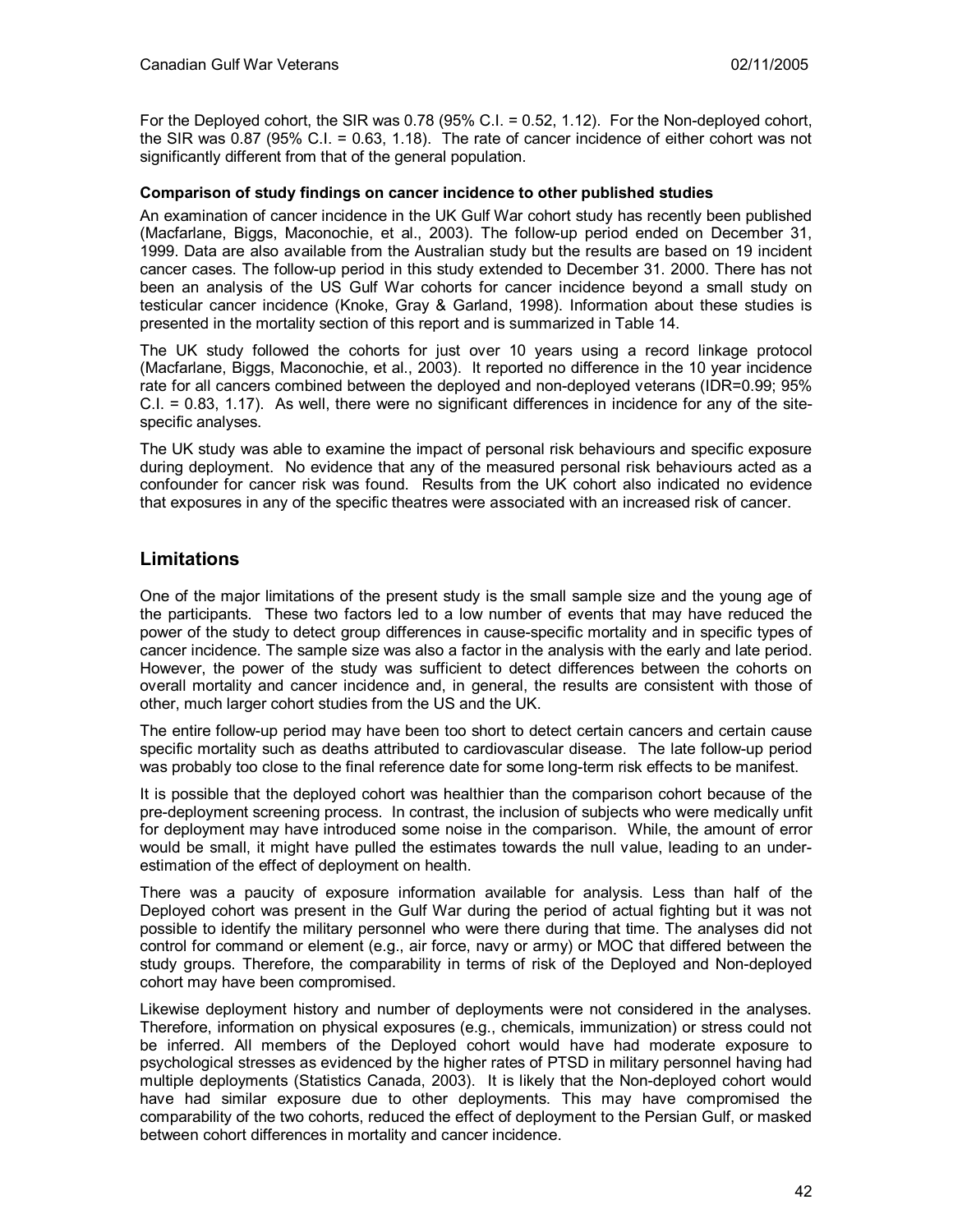The mortality and cancer incidence results could not be adjusted for individual behaviours such as smoking, heavy drinking or drug use. Hence, it is possible that the overall negative results might be masking a deployment risk differential if the two cohorts differed on health-related behaviours. However, according to the GG survey, which used the same study group, selfreported smoking and alcohol intake did not differ between the Deployed and Non-deployed cohorts.

In addition to the lack of information on individual behaviours, one major limitation in interpreting the cancer incidence data is the lack of information on occupational exposure to specific potential carcinogens. Moreover, it is possible that the members of the two cohorts differed on their degree of cancer risk.

At the same time, comparisons between military and civilian population within a country are subject to the healthy worker effect. Similarly, it is possible that either of the cohorts might exhibit risk behaviours that differ from those of the general Canadian population (e.g. differential smoking prevalence). This would compromise the interpretation of the SIR as well.

Although the power of the study was estimated to be sufficient to detect some outcomes, it may have been overestimated in the cancer incidence component as the follow-up period is comparatively short. There can be a substantial lag between exposure and the development of cancer. In many cases (e.g., cigarette smoking and lung cancer), this lag is partly due to the need to accumulate sufficient exposure to produce the DNA damage required for malignant transformation. Once a malignant clone has become established, time is required for the tumour to develop blood supply and grow to a detectable size. Leukemia and lymphoma frequently have the shortest lag time between exposure and onset. However, even following major radiation exposures, a five-year lag is common.

On the one hand, the number of tests that were done does not permit one to rule out that the significant findings of this study are the result of chance. On the other hand, the present study has the potential for failing to find significant differences because the number of events was small, especially when cause specific outcomes were analyzed. The 95% confidence intervals provide an empirical estimate of the size of difference that might have been missed by the study. In many cases, these confidence intervals were large, suggesting that it is possible that the study might have missed a large impact on mortality or cancer incidence. However, the differences in overall mortality and cancer incidence between the deployed and non-deployed cohorts were estimated with a sufficient number of events to rule out a large impact of deployment on these two indicators.

# **Discussion**

This report has examined the mortality and cancer incidence of 5,117 Canadian military personnel who were deployed to the Persian Gulf in 1990/91. They were compared to that of 6,093 military personnel who were eligible for deployment to the Gulf but who were not deployed. The Non-deployed cohort was frequency matched on age and sex to the Deployed cohort. All military personnel were followed until December 31, 1999 yielding an average of 103 months of follow-up. Record-linkage methodology was used to identify a total of 96 deaths between the final reference date and the termination date and a total of 71 incident cancer cases between the cancer reference date and the termination date. Direct standardization methods were used to compute Mortality Rate Ratios and Incidence Density Ratios to compare the two cohorts and to make comparisons between the early and late follow-up periods. Survival methods (Log-rank and Cox regression) were also used when the number of cases allowed it. While the primary comparison was between the two cohorts, a secondary analysis was done to compare both cohorts to the general population. Indirect standardization methods were used to do so.

# **Mortality**

## *All cause mortality*

There was no evidence of any difference in all cause mortality between the two cohorts. The actual number of deaths and PYs of follow-up were similar to numbers predicted in the feasibility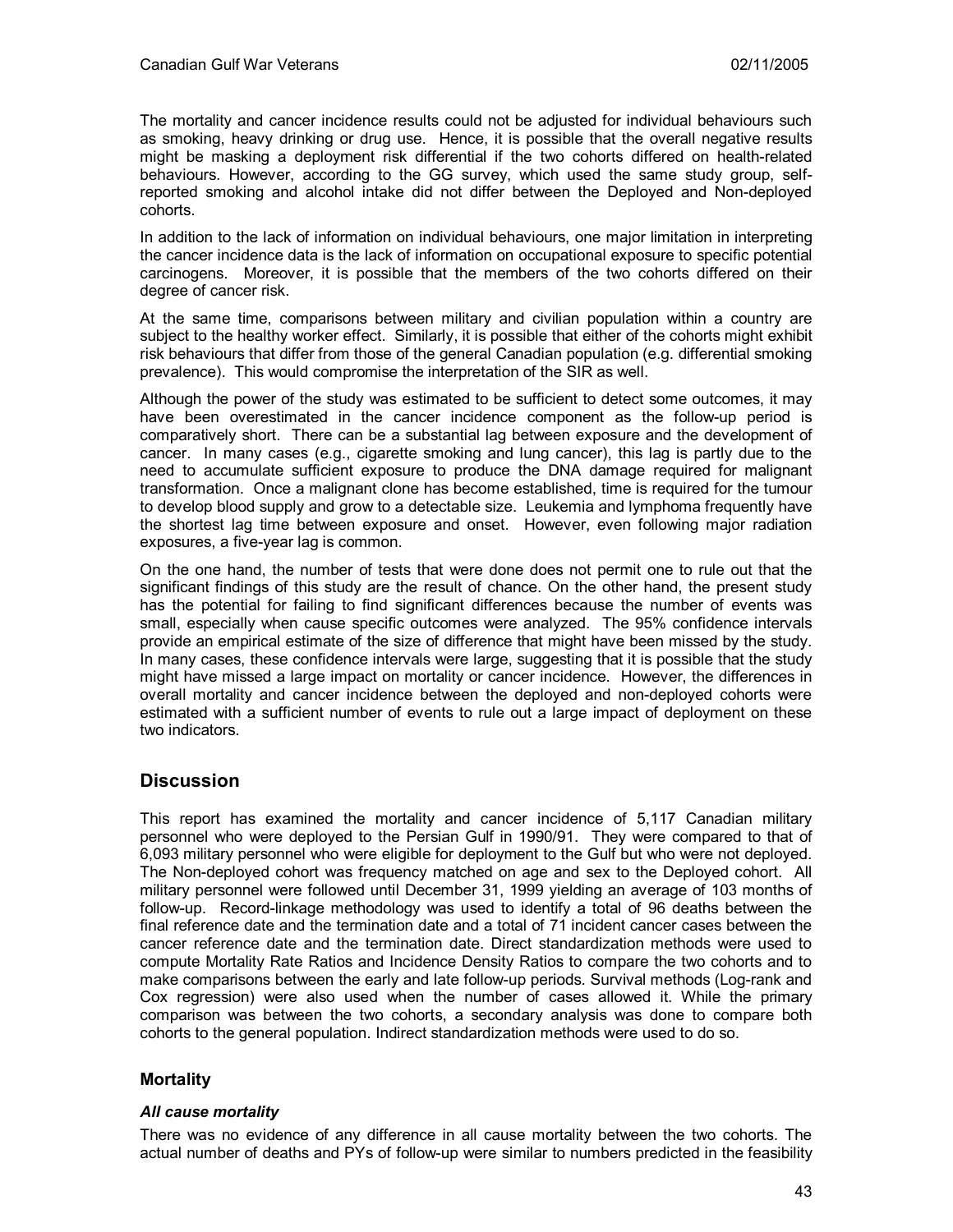study and the power of the study was sufficient to detect differences in "overall" mortality. As well, total mortality in both cohorts was significantly lower than that of the general Canadian population. The SMRs were in the range that would have been expected since the Canadian Forces is a group of healthy workers. The results of the Canadian study were compared to similar studies published in the US, UK and Australia. The most consistent feature across all these studies including the present one was the absence of any evidence for an increase in overall mortality for military personnel deployed to the Gulf.

### *Disease-related mortality*

There was no increase in mortality due to diseases in the Deployed cohort compared to that of the Non-deployed cohort and the Canadian population. As well, there were no unexpected clusters of deaths that might suggest particular risks for deployed personnel to the Persian Gulf. Two causes accounted for most of the disease related mortality: cancer (45%) and circulatory diseases (30%). No other category accounted for more than 5% of deaths due to a diseaserelated condition. This is not unexpected given the pattern of deaths in Canada. Disease-related mortality was not different between the cohorts in the early and the late follow-up periods. Inability to control for smoking and other health behaviours among military personnel may have contributed to the lack of significant difference between the Deployed and Non-deployed groups. However results from the GG study, which were based on a similar cohort, did not indicate a difference in smoking rates between these two groups. The lack of significant differences between the two cohorts is likely because the study had limited power to detect differences in disease-specific categories where the number of events was very small.

It is interesting to observe that the circulatory system mortality was similar in the Non-deployed Cohort and the general population. The same was observed for the Deployed cohort. This suggests that both cohorts may have some risk factors that are increasing their risk of circulatory system mortality since one would have expected a lower SMR due to the healthy worker effect. Information on individual risk and health behaviours is needed to interpret this finding.

The Canadian disease-related mortality estimates were similar to those found in the UK study and the US study. These findings are perhaps a reflection of the healthy warrior effect (Haley 1998; Kang & Bullman 1998). In all the studies, a similar mortality rate from diseases between the Deployed and Non-deployed military personnel was a consistent finding. In fact, there was evidence to suggest a lowered mortality from diseases, perhaps as a result of a selection bias in identifying military personnel eligible for deployment.

#### *External causes related mortality*

Over the course of the nine years of follow-up, there was no statistically significant increase in mortality from external causes between the cohorts. Similarly, the overall mortality rate from external causes was not different in either the Deployed or Non-deployed cohort compared to the Canadian population.

Not surprisingly, the Deployed cohort was at increased risk of death due to air/space crashes as they were more likely to belong to flying occupations (pilots and navigators). Canada's contribution to the Kuwait and Gulf War of 1990/91 involved a large air force component. Other studies have documented that pilots (either civilian or military) have a higher risk of dying from air crashes than the general population (Band, Spinelli, Ng, Moody & Gallagher, 1990; Salisbury, Band, Threllfall & Gallagher, 1991). In this study, the deployed group had a higher proportion of members involved flying occupations (9.1%) compared to the control group (3.7%), thus, the higher rate of air crashes in the Deployed group (Table 05). As well, the two study groups were not matched according to element (air force, navy, and army) or MOC and the MRRs for this study were not adjusted for element or MOC.

The interpretation of air crash deaths is complex since a number of persons, including passengers, may be killed in a single event. Analyzing air crashes by the number of events instead of number of persons killed revealed that there were 2 relevant crashes in each study cohort and the proportion of crashes due to human error was in the expected range. According to the Directorate of Flight Safety, for both CF and civilian crashes, about 80% are due to human error.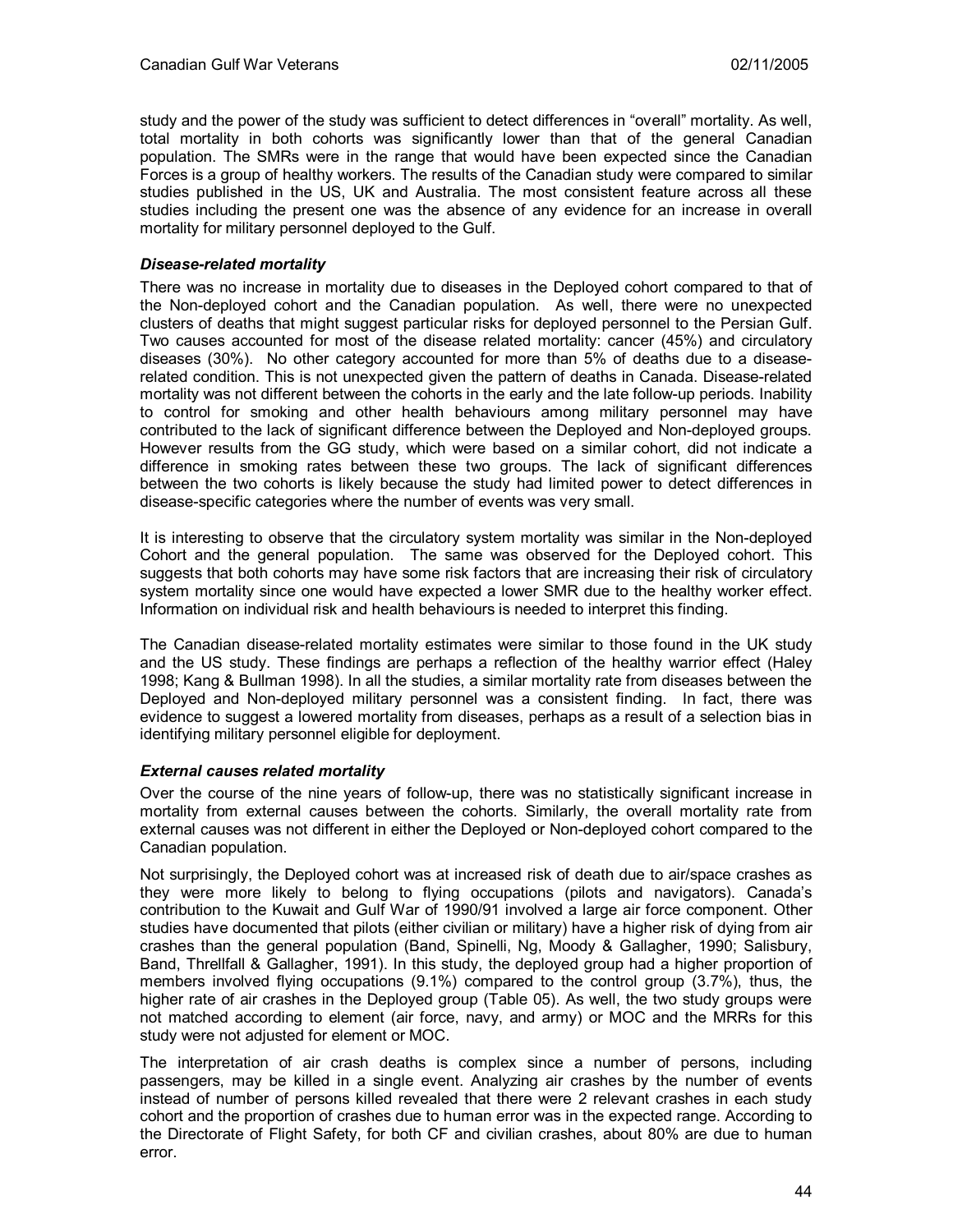It was unexpected that the mortality rates from external causes in the Canadian cohorts appeared somewhat lower than the rates observed in the US or UK studies. Random variation in mortality rates due to the small number of deaths in the Canadian study may account for such a finding. As well, CF deployed personnel were older and were less likely to belong to the army or land element and may explain differences in external mortality between the Canadian and the US and UK studies.

### *Early follow-up mortality, 1991-1995*

All cause mortality between the two cohorts was not different in the early follow-up period. However, the rate of deaths attributable to circulatory diseases was significantly lower in the Deployed cohort than in the Non-deployed cohort in the early period. This may reflect the lower average age of the Deployed cohort and some pre-screening criteria. However, information on individual risk and health behaviours would be needed to fully interpret this finding.

Mortality due to external causes was higher in the Deployed cohort in the early period mainly because of deaths in the air/space crashes and suicide categories. Factors which explain the higher number of events in air/space crashes were discussed above. They include the higher proportion of military personnel in air space related occupations, the inclusion of deaths from air/space that involved passengers who would not have been in a position to influence the outcome of the flight and the lack of independence among the observed deaths from a given air/space crash.

While the suicide rate in the first half (1991-1995) of the follow-up period was higher for the Deployed group, this was compensated by a lower rate in the latter half (1996-1999) of the followup period. Over the full study period there was no difference in the rate of suicide between the cohorts. Due to low numbers, none of the suicide estimates were statistically significant meaning the most likely explanation for this finding was the expected random fluctuation in suicide rates over time as opposed to a detrimental effect of service in the Persian Gulf. Neither the US or UK cohort studies which had sufficient power to detect an effect of deployment on suicide, reported an elevated risk of suicide among personnel deployed to the Gulf. Recent analyses of CF suicides (Department of National Defense, 2005 ) indicate that members with a history of deployment had lower suicide rates than members who were not deployed and that CF suicide rates are consistently lower than rates found in the general population. An earlier independent study (Sakinofsky, Lesage, Escobar, et al., 1996), as well, did not find that deployment was a risk factor for suicide in the CF.

Despite the small number of suicides on which this finding is based, it is consistent with other observations that suggest a different pattern of mortality from suicide in the early and late followup periods.

The lack of statistical significance in most of the other categories is related to the small number of events which in turn yielded large confidence intervals and created instability in the point estimate for the MRR.

The US study reported no excess in suicide mortality in the first two years after deployment to the Gulf. The UK cohort has not reported on early term suicide rates but found no difference in overall suicide rate.

The US study reported an excess in mortality from motor vehicle accidents in the early follow-up period. The small number of MVA deaths in the Canadian cohort precluded identification of differences in MVA mortality in the early and late follow-up periods. It is possible that the lower MVA mortality could reflect differential risk patterns in the Canadian cohorts. These might be related to occupational or operational factors (e.g. work placements and tasks on overseas deployments). In addition, the Canadian Forces has undertaken an aggressive program of reducing MVA. This could have contributed to the reduced mortality. An examination of the number and severity of motor vehicle incidents and their survival rate could help clarify that finding.

#### *Late follow-up mortality (1996-1999)*

No differences were found between the cohorts on overall mortality, disease-related mortality and mortality due to external causes in the late follow-up period. The lack of statistical significance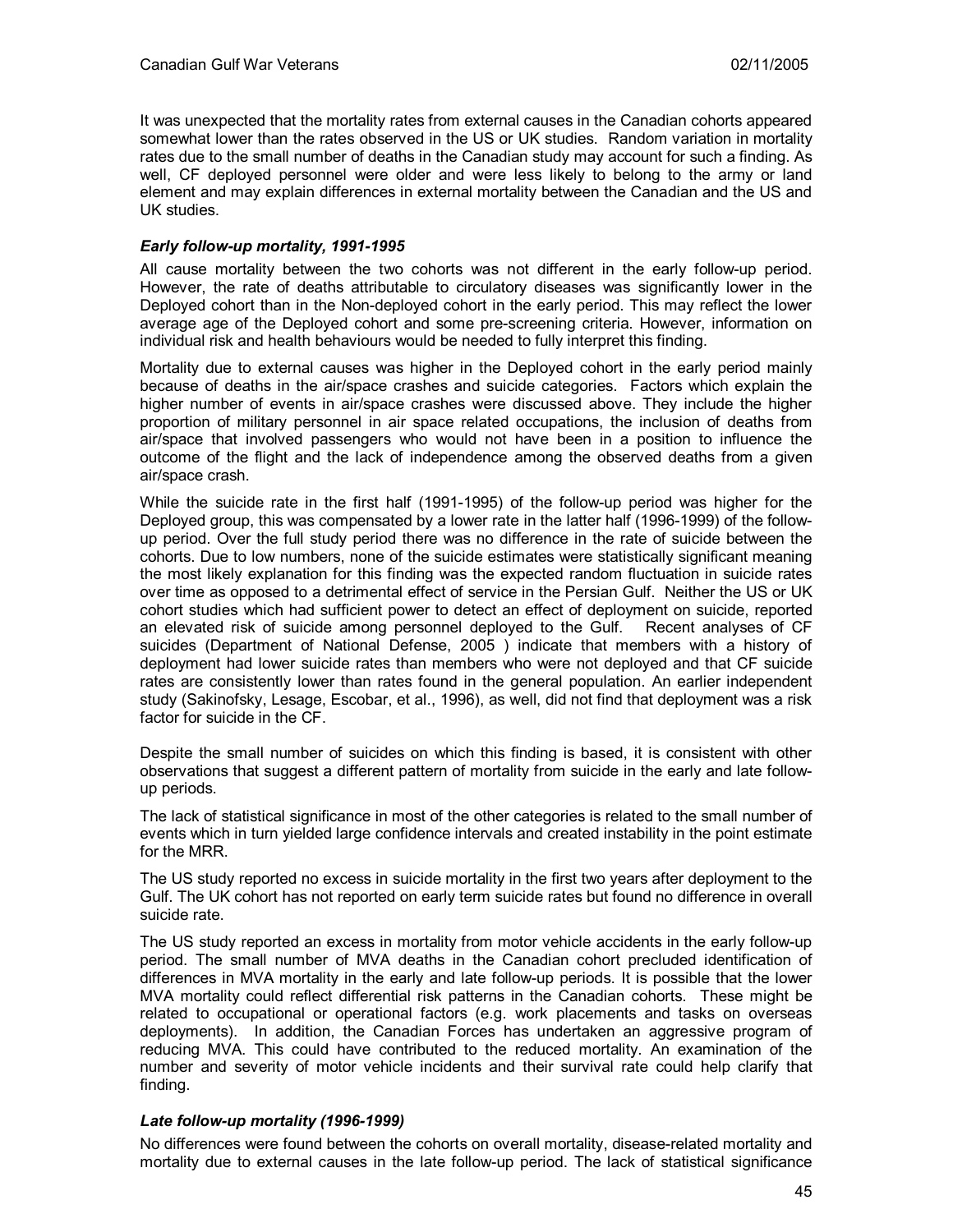may be due in part to the small number of events. In addition, in this analysis, it was not possible to adjust for subsequent deployments.

## **Cancer incidence**

The overall cancer incidence rate in the Deployed cohort was similar to that in the Non-deployed cohort. As well, there was no obvious excess of any specific type of cancer in either cohort. Hypotheses about specific cancers were not supported but the power of the study was too low to detect any differences between cohort in the rate of site-specific cancers. Comparison to cancer incidence to the general Canadian population found no evidence for an increased incidence in either cohort. It is possible that the short follow-up time, about 7 years after the cancer reference date, may not have allowed sufficient time for exposure effects to be manifested. Likewise, the lack of control for individual cancer risk factors such as smoking was not available for analysis.

The UK and Canadian studies found no statistical evidence of an increase in cancer incidence. The UK study was able to examine the impact of personal risk behaviours and specific exposure during deployment. They found no evidence that any of the measured personal risk behaviours acted as a confounder for cancer risk. This is reassuring for the Canadian cohort analysis where such risk information was not available. The UK cohort also found no evidence associating any of the specific theatre exposures with an increased risk of cancer. A longer follow-up is required to determine if these findings will be upheld.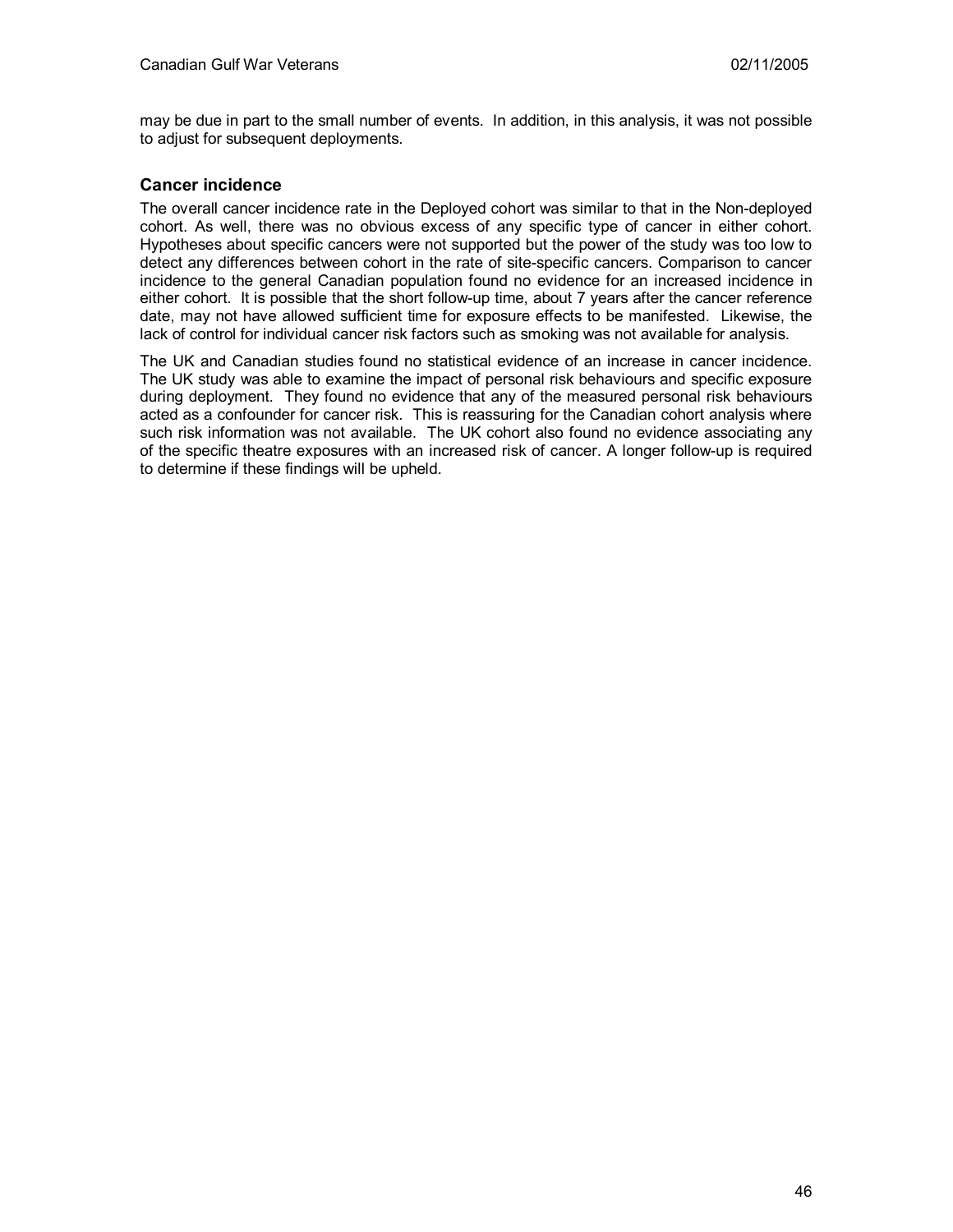# **Conclusion**

These results are consistent with those of other larger studies on the health of Gulf War veterans of other countries. Canadian Gulf War veterans (both retired and currently serving) did report symptoms and common illnesses at significantly higher rates than other veterans of the same era. However, they did not appear to be at increased risk of dying or developing cancer.

This study also documented that military populations have lower rates of all-cause and diseaserelated mortality than the general population. A "healthy worker" effect caused by the exclusion from military service of persons with serious chronic illnesses likely accounts for this finding.

The study was large enough to detect differences in the overall risk of death and cancer. However, the small number of events in specific disease categories or types of cancer reduced the ability to detect differences between the Deployed and Non-deployed cohorts.

Since the number of Canadian Gulf War Veterans was fixed, it was not possible to increase the sample size of this investigation. Given that the delay between the exposure to a health hazard and the development of cancer or disease may be several decades, the linkage could be repeated to increase years of follow-up.

The methodology employed in this report could be used to re-examine the outcomes of the present study after 14 years of follow-up data become available. This would allow for an examination of longer term trends in overall and cause specific mortality and cancer incidence. However, a longer follow-up period will not address the major limitation of this study, which is the overall size of the Gulf and Kuwait War veteran cohort.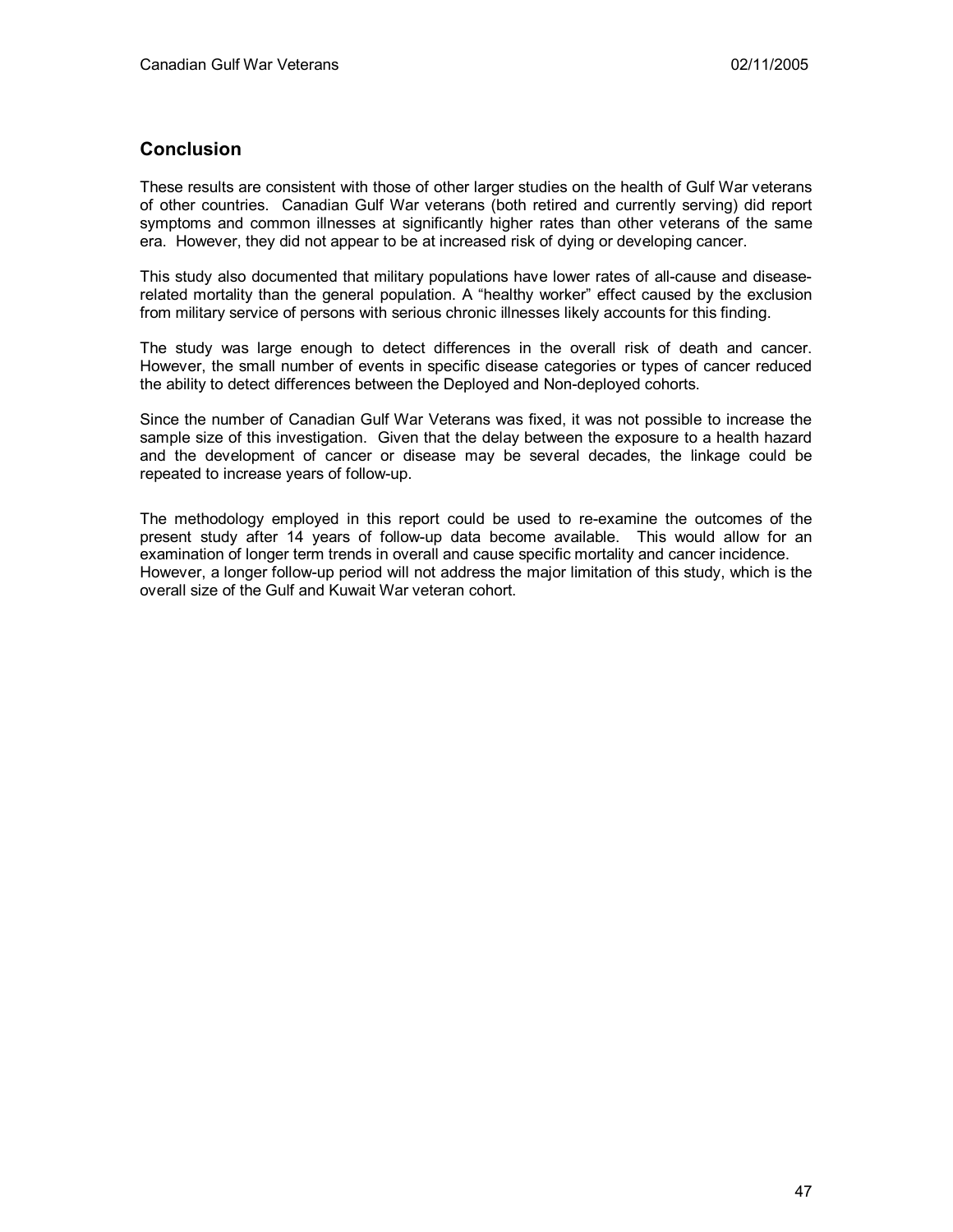# **References**

Band PR, Spinelli JJ, Ng VT, Moody J, Gallagher RP. (1990) Mortality and cancer incidence in a cohort of commercial airline pilots. Aviat Space Environ Med 61(4): 299-302.

Bell, N.S., Amoroso, P.J., Wegman, D.H., & Senier, L. (2001). Proposed explanations for excess injury among veterans of the Persian Gulf War and a call for greater attention from policymakers and researchers. Injury Prevention, 7: 4-9.

Birkett, N. (2000). Feasibility of Gulf War Veterans Study. Ottawa, University of Ottawa.

Birkett, N. & Brodksy, L. (2001). Gulf War Veterans Study Protocol. Ottawa, University of Ottawa.

Campion, E.W.(1996). Disease and suspicion after the Persian Gulf War. New England Journal of Medicine, 335: 1525-1527.

Cannova, J.V. (1998). Multiple giant cell tumors in a patient with Gulf War syndrome. Military Medicine,163: 184-185.

Cherry, N., Creed, F., Silman, A., Dunn, G., Baxter, D., Smedley, J. *et al*.(2001a). Health and exposures of United Kingdom Gulf War veterans. Part 1: The pattern and extent of ill health. Occupational and Environmental Medicine, 58: 291-298.

Cherry, N., Creed, F., Silman, A., Dunn, G., Baxter, D., Smedley, J., *et al.* (2001b). Health and exposures of United Kingdom Gulf War veterans. Part II: The relation of health to exposure. Occupational and Environmental Medicine, 58: 299-306.

Cook R. (1979). More comments on SMR. Journal of Occupational Medicine, 2: 793-795.

Department of National Defence (2005). Suicide in the Canadian Forces. Directorate of Force Health Protection.

Gaffey WR. (1976). A critique of the standardized mortality ratio. Journal of Occupational Medicine, 18: 157-160.

Gilroy, G. (1998). Health Study of Canadian Forces Personnel Involved in the 1991 Conflict in the Persian Gulf. Ottawa.

Gray, G.C., Coate, B.D., Anderson, C.M., Kang, H.K., Berg, S.W., Wignall, F.S., *et al.* (1996). The postwar hospitalization experience of U.S. veterans of the Persian Gulf War. New England Journal of Medicine, 335: 1505-1513.

Haley, R.W. (1998). Point: bias from the "healthy-warrior effect" and unequal follow-up in three government studies of health effects of the Gulf War. American Journal of Epidemiology 148: 315-323.

Hotopf, M., David, A.S., Hull, L., Nikalaou, V., Unwin, C., & Wessely, S. (2003). Gulf War illness - Better, worse or just the same? A cohort study. British Medical Journal, 327: 1370-1372.

Hyams, K.C., Wignall, F.S., & Roswell, R.H. (1996). War Syndromes and Their Evaluation: From the U.S. Civil War to the Persian Gulf War. Annals of Internal Medicine, 125, 398-405.

Kang, H.K. & Bullman, T.A. (1996). Mortality among U.S. veterans of the Persian Gulf War. New England Journal of Medicine, 335: 1498-1504.

Kang, H.K. & Bullman, T. (1998). Counterpoint: Negligible "healthy-warrior effect" on Gulf War veterans' mortality. American Journal of Epidemiology,148: 324-325.

Kang, H.K. & Bullman, T.A. (2001). Mortality among U.S. veterans of the Persian Gulf War: 7 year follow-up. American Journal of Epidemiology, 154: 399-405.

Kang, H.K., Bullman, T.A., Macfarlane, G.J., & Gray, G.C. (2002). Mortality among US and UK veterans of the Persian Gulf War: A review. Occupational & Environmental Medicine, 59: 794- 799.

Knoke, J.D., Gray, G.C., & Garland, F.C. (1998). Testicular cancer and Persian Gulf War service. Epidemiology, 9: 648-653.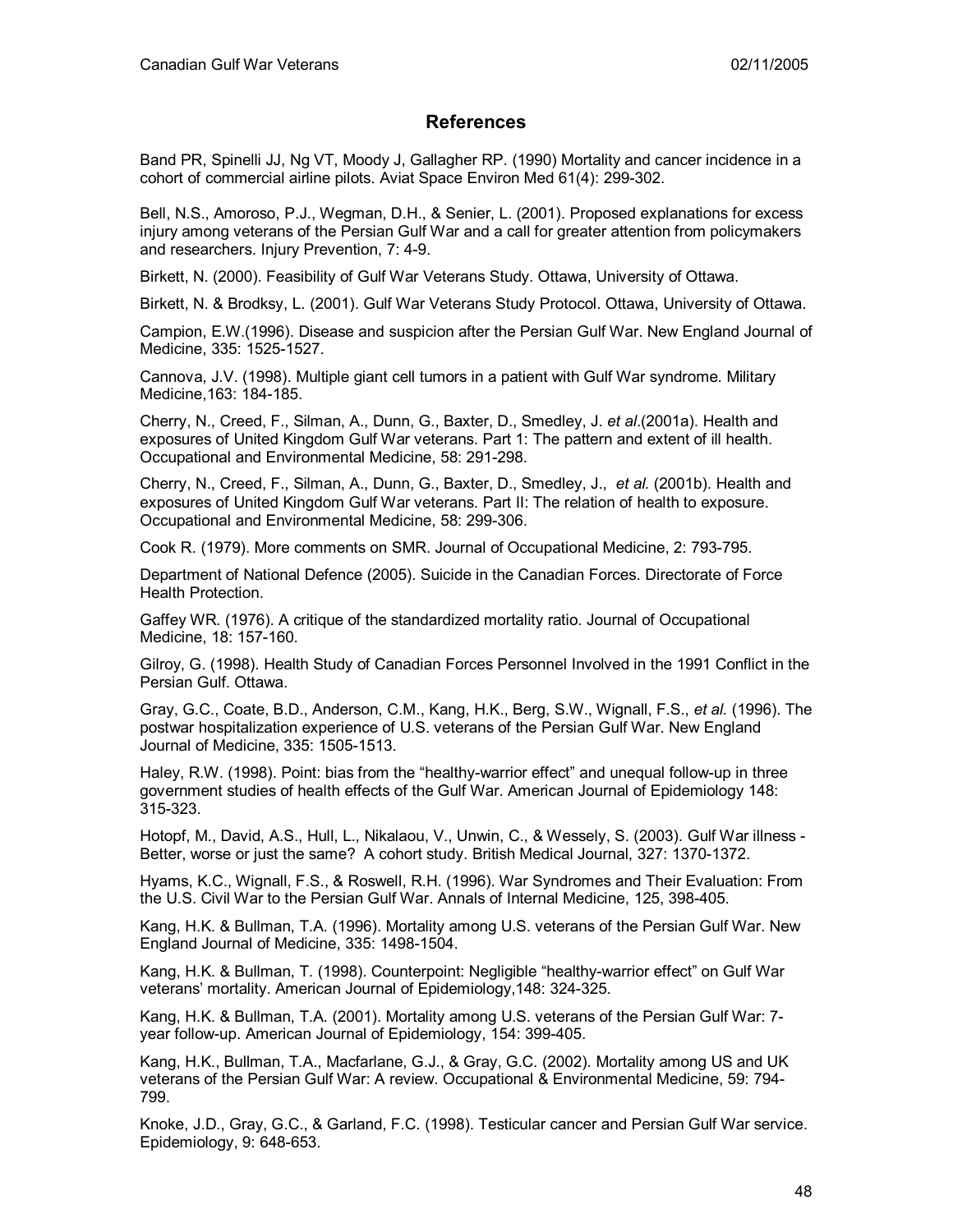Macfarlane, G.J., Thomas, E., & Cherry, N. (2000). Mortality among UK Gulf War veterans. Lancet, 356: 17-21.

Macfarlane, G.J., Biggs, A.M., Maconochie, N., Hotopf, M., Doyle, P., & Lunt, M. (2003). Incidence of cancer among UK Gulf War veterans: Cohort study. British Medical Journal, 327: 1373-1377.

Morash University http://www.med.monash.edu.au/epidemiology/oeh/gulfwar.html

Rothman, K.J., Greenland, S. (1998). Modern Epidemiology (2<sup>nd</sup> ed.), Philadelphia: Lippincott-Raven.

Salisbury DA, Band PR, Threllfall W, Gallagher RP. (1991). Mortality among British Columbia Pilots. Aviat space Environ Med 62(4): 351-2.

Sim, M., Abramson, M., Forbes, A., Glass, D., Ikin, J., Ittak, P., Kelsall, H., Leder, K., Leder, K., McKenzie, D., & McNeil, J. (2003). Australian Gulf War Veterans' Health Study: 2003. http://www.med.monash.edu.au/epidemiology/oeh/gulfwar.html . 12-20-2002.

Statistics Canada (2003). Canadian Community Health Survey: Canadian Forces supplement on mental health, The Daily, September 5.

Sakinofsky I, Lesage A, Escobar M, Wong A, Vanier C. (1996) Suicide in the Canadian Armed Forces with special reference to peacekeeping. Report commissioned by Health Promotion and Protection Directorate, Department of National Defense.

Tegan K, Boehmer MPH, Flanders MD, McGeehin MA, Boyle C, Barrett D. (2004). Postservice mortality in Vietnam veterans: 30 year follow-up. Archives of Internal Medicine, 164(14): 1908-16.

Writer, J.V., DeFraites, R.F., & Brundage, J.F. (1996). Comparative mortality among US military personnel in the Persian Gulf region and worldwide during Operations Desert Shield and Desert Storm. Journal of the American Medical Association, 275: 118-121.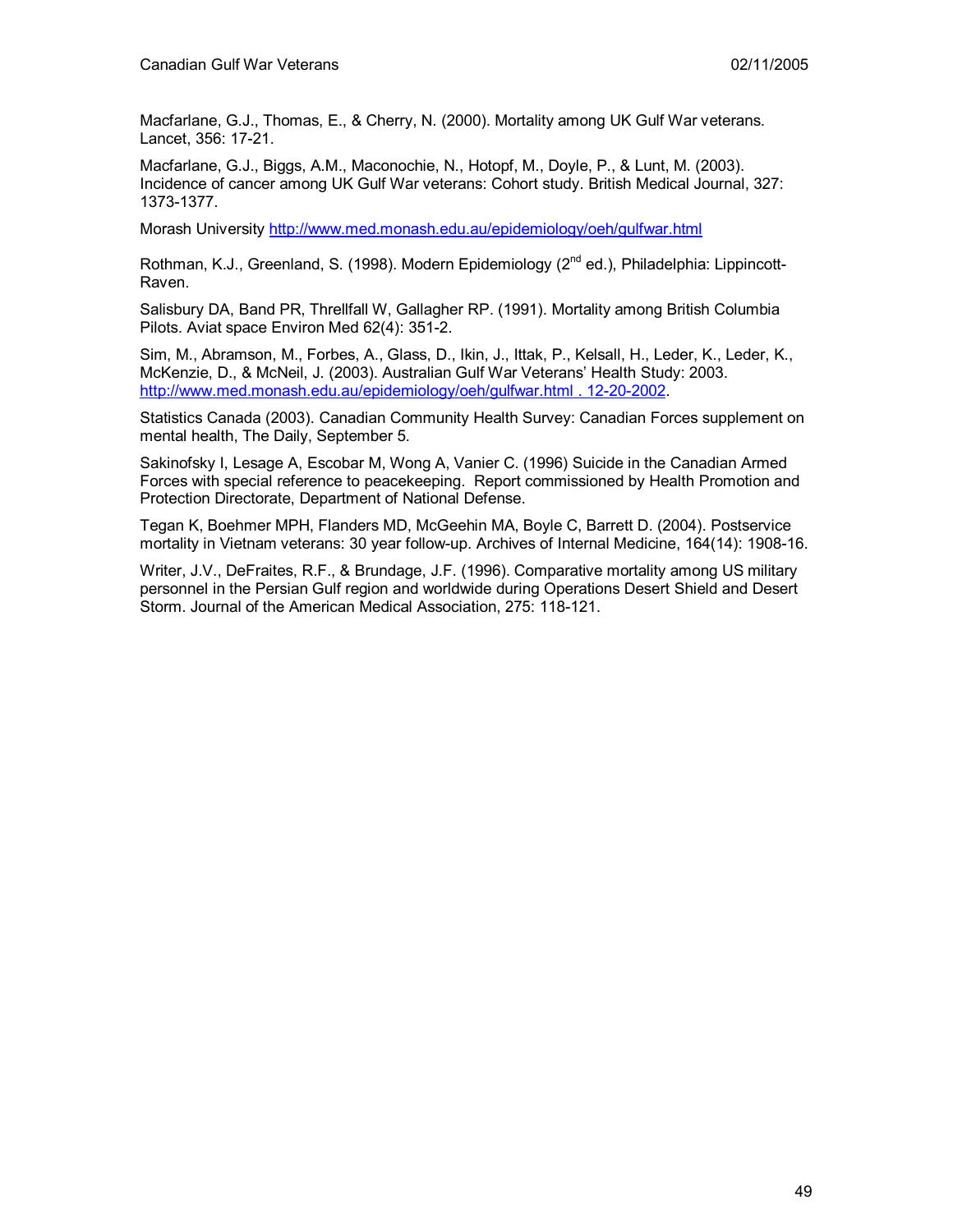# **Appendix A: Background Information about the Creation of the Study Cohorts**

The identification of the study cohorts proved problematic. The initial design was based on the two cohorts established by Goss Gilroy (GG) for their survey in 1997 (Gilroy, 1998). One cohort consisted of members of the Canadian Forces who had been deployed to the Persian Gulf during the time of the 1990/91 conflict. The second cohort consisted of members of the Canadian Forces who had not been deployed to the Persian Gulf during this time but who had been eligible to be so deployed. The GG Report (Gilroy, 1998) presented a description of the cohort identification process they used for the survey.

We identified a number of problems with using the cohorts as defined in the GG report for the record linkage study. An initial review indicated that the cohorts used in the GG study had been filtered by excluding military personnel who had died between 1991 and 1997 and by excluding about 600 people for whom no mailing address could be found. Since these exclusions would have created a serious potential for bias, the GG cohort lists were modified prior to use in the record linkage.

DND undertook to obtain further information about the construction of the cohorts. After considerable effort from personnel from DND and GG, it was determined that the original cohort lists prepared by GG, which included the dead military personnel and those with no addresses, were still available (the Master Cohort Lists). The creation of the Master Cohort List of names for the cohort had originally been performed by Goss Gilroy in 1996-1997. It was the result of the combination of records from multiple DND sources. These sources included DND administrative records, pension, other information from Veterans Associations and information from a variety of other approaches including advertisements in veteran, military and national newspapers. The Master Cohort List formed the second attempt at defining the study cohorts.

The Master Cohort List produced by Goss Gilroy contained the name, service number, rank, birth date and SIN for 4,476 Gulf War veterans and 6,223 controls. A copy of the Master Cohort List was provided to Statistics Canada for use in the record linkage study. For their survey, GG were able to obtain address information for 4,226 Gulf War veterans (94%) and for 5,922 of the comparison group (95%). In addition, they found that 23 of the Deployed Cohort had died between 1991 and 1997 and that 25 deaths had occurred in the military personnel selected for the control group. While these subjects were excluded from the GG survey, they are included in the Master Cohort List.

Subsequent work by DND and Statistics Canada revealed a number of other sources from which cohort members could be identified. These were used to supplement to GG Master Cohort List. In addition to the GG Master Cohort List, cohort members were identified from the following sources: death file search; DND medal list; Camp Doha participation; Unikom participation; Deployment history records; Gulf Deployment; Gulf Medal list; and the UN medal list. In many cases, subjects were identified on more than one list. A total of 511 names were added to the cohort list as a result of this process. In total, this process identified 11,279 cohort members, of whom 10,699 (95%) were on the original Goss Gilroy master list. This list formed the initial data file provided by Statistics Canada for analysis.

However, during the initial descriptive analysis of the two cohorts, it became apparent that this third cohort list also contained errors. It was noted that eight subjects were under age 15 at their putative date of entry into the cohort. Since this is clearly impossible, the data file was examined for data entry errors. It was discovered that there was a problem with the UN Medals list. HMRS People Soft had been requested to provide additional information about veterans on the original UN medal list which had been provided in paper format and contained only the names of 299 people identified from this source. It was discovered that the list returned from People Soft contained erroneous information for 38 persons. This was because there were 38 names on the UN Medal list where the name appeared twice in People Soft (i.e. there were two people in the Canadian Forces with exactly the same name). In preparing the list of Gulf War participants, People Soft staff had chosen the first name that appeared in their list once they completed the cross matching procedure. In some cases, this proved to be an invalid match. It was confirmed by DND that, according to People Soft, none of these persons were deployed to the Persian Gulf. Therefore, these 38 names were removed from the study cohort.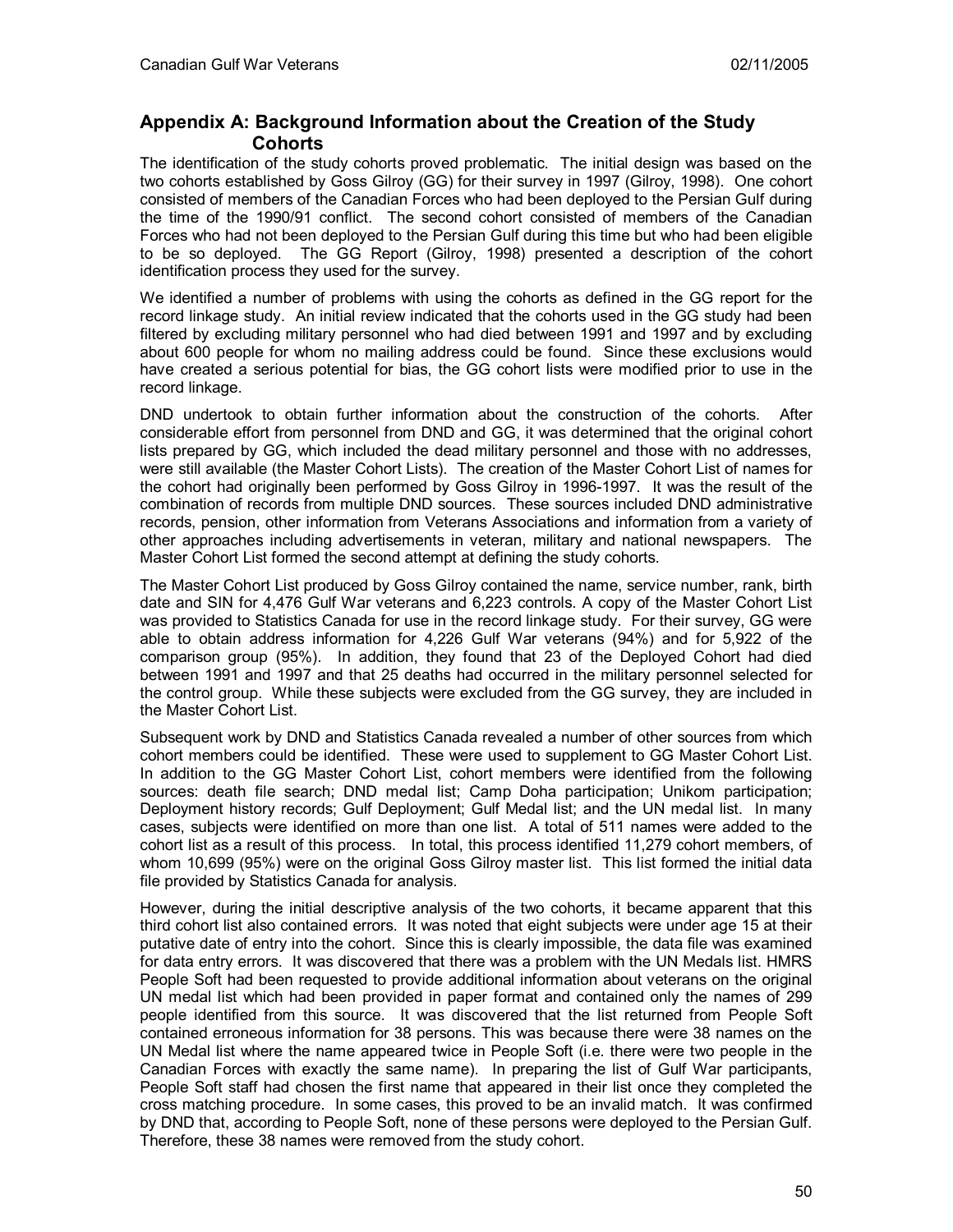Following all of these revisions, the final study cohort consists of 11,233 military personnel, 5,139 in the Deployed cohort and 6,094 in the Non-deployed cohort. These were the cohort group which were the basis for the analyses.

In March 2004, after the analyses had been complete and the draft report had been submitted to Statistics Canada, Goss Gilroy provided some additional information. It indicated that a number of members of the two cohorts were actually medically unfit for deployment. GG reported that 157 of 4,482 members of the Deployed cohort were unfit for deployment (3.5% of the original deployed cohort which contained about 1,000 people less than the full Deployed cohort In the Non-deployed cohort, 281 of the original sample of 6,181 were labelled unfit (4.5%). There is no information to indicate neither why these people were retained in the sample nor if some of the unfit members in the Deployed cohort were among those later re-classified as non-deployed.

A second issue raised in comments submitted by GG after completion of the analyses concerned matching. It had originally been indicated that the two cohorts were matched on age and sex. However, the supplemental material stated that no matching had been done. The original sample selection description appeared to state that the Non-deployed cohort was selected using stratified sampling within age/sex groups. This is frequency matching as long as the proportion of subjects within each stratum reflects the proportion on the Deployed cohort. However, GG provided no information about the sample proportions within strata. In any event, the analysis was performed adjusting for age and sex differences between the cohorts. Hence, the issue of matching is not essential to the interpretation of the results.

Finally, GG used a sampling strategy of a primary sample and a replacement sample for people who could not be reached. The record linkage should have been based in the original sample members only. It is not 100% clear if that was actually done. However, based on the reports received during the process of assembling the cohort, it is reasonable to assume that the Nondeployed cohort did not include any members who were on the replacement sample list.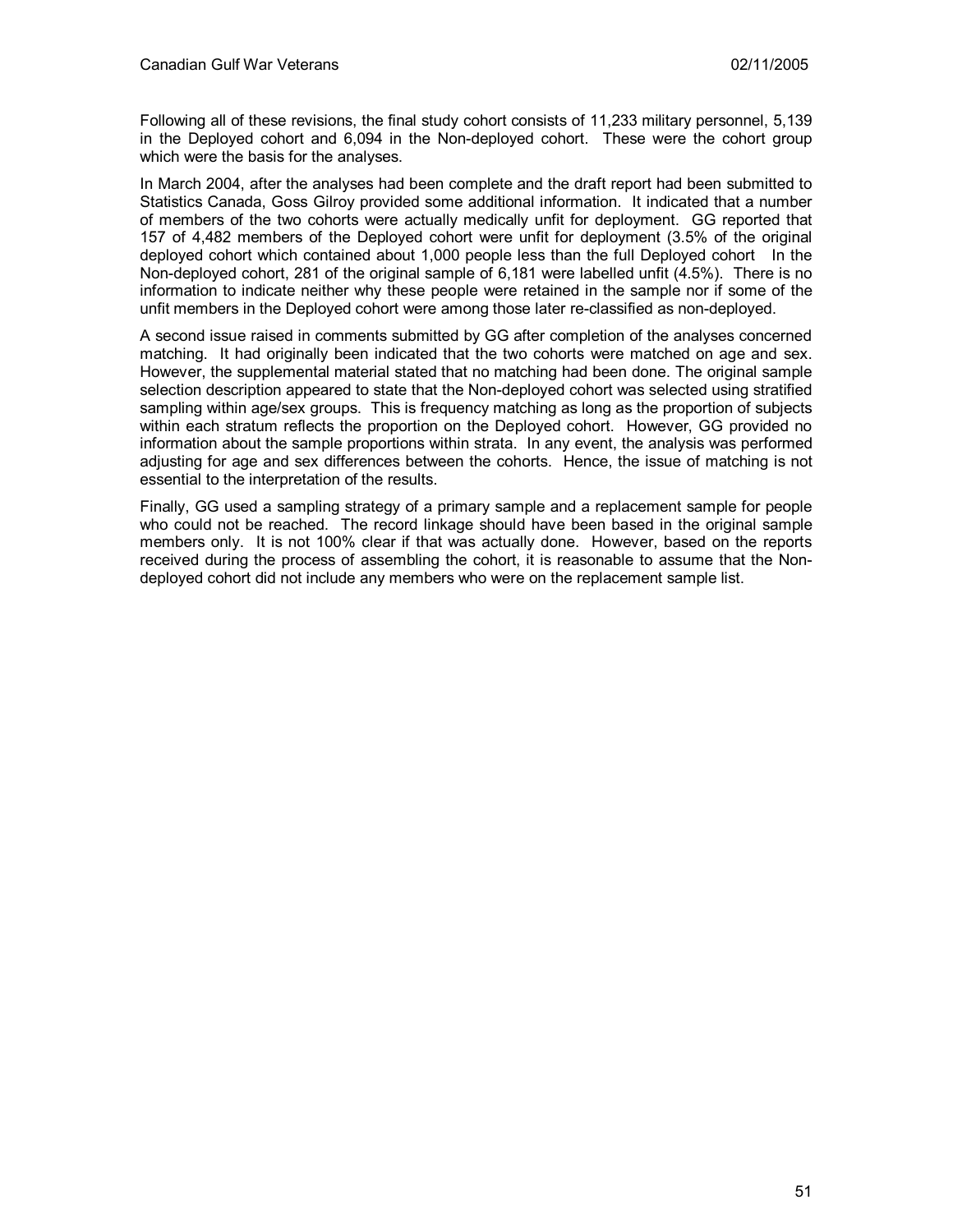# **Appendix B: Record Linkage Methods Used by Statistics Canada**

## **Data files**

## **Gulf War Cohort File**

An internal linkage was carried out on the Gulf War cohort file to identify and eliminate duplicates. This cohort file contained variables such as full names, sex, full birth date, social insurance number, residential address, city, province and postal code, spousal information, and the full date of death, when available.

## **"Alive" Follow-up**

The validity of a cohort study depends fundamentally on complete ascertainment of the events of interest (e.g. cancer incidence, deaths) and the vital status of all cohort members. An evaluation of the extent to which follow-up losses have occurred is important, documentation of low loss rates adding to the credibility of the results. An "alive" follow-up was carried out using the Historic Tax Summary File to determine the vital status of cohort members at the end of the follow-up period, to aid in the identification and confirmation of deaths, and to help evaluate the mortality search.

The Historic Tax Summary File contains approximately 28 million records and covers the years from 1984 onwards. The file contains no financial data; rather, it only includes the minimum amount of data required to ascertain the vital status and location of individuals. The social insurance numbers from the cohort file were matched to the summary file to extract matching records. Names and birth dates from the tax records were then compared to those from the cohort file to verify that the records were, in fact, referring to the same individual. False matches were removed. For those cohort records with an accepted match, the following variables were appended to the nominal roll records: last tax year filed, filing province, date of death (if applicable), postal code, standard geographical code and an historical tax filing flag vector. These variables were added to help with the record linkage process and also with the manual resolution of uncertain matches. As well, after completion of the mortality linkage, these data provided an indication of the number of individuals not linked to the CMDB that could be presumed "alive" as opposed to lost to follow-up.

## **Canadian Mortality Data Base**

The Canadian Mortality Data Base (CMDB) is a computer-readable file of all deaths registered in Canada, as well as voluntarily reported deaths of Canadian residents occurring in the United States. The CMDB currently captures over 200,000 deaths in each year and the data are available back to 1950. There are over approximately 8 million deaths in the CMDB. Data in the CMDB are obtained through the vital statistics system for national reporting of vital statistics data. Mortality data are submitted to Statistics Canada periodically by all provincial and territorial Vital Statistics offices. The data are processed, edit checks performed and, in some cases, coded at Statistics Canada.

Mortality data are further processed by the Occupational and Environmental Health Research Section of the Health Statistics Division, in Statistics Canada, and maintained in a format suitable for record linkage projects in the form of the CMDB. Processing includes standardizing data fields, such as names, and generating fields required for record linkage, such as the phonetic NYSIIS (New York State Individual Intelligence System) surname codes. Duplicate mortality records, which contain data variations, such as alternate surnames, may be created during processing of the file.

Historically, the CMDB has captured a single underlying cause of death, which is coded in the ICD version in effect at the time of death: ICD-6 (1950-1957); ICD-7 (1958-68); ICDA-8 (1969- 1978), ICD-9 (1979-1999), and ICD-10 (2000).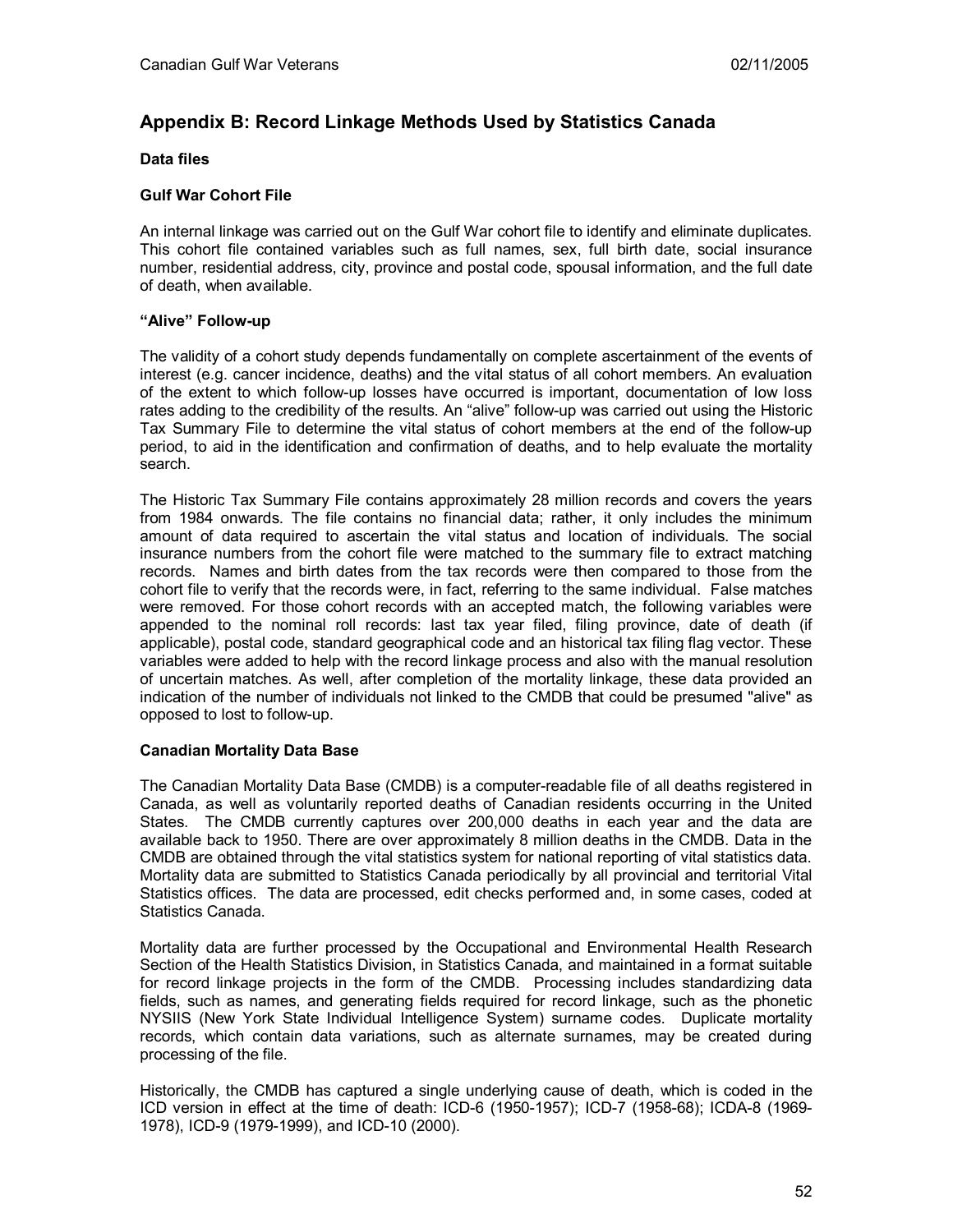## **Canadian Cancer Data Base**

At the national level, cancer incidence data for the years 1969-1991 was collected through the National Cancer Incidence Reporting System (NCIRS), and for the years 1992 to the present it is collected through the Canadian Cancer Registry (CCR). The provincial cancer registries and the health authorities in the two territories send their cancer incidence records to Statistics Canada where they are edited and standardized. Statistics Canada also transforms the data into a format suitable for record linkage, thereby creating the Canadian Cancer Data Base (CCDB). The CCDB is an historical file in machine-readable form, which contains over 3.2 million cancer events from 1969 onwards.

The provincial/territorial registries include persons diagnosed with a malignant cancer from 1969 onwards. The CCDB covers all individuals whose usual place of residence is Canada or who are non-permanent residents. Benign, in-situ and uncertain lesions are not consistently reported by all provinces and have been omitted from the study. The availability of identifying information on the CCDB has varied over time. All incidence cases in the CCDB are given a diagnosis code according to the International Classification of Diseases, 9th Revision (ICD9), which has been in use since January 1979. Cancer incidence classifications used from 1969 to 1979, ICDA-8 codes, were re-coded to ICD9 for each jurisdiction.

## **Methodology**

The following linkages were carried out:

- (1) A basic internal linkage to identify duplicates within the cohort file;
- (2) An "alive" follow-up to determine the vital status of individuals in the cohort;
- (3) A linkage to the Canadian Mortality Data Base (CMDB); and
- (4) A linkage to the Canadian Cancer Data Base (CCDB).

#### **Pre-Processing, Internal Linkage and "Alive" Follow-up**

Upon receipt of the cohort file, an initial quality assessment was carried out to determine the completeness, and the validity of the data. This procedure serves to identify data errors (such as invalid dates) or omissions that may prevent the correct linkage of a record. The quality assessment also allows the staff at Statistics Canada to become more familiar with the data in the cohort file, which is required prior to developing and refining the linkage strategy. A basic internal linkage was done to identify and remove duplicates.

Once the initial quality assessment was complete, the file was pre-processed. Pre-processing the file involved two steps:

- 1) Editing and preparing frequency checks to further identify potential errors; and
- 2) Expansion of the data to increase the chances for a correct linkage.

 During this phase all records were run through a sex check routine, which compared given names and sex codes on the cohort file to a Statistics Canada internal file that contained typically male and female names. An alternate version of the record was created for all records with doubtful given name/sex code combinations, with the opposite sex code assigned. This was necessary since the sex code is used as part of the pocket criteria (see Preparing Linkage Pocket). The records on the cohort file were also put through a number of routines to verify and standardize the spelling of names. Where there was some question as to the accuracy of the data but confirmation was not available, an alternate or duplicate record was created which contained a variation of the data item in question. Expanding the data through the creation of alternate records increases the chances for a correct linkage.

An "alive" follow-up was carried out as described previously. As the final step, the "alive" follow-up information was added to the file.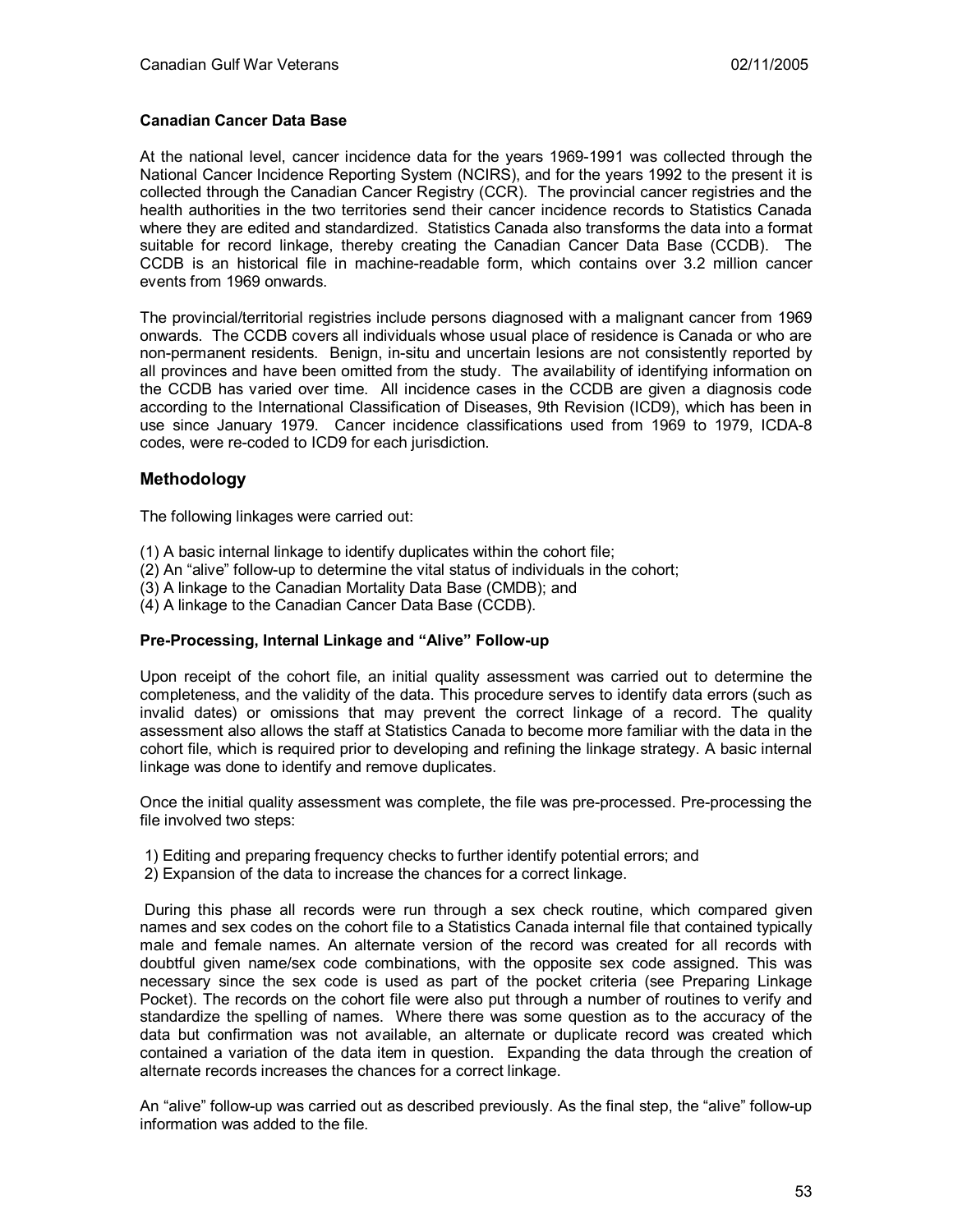## **Preparing Linkage Pocket**

As is the convention in probabilistic record linkage, it was necessary to identify a pocket within which records would be compared and pairs created. A pocket contains a group of records, which have a common value in the specified field. Using the defined pocket, as an example, records in File A, (cohort), would be compared only to records on File B, containing the same pocket value.

For this study, a concatenation of the sex code and the NYSIIS code generated from the surname was used as the main pocket. The NYSIIS system is an encoding system that simplifies the spelling of surnames so that spelling variations from various source files might be eliminated when doing a comparison between records, thus improving the possibility of establishing a link. The NYSIIS code pocket available for this linkage included all records from the pre-processed cohort as well as the alternate records that were generated during the pre-processing of the file. Note that the sex code was part of the pocket as well, which explains the emphasis in Section 1.1 on ensuring the correct sex code was assigned.

#### **Rule definitions and outcomes**

In order to link the cohort file to the CMDB and the CCDB, it was necessary to define comparison rules. Comparison rules specify the criteria to be used in determining whether two records relate to the same individual. In order to define these criteria it was necessary to determine which identifiers from each file would provide the most useful information. This was determined in part by the discriminating power of the identifier, the reliability of the data item and the level of completeness of the identifier, and experience with past linkages.

The compare rules specified the relationships, and outcomes resulting from each comparison. The two most obvious outcomes of a comparison are full agreement and disagreement. Where more than one relationship could be defined or where allowance was to be made for errors in the data, several levels of outcomes, or partial agreements, were defined. Information required to define the rules and outcomes was obtained in part from analysis and pre-processing of the files and in part from previous experience in mortality and cancer linkages of a similar nature. The initial rules and outcomes were tested and refined using a sample of the data prior to running the full mortality linkage. Some rules and relationships are obvious and are common to other linkage projects. For example, one would expect that records, which pertain to the same individual, would probably agree on surname and given names and on date of birth. Other rules are more complex and specific to the data sets being linked.

#### **Development of weights**

The theory of probabilistic record linkage works on the premise that certain comparison results are characteristic of truly linked pairs while others are characteristic of truly unlinked pairs. Therefore, each rule outcome is assigned a weight, derived from probabilities of occurrence, which will argue for or against the match, depending on whether the outcome is characteristic of linked or unlinked records.

The unlinked weight components were calculated based on the frequency with which the rule outcomes were observed among record pairs that do not belong together, which is approximately equal to the frequency with which the rule outcomes would be observed among randomly paired records. The initial linked weight components were estimated based on experience with previous follow-up projects and information obtained from pre-processing the cohort file. These weights were used during the creation of record pairs and were later refined through an iterative process of weight refinement.

Following the creation of record pairs, some of the unlinked weight components were replaced with frequency or value-specific weights, which are calculated, based on the level of agreement of a specific value of the identifier. Using frequency weights, agreement on a rare surname will carry a higher weight than agreement on a very common surname, while general weights would not make such a distinction.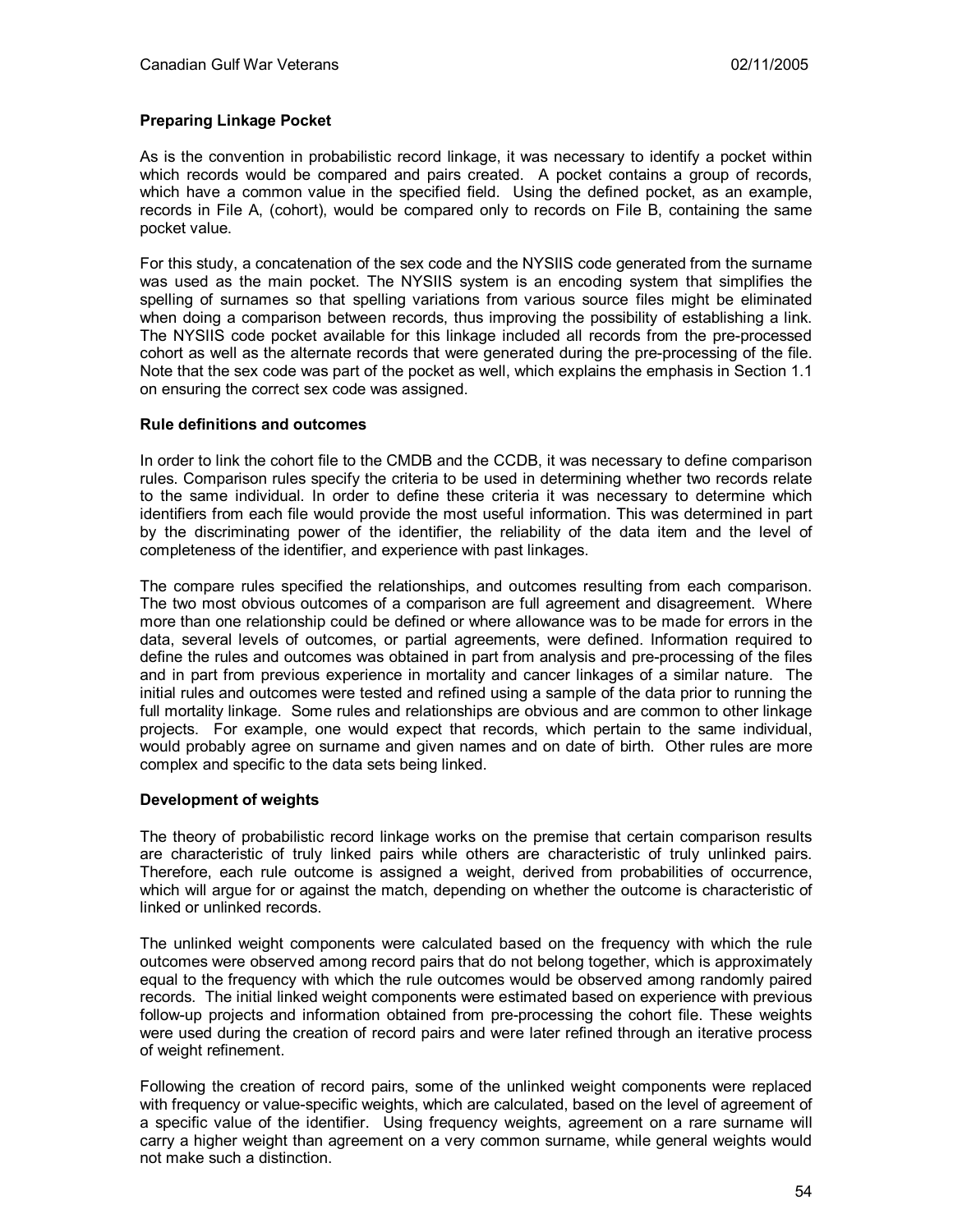### **Comparison Phase**

In this phase, the cohort file was compared to the Statistics Canada files (CMDB, CCDB) using the comparison rules, the weights were assigned based on rule outcomes, and the upper, lower and cut-off thresholds were set. The probabilistic record linkage process produces a total weight for a record pair that offers a quantitative measure of the likelihood two records refer to the same entity. Theoretically, record pairs with a weight above the upper threshold are accepted as "definite" links. Record pairs with a weight below a lower threshold are rejected as non-links. Record pairs with a weight that falls between the thresholds form the "grey zone", which requires manual review and resolution.

The probabilistic record linkage process is often run iteratively, with refinements of weights and comparison rules between iterations. For this reason, the record pairs with a total weight below the lower threshold are still stored for further use. There is, however, a further cut-off threshold below the lower threshold, below which the record pairs are not kept and are thus not available for re-evaluation in further iterations. This is done to save on computer resources.

Records were paired for comparison as a potential linkage only if they had the same sex and NYSIIS coding, or birth date agreement or death date agreement, and these pairs were evaluated using the specified rules with their associated weights. Any pairs with a total weight falling below the cut-off threshold were not considered potential matches and were eliminated from further processing.

For both the mortality and cancer linkages, a large sample of record pairs over a range of total weight values was reviewed manually to decide whether each pair represented a true link or not. This process helped to refine the lower threshold settings, thereby raising its value to reflect where true links were discovered.

 Record pairs were then grouped to bring together all pairs that referred to the same individual. In this way, all competing links could be evaluated collectively during manual resolution, and a decision made as to which, if any, was a good link.

### **Manual resolution**

For both the mortality and the cancer linkages, manual resolution of potential links was completed on site at Statistics Canada by members of the study team who were sworn in as "deemed employees".

The complete death registrations were also available on microfilm/CD-ROM, and were used to check or confirm data items as required during manual resolution for the mortality study. The online version of the CMDB was also searched for deaths noted on the original cohort file, or identified on the "alive" follow-up files, but not found through record linkage with the CMDB.

## **Death Linkage Quality Check**

To assess the quality of the current mortality linkage, any record that had an indication of a death prior to the study, either as reported by DND, on the cohort file or through the "alive" follow-up process, which failed to find a correct link this time was reviewed manually. The online version of the CMDB, a secured Oracle application with limited-use access, was searched for these deaths using broad search criteria so that variations in data fields would not be a deterrent to finding the appropriate death record.

## **Analyses files**

The mortality and cancer analysis files were prepared on completion of the manual resolution and finalization of the linkages. The name variables did not appear on the files and were replaced by a unique sequence number. Other variables were: sex; marital status; date of birth; year in; year out; rank; a cohort indicator flag; and, a death indicator flag (from DND). For those found to be deceased, the additional variables included: date and province of death; the underlying cause of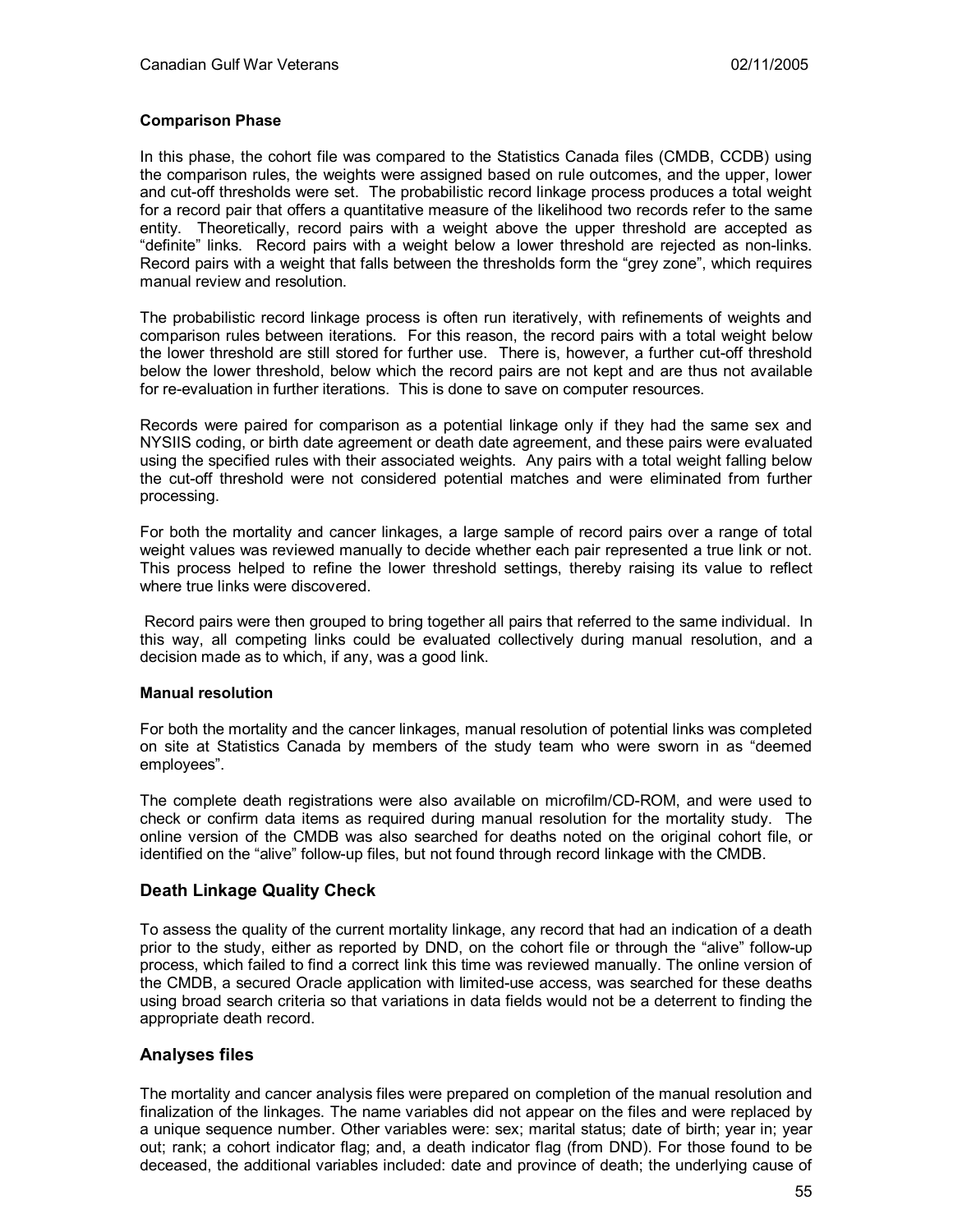death; the date and province/territory of birth; autopsy code; and, the total mortality linkage weight.

The cancer analysis file contained the same set of DND variables. For those matched to the CCDB the additional variables included: residence province and census division at date of diagnosis; date and province of birth; date of diagnosis; diagnostic information (such as ICD9, ICD-O topography and morphology, morphology code and indicator, source of registration, method of diagnosis, laterality, primary site number); patient vital status from the cancer file; date and province of death (if applicable); and the total cancer linkage weight.

# **Maintaining Confidentiality**

All analytical work was done using these files within the secured domain of Statistics Canada offices. Any external researcher had an enhanced security check, took the oath of secrecy and was declared a "deemed employee" of Statistics Canada. All output results were of a statistical variety and the standard reliability and confidentiality rules were applied before inclusion in a final report.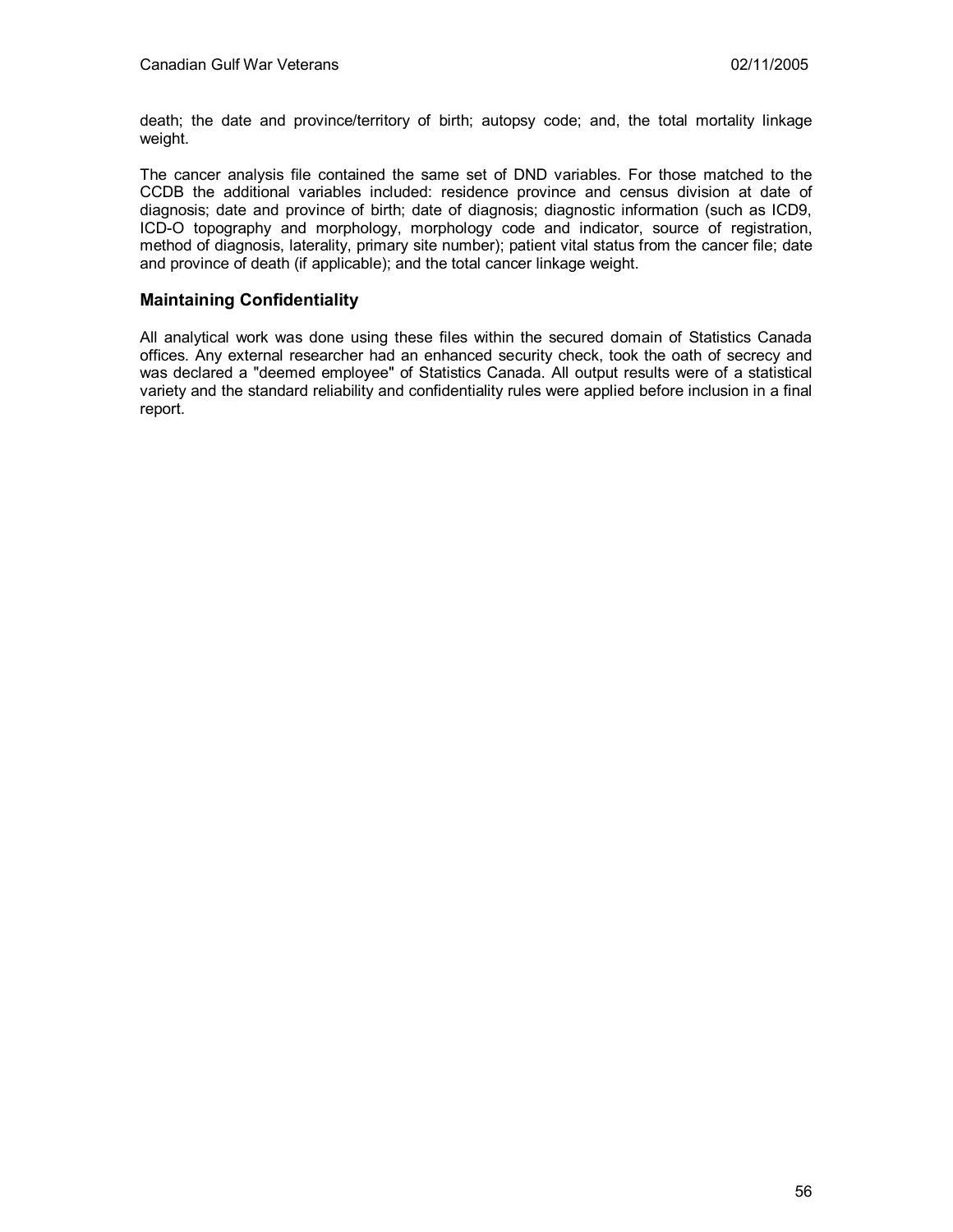# **Appendix C: Data Management for Primary Files**

### **Data Management**

This section presents a description of the process used to validate the analytic files, the data errors found, the variable coding and the decisions taken. The data sets were provided in two separate files. The first file contained about 11,000 subjects, giving the unique Sequence Number and basic information about the subject. It included mortality information where appropriate: date and place of death, cause of death (ICD-9 code) plus other information such as whether an autopsy had been performed. This file listed every subject in the cohort, whether they had died during follow-up or not. It also contained a variable that provided information on how each subject had been identified for the study.

The second file had 109 records and was composed of subjects who had been diagnosed with cancer. It contained the Sequence Number that was used to link the files. While this file repeated the personal information contained in the first file on these 109 subjects, most of the information in the file was related to the cancer diagnosis, including the place and date of diagnosis and ICD coding of the cancer.

Initial programmes were produced to read the data files. It was necessary to use character variable to read the ICD codes since these contained non-numeric data (e.g. C) and were right justified without decimal points. Further, the records did not have a fixed record length. This occurred because the cause of death information was at the end of the record and the records were not 'right padded' with blanks. Hence subjects who had not died were missing this information with the result that their record was truncated several characters shorter than the record for subjects who had died.

Statistics Canada provided elements of the data dictionary from related studies that defined the codes for the numerical values of the variables in both files. There was some confusion about the timing of when certain variables were measured (e.g. marital status). After consultation with DND, it was determined that all personal information related to the time period of the Gulf War (1990-1991) rather than to the time of the Goss Gilroy survey (1997). There are some very young officers in the cohorts (e.g. a captain at age 22). This suggests that the rank may have been the rank at the time of the GG survey for at least some subjects. The results have used the rank as provided in the data file. It is also possible the issue with ranks arose from the same problem that led to a 15 year old being included in the file, that is, incorrect linkage of names to CF records done at PeopleSoft for a small group of subjects identified through paper records.

All subjects with a cause of death listed were manually checked. This involved several steps: The vital status and autopsy variables provided in the data file were cross-tabulated. This revealed a problem. Nineteen people were listed as 'alive' but also were coded as having had an autopsy. All but one of these people had a cause of death listed. This provided strong evidence that the vital status variable in the mortality file was not the summary vital status. Rather, it appeared to have been measured at some intermediate time point, most likely when the Goss Gilroy survey was done. Hence, a new vital status variable was created based on the ICD cause of death information.

A listing was produced of the cause of death. These were manually cross-referenced to the ICD manual. This revealed that ICD codes greater than 800 were E-codes even though the 'E' was missing from the code in the file. This process also identified three unusual causes of death that were cross-referenced with actual death certificates and corrected where applicable.

Twenty-five subjects were listed as having died of cancer. These were cross-referenced manually with the cancer file. Four subjects were identified who had cancer as a cause of death but who were not in the cancer file (cancer types: Kaposi's sarcoma, rectal neoplasm, malignant melanoma and brain neoplasm). It is likely that these subjects were diagnosed outside Canada. After consultation, it was decided to add these subjects to the cancer file. After the review of the death certificate for one of these veterans with cancer, it was discovered that the cancer had been diagnosed in 1989 and this person was ineligible for inclusion in the analysis of cancer endpoints. The other three subjects were added to the cancer file.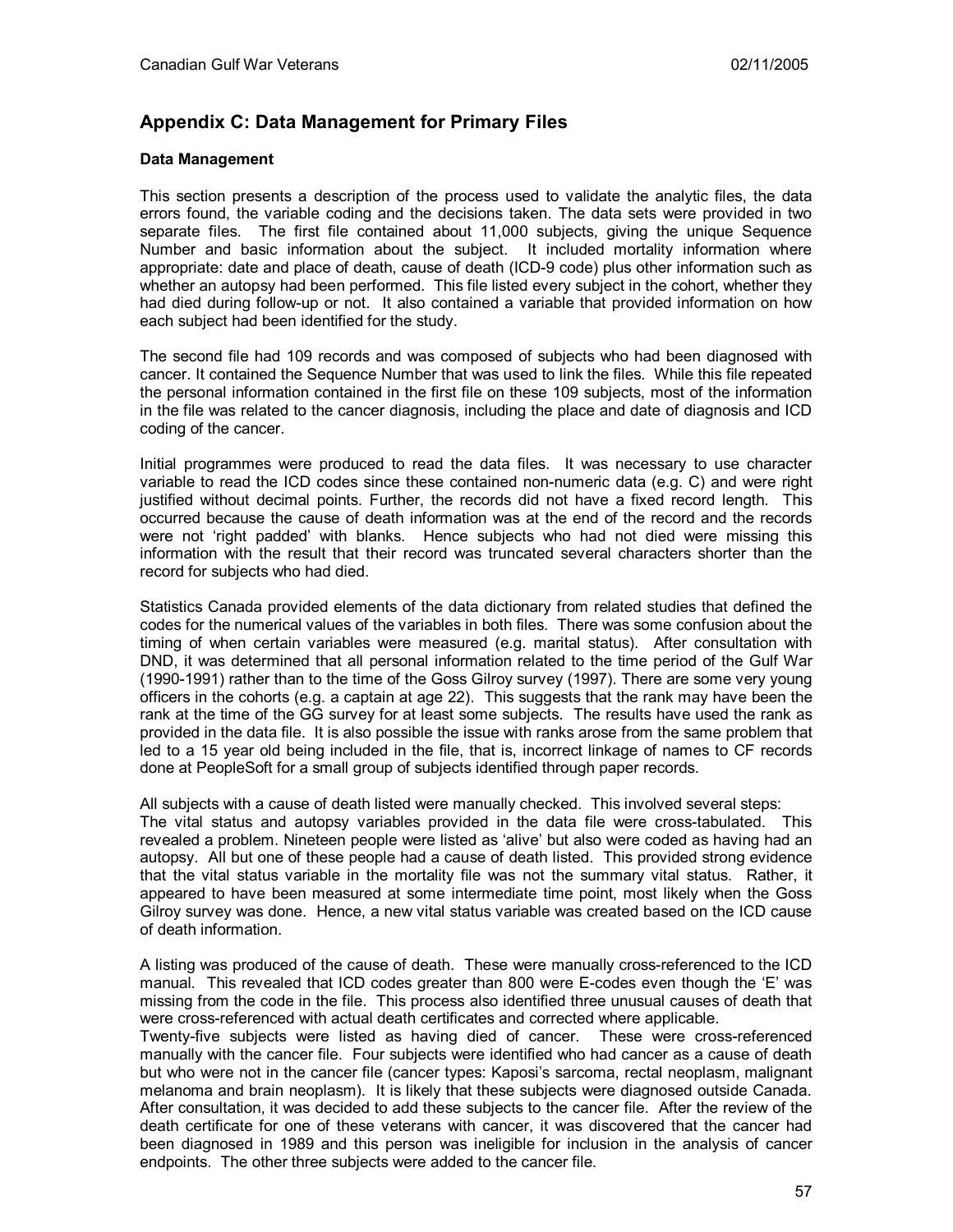The cancer file includes a mixture of codes from ICD-8, ICD-9, ICDO-T(v1), ICDO-M(v1), ICDO- $T(v2)$  and ICDO-M $(v2)$ . The codes were manually checked and each subject was assigned three definitive codings: ICD-9, ICDO-T(v2) and ICDO-M(v2). The analysis relied on ICD-9 codes. This is because the ICDO system codes leukemias and lymphomas using mainly the ICDO-M value while coding other cancers using ICDO-T codes. While the information is valid, it makes analysis more complicated. For other cancers, the ICDO-M codes contain information of no interest to the primary analysis and were ignored completely. In any event, it transpired that for most subjects, there was insufficient information to assign ICDO-M codes.

The first step in the cancer coding involved producing a print-out of the ICD values for every subject with a cancer. These codes were transcribed manually to a listing sheet and linked to the corresponding textual description of the cancer. This was done by a manual inspection of the ICD-9 and ICDO coding manuals. In addition, the ICD-9 codes were converted to ICDO (v2) codes. This process produced both ICDO-T and ICDO-M codes although the ICDO-M codes were uninformative for most tumours (other than leukemias, lymphomas and melanomas). The ICD-9 to ICDO conversion was done using a programme developed jointly by the International Agency for Cancer Research (IARC) and the International Agency for Cancer Registration (IACR). This programme (IARC/IACR Cancer Registry Tools v 1.01) was downloaded from their web site http://www.iacr.com.fr/software.htm

Following this process, each cancer had between three and six classification codes. They were manually compared for each subject. In all cases, the codes were either identical or consistent. Three 'definitive' cancer codes were assigned for each subject as part of the manual review: ICD-9, ICDO-T (v2) and ICDO-M (v2). The following process was used. In all cases of solid tumours, all of the replicate ICD codes recorded in the file for a subject gave the same classification. Also, in all cases, the ICDO-M code produced by the automated ICD-9 conversion was: 8000/3 (Malignant, NOS). After review, two classification codes were assigned: the original ICD-9 code and the ICDO-T( $v2$ ) code produced by automatic conversion. The ICDO-M( $v2$ ) code was taken from that provided in the original file (if available) or else was assigned '8000/3'.

In ICD9, leukemias, lymphomas, melanomas. are assigned a classification code. However, in ICDO, the type of neoplasm is coded into the ICDO-M variable while the ICDO-T is either '80.9' (primary site unclear) or '77.9' (multiple lymph nodes). There appeared to be a consistent difference in the use of these two ICDO-T codes between the original Statistics Canada coding and the coding from the automated ICD9 conversion. The original ICD9 code was retained. When available, the ICDO-T and ICDO-M codes provided in the original file were included as long as they did not conflict with the ICD9 codes. If they did, they were ignored. If the file did not contain an ICDO coding, the coding from the conversion programme was used.

The new codes were stored in a third data file. This file was linked into the two primary analysis files. After linkage, the original cancer classification variables were dropped and all analyses were done using the newly assigned codes.

This review identified five problematic records. These were referred to Statistics Canada for consideration and advice. Three cases which were coded as borderline, uncertain or nonmalignant tumour were dropped from the analysis. In the two others, the ICD-9 code was used.

Next, a manual comparison of the listed cause of death for all subjects who died of cancer in comparison to their cancer type as given in the cancer file was done. In all cases, the information was the same or consistent.

A review of the cancer file revealed that the province of registration (for subjects who had died) was coded using a different system than that used for the mortality coding. The cancer file provincial coding was changed to match the one used in the mortality file.

An initial 'sanity' check was run to compare information in the mortality and cancer files that should be the same. This revealed that the information was identical except for three subjects. In these three subjects, the cancer file was missing information about the province and year of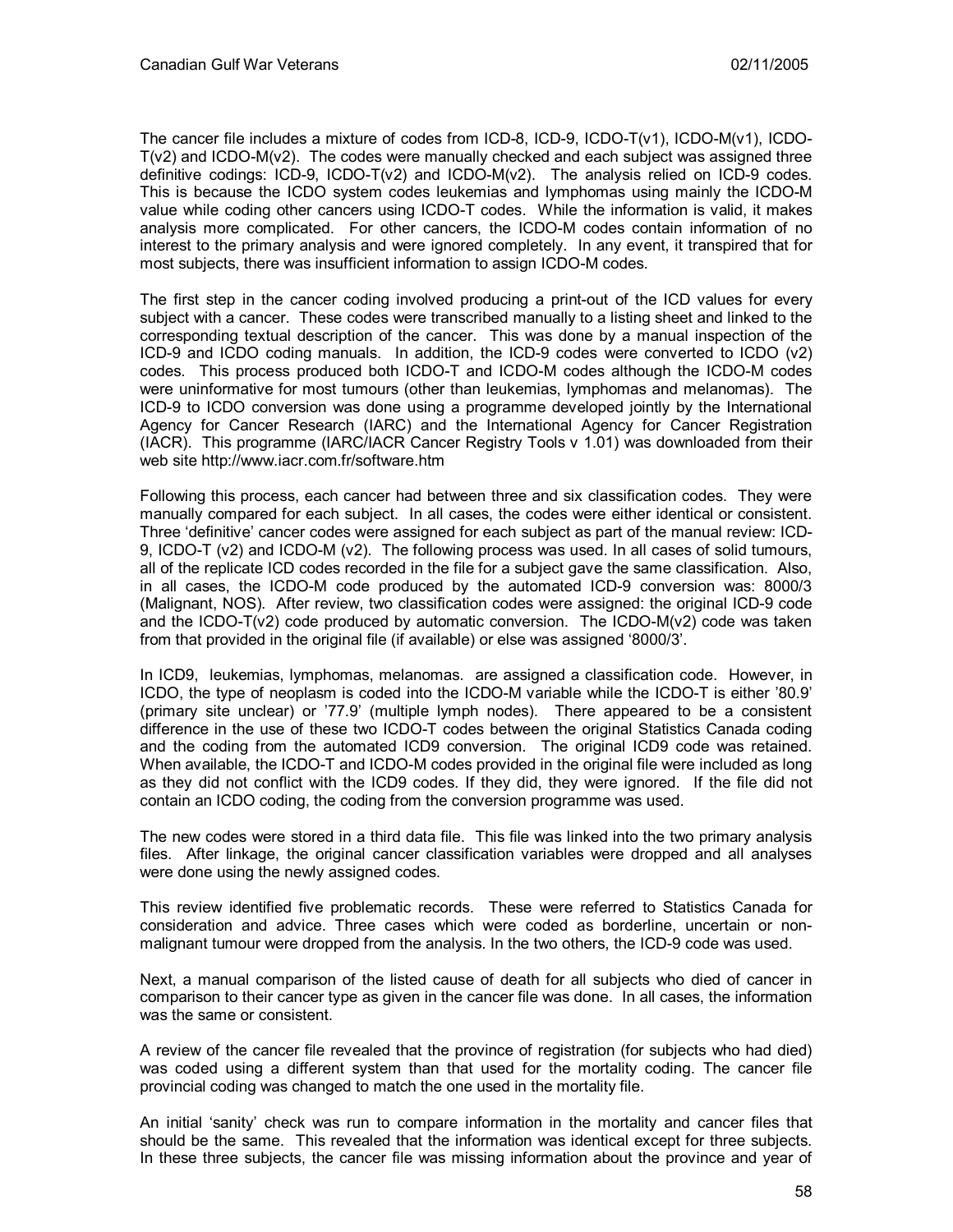registration for the person's death. The variables from the mortality file were used only when they were contained in both data sets.

A preliminary analysis file was created by merging the three source data files. The variable list was pruned and converted into the final list. This involves re-naming some variables. The variables that were not needed were 'dropped' from the permanent SAS file. Finally, the name variables were assigned 'labels' and formats.

A number of key analytical variables were derived. They were participation in Camp DOHA/UNIKOM, reference date, age at entry, vital status at end of study, age at death (if applicable), death classification based on 23 cause-specific groups and on the external/disease dichotomy, follow-up to death or end of follow-up, grouped age at entry variables (10-year and 5 year groupings), autopsy flag variable and various other time variables and flags which are required in the various analysis programs.

A final analysis file was created from the preliminary analysis file. The main difference between the two files is that the Final Analysis File contains a series of summary variables for the personyears of follow-up related to the various analyses that were performed.

Two file definitions, one for use at the university and one for use at Statistics Canada were created. The appropriate section was chosen based on a macro variable. This facilitated writing code that would work at both worksites. Note that the university programmes were run using 'dummy' data created at random to support program development. This was done to comply with the confidentiality requirements of Statistics Canada restricting access to the data files on the secure computer system within the Statistics Canada building. All programmes were further tested and de-bugged on the real datasets at Statistics Canada prior to performing the definitive analyses.

#### **Coding Issues**

#### **Rank**

Rank was coded into four categories, based on the standard classification used by DND. There were 18 subjects who could not be coded and were assigned missing value codes. They are retained in the main analyses but would be excluded from any analysis that used rank as an explanatory variable.

#### **Location At The Time Of The GG Survey**

This information was not used in the analysis. The following observations are made in case it is to be included in future analyses.

The provincial name at the time of the GG survey was subject to substantial problems. For example, there are three different spellings for Ontario (ON, ONT, OUT). Since these variables were not used in any of the analyses, no attempt was made to correct them. Further, they were not retained in the primary analysis file. For similar reasons, the 'code' for the province at the time of the GG survey was dropped.

The postal code at the time of the GG survey was reasonably complete but was not of interest in the analysis. It was dropped from the primary analysis file. If a future analysis wanted to use postal code (for example, as a surrogate for SES), the analysis file would have to be re-created. However, since the postal code is based on the time of the GG survey rather than at the time of the Gulf War, this variable may have limited relevance.

Most subjects (97.2%) failed to record a 'city' of residence at the time of the GG survey. In light of the huge amount of missing data and the lack of relevance to the analyses, this variable was dropped from the primary analysis file.